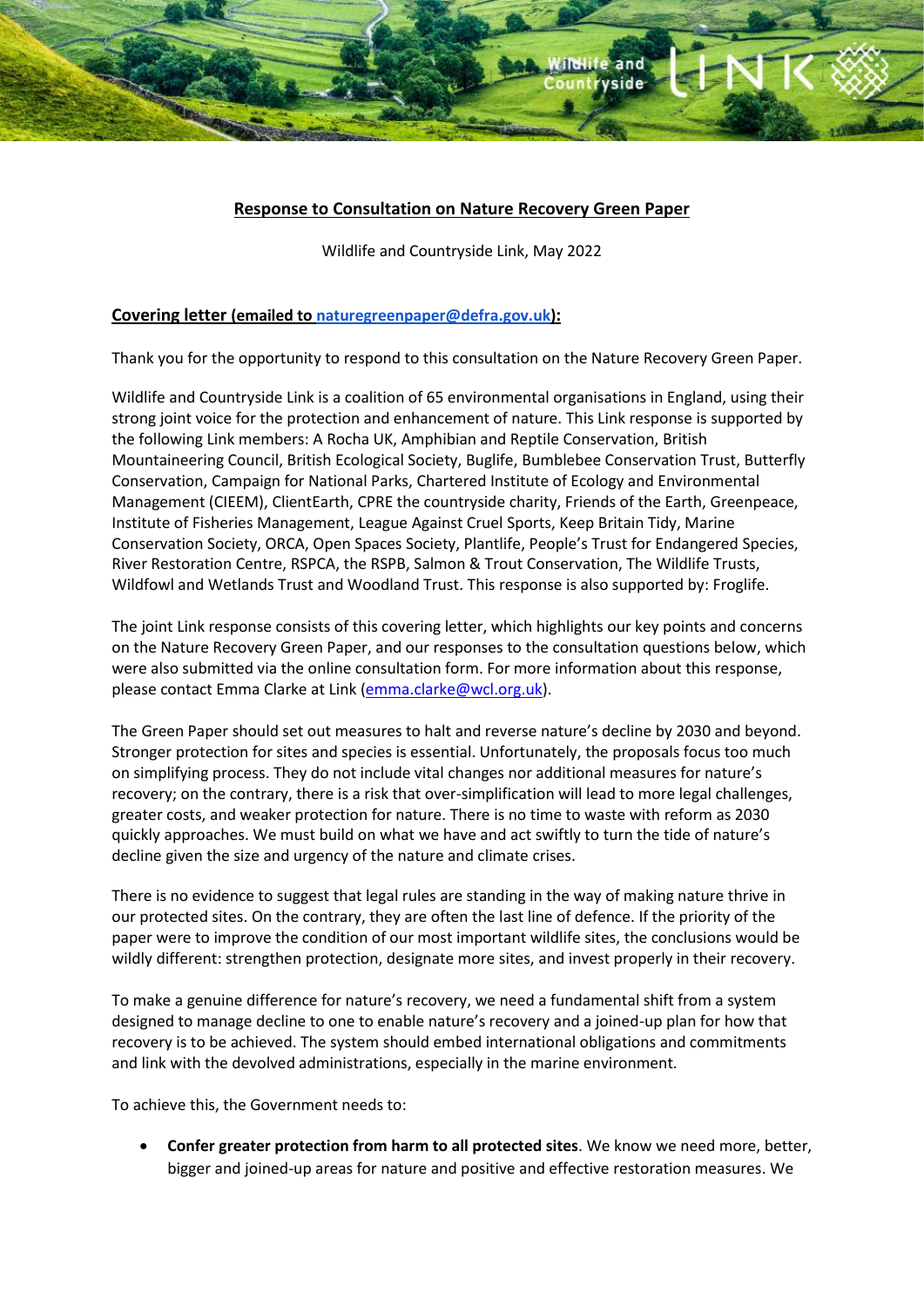need a levelling up of nature designations so that all protected sites are afforded greater protection from harm, including from off-site and cumulative impacts, ruling out damaging activities and development that will prevent the achievement of conservation objectives and the attainment of favourable condition. Sites should have effective management and be properly monitored in order to support and ensure good ecological condition.

- **Set out an expedited process for completing the protected site network and achieving 30x30 in a meaningful way**.
- **Establish a new planning designation Nature Recovery Areas**, in addition to existing protection. Sites should be identified through Local Nature Recovery Strategies (LNRSs), with a presumption against land use change that would hinder the recovery of nature.
- **Establish Favourable Conservation Status (FCS) as the guiding principle in species legislation**. The proposals in the Green Paper will fail to turn round the fortunes of declining species. Instead of rebranding and weakening protection, the Government should bring forward proposals for species recovery that work for plants, fungi and invertebrates as well as vertebrates. Current rules focus on preventing harm to our most endangered wildlife. Instead, the objective of achieving FCS should be established in law as a guiding principle for species and habitat conservation, including informing which species are protected, and all decisions with effects on species' populations and sustainability, including all planning, licensing and sustainable hunting and harvesting decisions that could affect those species, should be assessed against these FCS objectives. Redesigned species legislation should also include a separate requirement and listing on the welfare of wild animals to strengthen and more widely apply welfare protections.
- **Retain the essential aspects of the UK's most effective conservation laws, the Habitats Regulations.** Choices about development and land use that affect protected sites must follow rigorous process; relying on individual discretion would increase uncertainty for all (with an associated risk of increases in legal challenges) and the risk of environmental harm. Existing site protection rules, including case law and Habitats Regulations Assessment, should be retained and effectively applied to all protected sites and a wider range of plans, projects and activities. Choices about site designation should also be scientific, not political. Enabling Ministers to designate SSSIs could help protect more sites but must only be in addition to the legal duty to designate sites that meet scientific thresholds.
- **Set a specific nature and biodiversity recovery purpose for all Defra ALBs and remove the growth duty.** Whilst improvements in DEFRA's agencies are needed, particularly in regulation and enforcement, wider reform of the public bodies themselves could expend lots of time and effort, while holding back delivery of urgent environmental objectives. Institutional improvement could be made by setting nature's recovery—and in particular achievement of statutory nature and climate targets—as statutory purposes for all existing public bodies, including the Forestry Commission, RPA and MMO. The growth duty, which can be contrary to and/or distracting from nature recovery objectives and contribute to a lack of coordination between ALBs, should also be removed for all ALBs. We also know that lack of statutory funding is a large obstacle to the effective delivery of ALB functions – this must be considered in any review of effectiveness and addressed in any review or reform of ALBs.

The above measures will deliver nature's recovery; their absence from the Nature Recovery Green Paper will inhibit it. We hope that the Government will listen to this clear expression of concern from the nature sector and refocus the Green Paper away from administrative tinkering and towards meaningful efforts to deliver the commitment to recover nature by 2030 and beyond.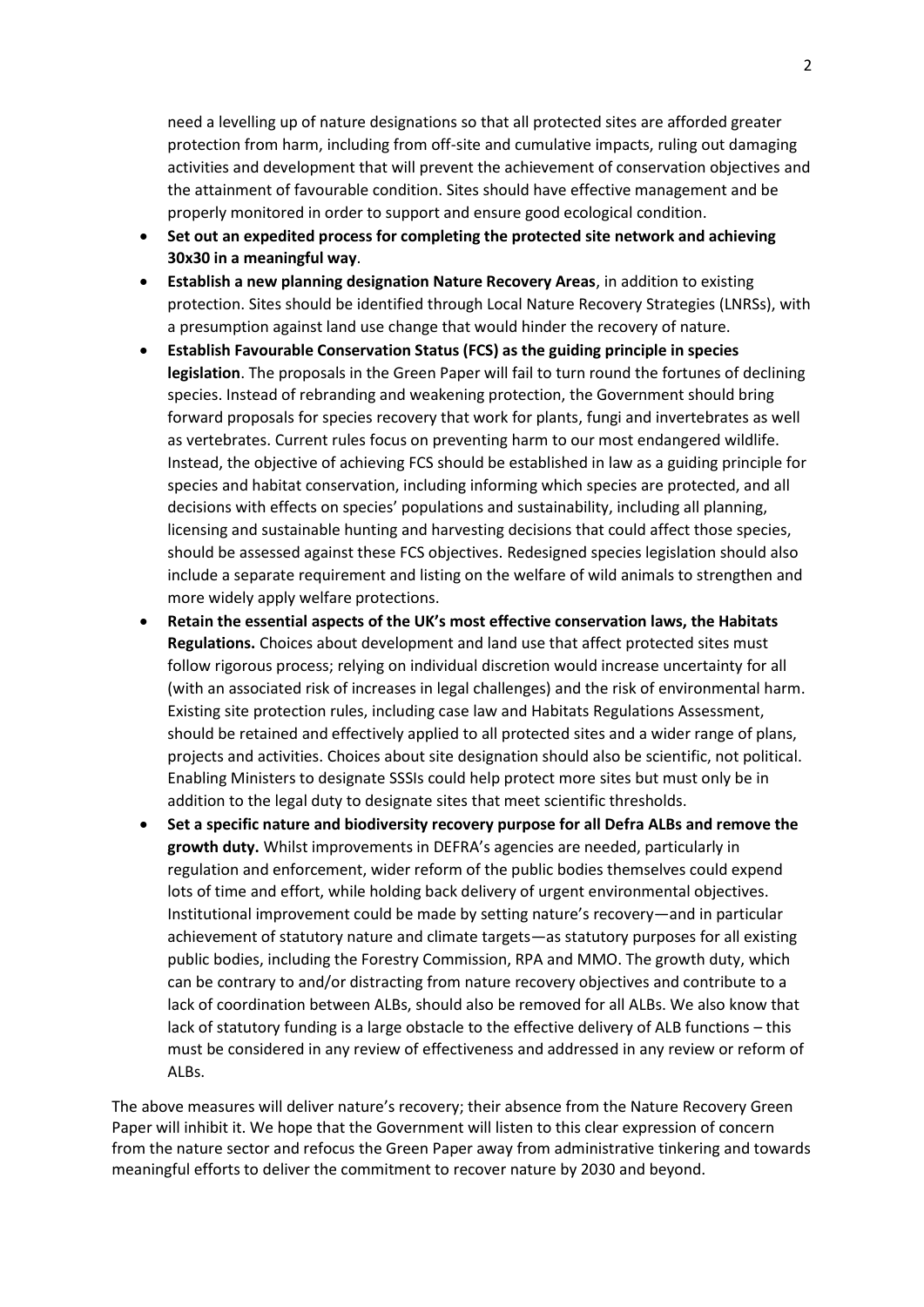## **Response to [consultation](https://consult.defra.gov.uk/nature-recovery-green-paper/nature-recovery-green-paper/) questions (submitted via online consultation form):**

### Protected sites: a new consolidated approach (page 8)

**7. What degree or reform do we need to ensure a simpler and more ecologically coherent network of terrestrial protected sites? We would be particularly interested in your views of how we can have a coherent, effective and well-understood system of protections, as well as supporting the delivery of our legal binding species abundance target and other potential long-term targets.**

*Please tick the option you prefer and explain your answer in the free text box. (Option 1: Reform including a tiered approach emulating the approach taken in the marine area for HPMAs and MPAs, consolidating existing protected site designations and the creation of highly protected sites/Option 2: Lighter touch reform including streamlining existing site designations (SACs, SPAs, and SSSIs)/Option 3: Amalgamation into a single type of designation with a scale of protections/Other/No reform/Do not know)*

We support a lighter touch reform that would streamline and level up existing site designations (SACs, SPAs and SSSIs). However, we do not support the proposals in the Green Paper as they would result in a 'levelling down' of protections for our most important nature sites. Instead, we suggest 'levelling up' site protections so that all sites enjoy a stronger level of protection than SACs and SPAs currently provide.

Nature in England is still in decline.<sup>1</sup> The Government has international obligations such as the Bern and Biodiversity Conventions and 30x30, as well as domestic legislative objectives, including the species abundance target and other Environment Act targets, and domestic ambitions, as set out in the 25 Year Environment Plan. To make a genuine difference for nature and contribute to meeting these environmental obligations and objectives, the Government must set out proposals for better, more, bigger and more joined up protected sites to help reverse the decline of wildlife and habitats.

The terrestrial protected site network (including freshwater habitats) in England affords long-term protection mechanisms, if used, would drive good management for many of England's important sites for nature. However, the majority of sites are not in good condition for nature.<sup>2</sup> Protection from harm is not always secured and can be inconsistent. Also, the protected site network does not sufficiently cover our most threatened species and some other taxa, including plant and invertebrates. The terrestrial protected site network only covers 8% of England, much lower than the minimum of 16% of land that scientific evidence suggests should be strictly protected and managed for nature to create a resilient ecological network in England and far below the 30% that Government has committed to achieve through protected sites and Other Effective Area-Based Conservation Measures (OECMs).<sup>3</sup>

Instead of improvements to the terrestrial protected sites system that could make a genuine difference for nature, the proposals in the Nature Recovery Green Paper risk levelling down protections for important nature sites and wasting time on process-focused legislative reform. In any reform package, no individual protected site should have its protections reduced. The Green Paper also fails to address the key issues of neglect and the lack of proactive management and monitoring that is resulting in the poor condition of many protected sites.

<sup>&</sup>lt;sup>1</sup> [State of Nature Report 2019](https://nbn.org.uk/wp-content/uploads/2019/09/State-of-Nature-2019-UK-full-report.pdf)

<sup>2</sup> ['Extent and condition of protected areas' Natural England 2021](https://assets.publishing.service.gov.uk/government/uploads/system/uploads/attachment_data/file/1025282/1_Extent_and_condition_of_protected_areas.pdf)

<sup>&</sup>lt;sup>3</sup> ['Defining and delivering resilient ecological networks: Nature conservation in England'](https://besjournals.onlinelibrary.wiley.com/doi/full/10.1111/1365-2664.13196) Isaac et al. 2018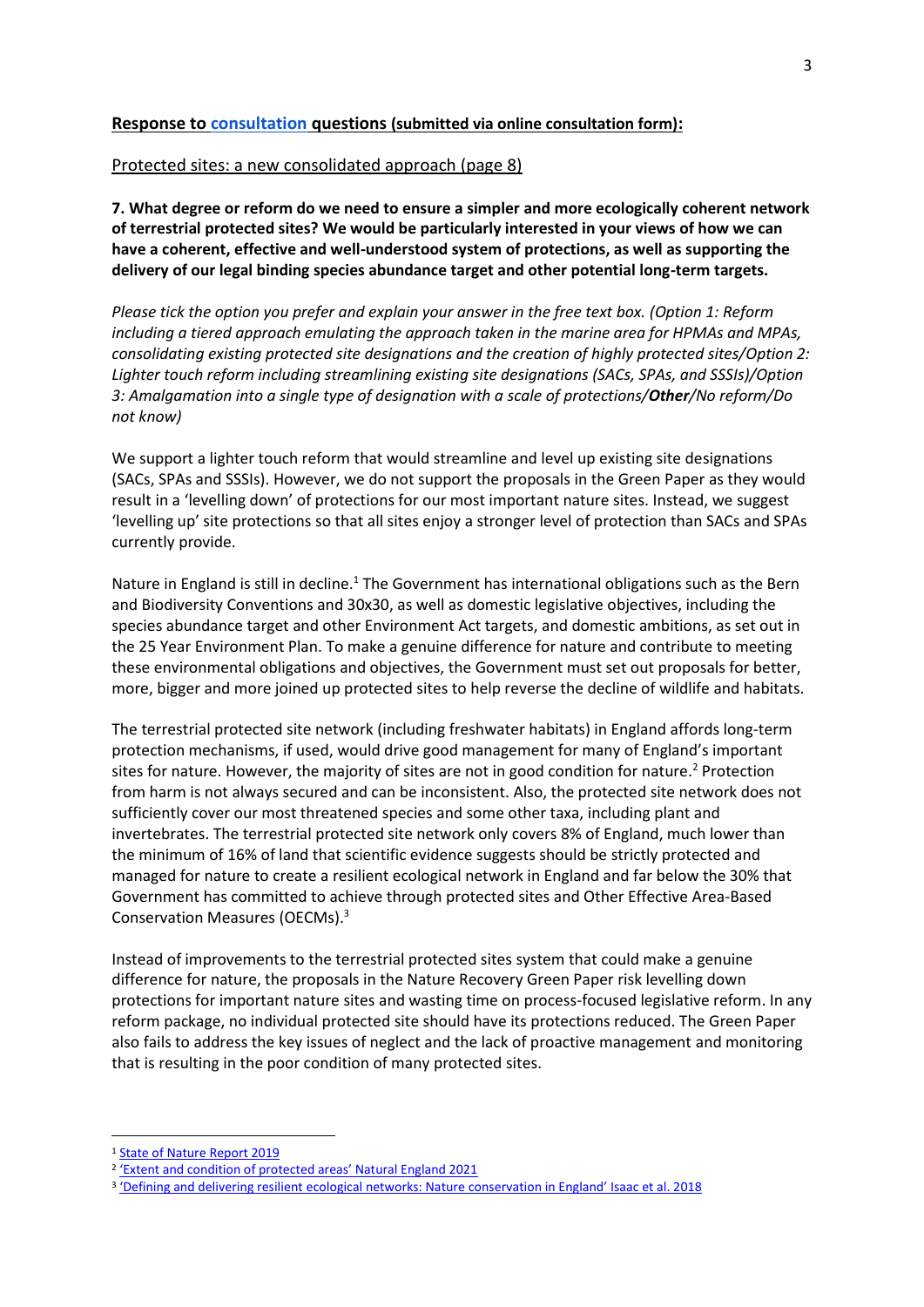It is not appropriate to rhetorically link both marine and land highly protected sites in the Green Paper as they function very differently; HPMAs at sea flourish when fully left alone for example, which will be different to direct management intervention need to recover degraded sites on land.

The terrestrial protected site network must be: 1) strengthened or 'levelled up' by building on SACs and SPAs, 2) brought into good condition by investment and implementing management measures and 3) completed by quickly designating new sites:

### 1) Levelling up to stronger protections

All existing SSSIs, SACs, SPAs and Ramsar sites should be levelled up to a single, re-branded designation with a stronger level of protection than currently enjoyed by SACs, SPAs and Ramsar sites. We seek confirmation that Ramsar sites will get the appropriate legal footing they have been lacking for many years. The protection afforded to SACs and SPAs through the Conservation of Habitats and Species Regulations 2017 (the Habitats Regulations) is stronger and more effective for nature than SSSI sites.<sup>4</sup> Currently SSSIs are afforded legal protection through the Wildlife and Countryside Act 1981, which does not clearly cover offsite or cumulative impacts nor afford adequate protection from development within the National Planning Policy Framework (NPPF), which still allows development which is likely to have an adverse effect on an SSSI to proceed if the development's benefits are considered to outweigh the adverse effects on the SSSI.

SACs and SPAs (and Ramsar sites as a matter of policy) are afforded a stronger level of protection through the Habitats Regulations and the NPPF which stipulate that plans or projects that could have adverse effects on those sites, including offsite and cumulative/combined effects, should not proceed. However, there are still cases where plans and projects that have adverse effects on SAC and SPA sites are allowed.

Time and resources for all involved in the system could be saved by making protections clearer and more certain to screen out more proposals in the first place, before they reach the assessment phase. For example, all heather burning on peat in protected areas should not be allowed and all conifer planting within a certain distance of bogs in protected areas should not be allowed.

Existing protections for SACs, SPAs and Ramsar sites should be tightened up and better applied. There should be better and more consistent application of the check for cumulative/combined effects (that is the proposed plan or project may have a significant effect when combined with any other proposal planned or underway that also on its own does not have a significant effect) and of the precautionary principle (where there is not enough evidence to rule out the risk of a proposal, an appropriate assessment must be carried out). After the appropriate assessment evaluates the likely significant effects of the proposal in more detail and identifies ways to avoid or minimise any effects, the number of plans and projects that may have adverse effects on an SAC or SPA that qualify for an exemption through the derogation process should be reduced. Currently plans and projects are allowed to proceed for 'imperative reasons of overriding public interest' (IROPI). This definition should be tightened through guidance specifying that 'imperative reasons of overriding public interest' do not include, for example, some housing and transportation. Providing more certain and consistent protection for important nature sites will result in better environmental outcomes and provide more certainty, consistency and resource efficiency for those involved in the system, e.g., developers, public authorities and statutory agencies as well as NGOs.

<sup>4</sup> [https://community.rspb.org.uk/ourwork/b/martinharper/posts/what-has-the-eu-ever-done-for-wildlife;](https://community.rspb.org.uk/ourwork/b/martinharper/posts/what-has-the-eu-ever-done-for-wildlife)  <https://conbio.onlinelibrary.wiley.com/doi/full/10.1111/conl.12196>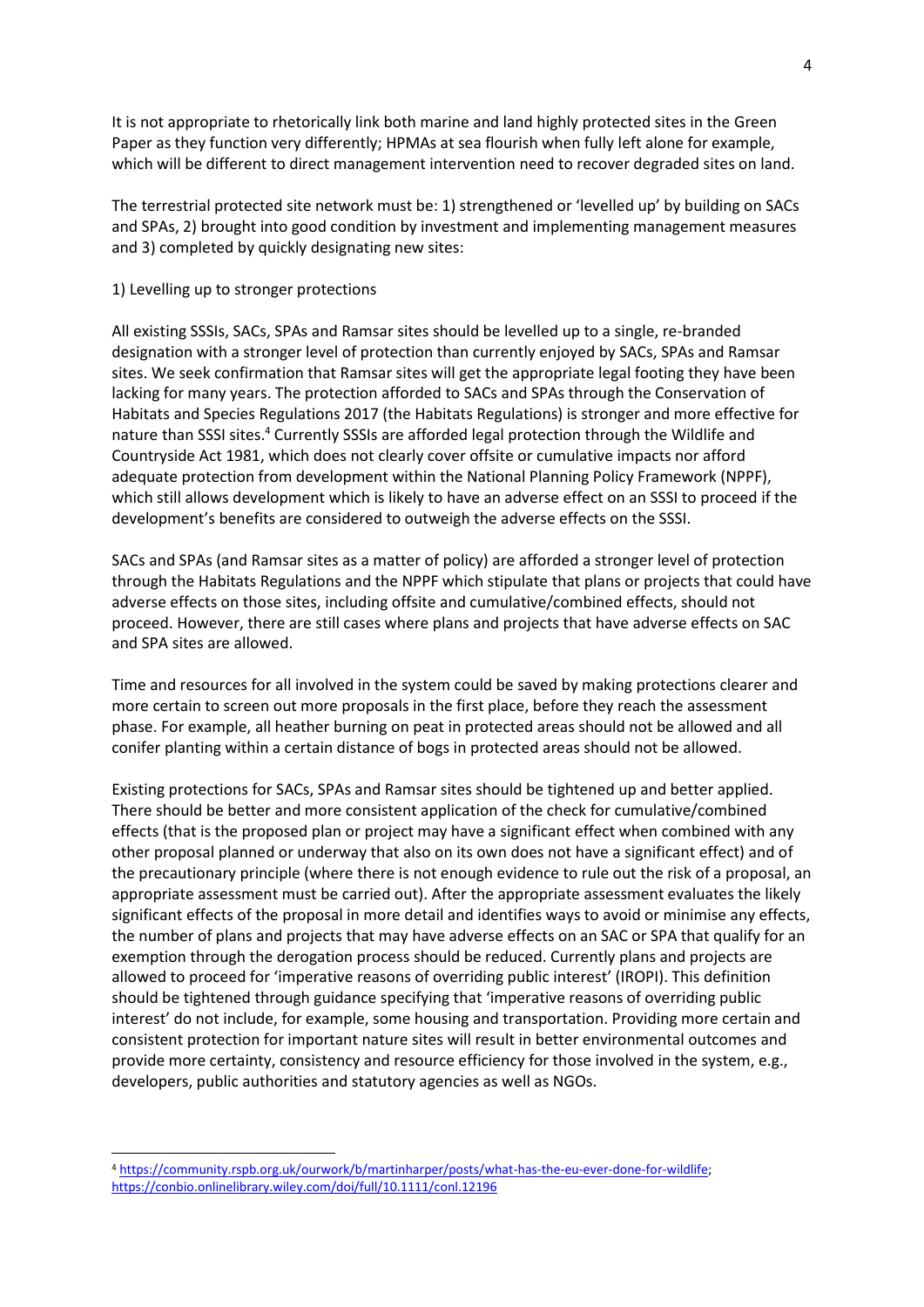Both the SSSI consenting mechanism, the list of operations that need consent to go ahead on an SSSI, as well as the Habitats Regulations Assessment, which is the formal process by which likely significant impacts of projects and plans are assessed, should be retained in this levelled up approach.

All current SACs, SPAs, Ramsar sites and all SSSIs not currently also an SAC, SPA or Ramsar site designation (a small proportion of SSSIs) should be levelled up to this stronger re-branded designation.

### 2) Implementing management measures and increased investment

Sites in the terrestrial protected site network must be brought into good condition by better applying existing management tools. The existing strong obligations for good management for habitats and species in the Habitats Regulations should be retained. The management tools in the Wildlife and Countryside Act 1981<sup>5</sup>, such as powers for conservation agencies to refuse consent for damaging activities on SSSIs and the introduction of management notices to combat neglect on SSSIs, should be considered and applied to bring sites into good or recovering condition.

We support the Government's proposals to increase the role and strength of Site Improvement Plans (SIPs). These plans could be incorporated into Protected Site Strategies under the Environment Act 2021, which should also identify critical thresholds for adverse effects in order to help screen out more plans and projects, and set proactive management measures needed to get sites into good condition and aid effective mitigation of impacts. There should be a statutory obligation on public bodies to deliver, and report on progress against, the SIP actions as well as compliance with Protected Site Strategies.

Regular and appropriate monitoring of sites to assess their condition and ensure the implementation and effectiveness of management measures is essential for putting sites on a path to recovery. At present, 78% of SSSIs have not been monitored in the last six years.<sup>6</sup>

Resources and expertise are crucial for statutory bodies and landowners to deliver the management measures that are required to get protected sites into good condition for nature.

3) Completing the network by quickly designating new sites

The terrestrial protected site network must be expanded by quickly designating new sites. All sites identified as meeting the criteria for SSSI should be considered for designation, rather than just a representative sample. The law currently states that any area of land which is of special interest by reason of its flora, fauna, geological, geomorphological, or physiographical features should be designated and the JNCC guidelines identify the need to designate all that remains of rare and endangered habitats and species as well as a representative sample of widespread and common types. The partially-completed Natural England review of the SSSI network should be completed and implemented.

The completion of the protected site network should make sure that irreplaceable habitats, such as ancient woodland, pristine heathland, ancient grasslands and temperate rainforests, are better incorporated into the statutory designated sites network. This would go some way to addressing the current situation whereby just 16% of ancient woodland recorded on the ancient woodland

<sup>5</sup> Especially the additional protections and requirements brought in by the Countryside and Rights of Way Act 2000. <sup>6</sup> <https://www.theyworkforyou.com/wrans/?id=2021-02-09.151834.h&s=%27SSSI%27#g151834.r0>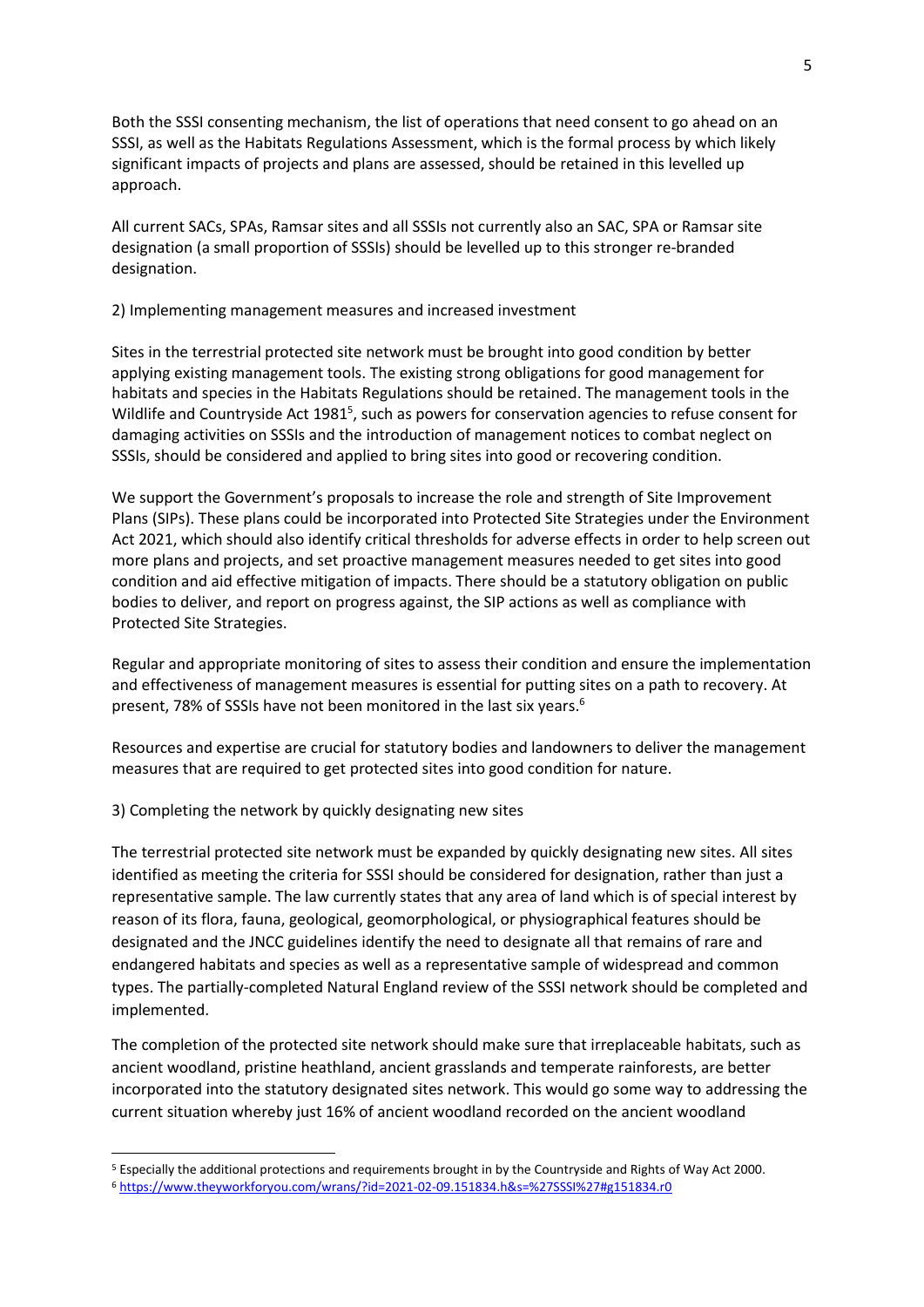inventory is protected as an SSSI, for example.<sup>7</sup> Degraded irreplaceable habitats are still irreplaceable – tools should be levered to support their restoration and as much as possible they should be notified as SSSIs and other legal protections, e.g., in planning legislation, should be strengthened. that do not yet meet criteria for SSSI inclusion, other tools must be levered to support their restoration. All development that could have a negative effect on irreplaceable habitats must only be granted if there are no feasible alternative solutions, imperative reasons of overriding public interest and suitable compensation measures provided, as is the case for SACs, SPAs and Ramsar sites (and as would be the case if SSSIs were levelled up) and this should be laid out in legislation.

The evidence suggests that the current protected area portfolio does not sufficiently cover our most threatened species and that many protected areas are only managed for their designated features, rather than for all priority species found on site.<sup>8</sup> There are many other important sites for nature that have been identified but not designated, such as Important Invertebrate Areas and Important Plant Areas (IPAs).<sup>9</sup> The reviews of SPAs for birds should be implemented.<sup>10</sup> There should also be a targeted review of protected sites for taxa with inadequate coverage and representation, such as invertebrates, lichens and fungi.

Other important considerations in the expansion and creation of a resilient protected site network are connectivity, climate change and systematic conservation planning.

Part of the reason for the incompleteness of the protected site network is the time and cost involved in designations. The Government should invest in and streamline the process for designation of SSSIs to rapidly complete the network, safeguarding the remaining fragments of priority habitats and important places for wildlife around the country.

Local Wildlife Sites (LWS) that meet the SSSI criteria should be identified and designated under this levelled up statutory nature designation. LWS are important sites for nature, identified for their 'substantive nature conservation value using robust, scientifically determined criteria which consider the most important, distinctive and threatened species and habitats with the local, regional and national context.' Together with the statutory designated sites, they support much of the remaining high quality space for nature and are vital building blocks in the landscape-scale conservation needed to enable nature's recovery.<sup>11</sup> Currently Local Wildlife Sites are non-statutory sites, meaning they have no direct legal protection but they receive some measure of protection against harmful development under the NPPF. Taken together they represent a major national asset and along with SSSIs (which themselves are a representative sample of our best sites) they form the core foundation of a Nature Recovery Network and, if protected, would play an essential role in achieving the Government's 30x30 commitment. The importance of these sites for nature and their significant contribution to the protected site network must be recognised. LWS should be strengthened for

<sup>7</sup> <https://researchbriefings.files.parliament.uk/documents/POST-PN-465/POST-PN-465.pdf>

<sup>8</sup> <https://www.sciencedirect.com/science/article/pii/S0006320721001981#bb0340>

<sup>&</sup>lt;sup>9</sup> In Europe, 85% of IPAs have some degree of formal protection, many have been integrated into national planning and monitoring schemes, have legal protection, or are included in an expansion of the Natura 2000 sites [\(https://rm.coe.int/european-progress-report-on-gspc-planta-europa/1680a0477a\)](https://rm.coe.int/european-progress-report-on-gspc-planta-europa/1680a0477a). Within England 95% of the 89 IPAs already fall within the SSSI network, and represent valuable hotspots for habitat connectivity and biodiversity.

<sup>10</sup> <https://data.jncc.gov.uk/data/d1b21876-d5a4-42b9-9505-4c399fe47d7e/ukspa3-status-uk-spas-2000s-web.pdf>

<sup>&</sup>lt;sup>11</sup> The report, Making Space for Nature, sets out the steps needed to establish a coherent and resilient ecological network to rebuild nature. Available at:

[https://webarchive.nationalarchives.gov.uk/20130402170324/http://archive.defra.gov.uk/environment/biodiversity/docu](https://webarchive.nationalarchives.gov.uk/20130402170324/http:/archive.defra.gov.uk/environment/biodiversity/documents/201009space-for-nature.pdf) [ments/201009space-for-nature.pdf](https://webarchive.nationalarchives.gov.uk/20130402170324/http:/archive.defra.gov.uk/environment/biodiversity/documents/201009space-for-nature.pdf)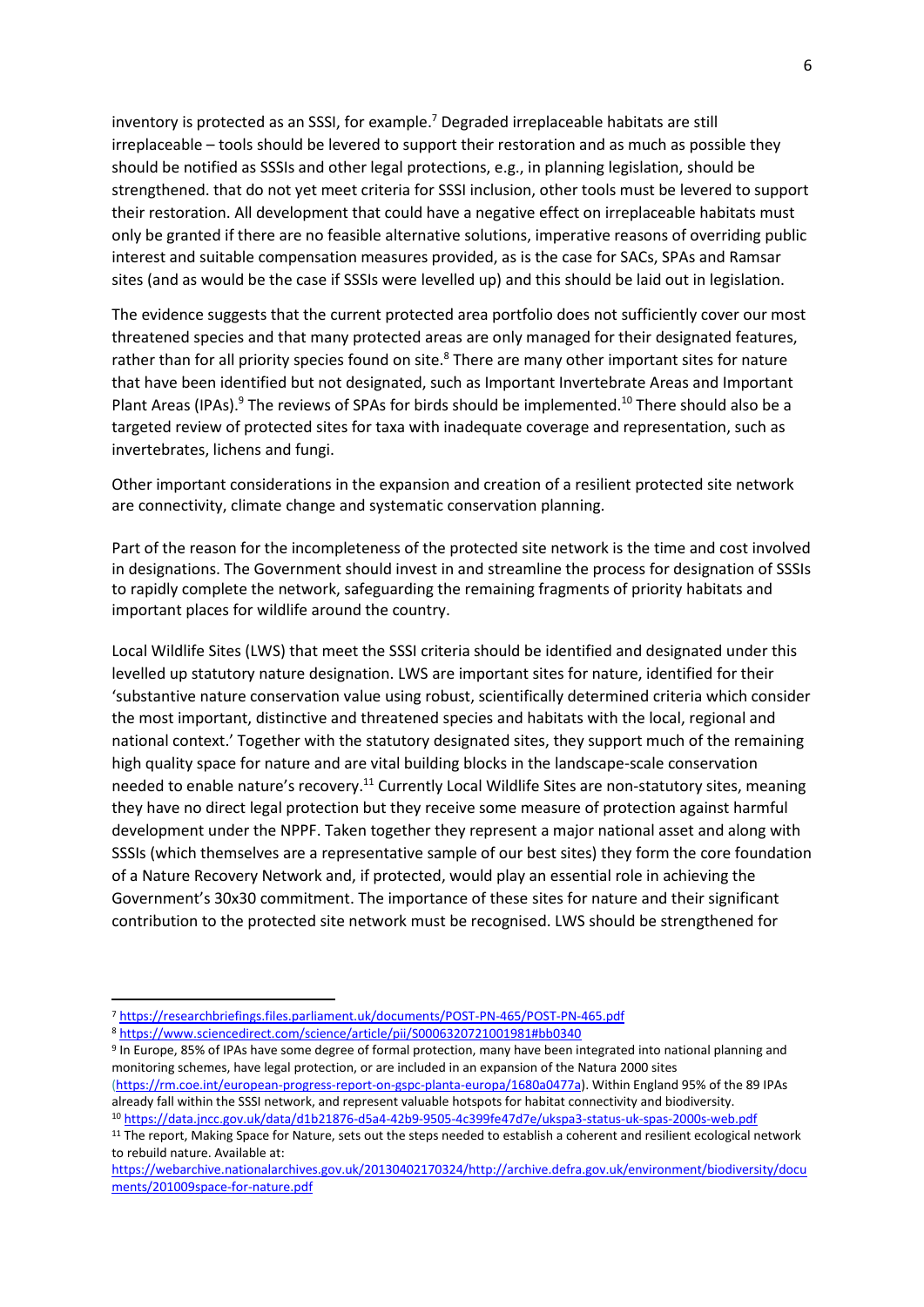nature through stronger and more specified protection against harm in the NPPF and resources for regular monitoring of these sites.

A levelling up of protections, more management action and investment, and more, bigger sites would lay the foundations of an effective protected site network. Nature cannot recover without an expanded, effectively protected network of sites for wildlife to thrive in.

# **8. What degree of reform for the marine protected area network do we need to meet our biodiversity objectives and commitments?**

*Please tick the option you prefer and briefly explain your preference and what benefits or risks it may have in the free text box. (Option 1: Reform including a tiered approach consolidating existing protected site designations and the creation of highly protected sites/Option 2: Continuing to manage existing site designations (SACs, SPAs, and MCZs) similarly, streamlining our approach by to refer to them all as Marine Protected Areas (MPAs)/Option 3: Amalgamation into a single type of designation with a scale of protections/Other/No reform/Do not know)*

Other: level up all Marine Protected Areas to the same status, with HPMAs sitting on top as the gold standard of protection.

We would support a different option; we believe that existing marine site designations should firstly be levelled up to a higher level of protection affording them as a minimum the same level of protection as SACs and SPAs and all sites in the network be referred to as Marine Protected Areas (MPAs). We agree that referring to them in this manner would be useful from both a public communications and from developers' perspective. This should be accompanied by HPMAs as the gold standard, which could remain a distinct category of protected area, to highlight these are exceptional, resulting in a network of 'levelled up' MPAs, with HPMAs sitting on top as the gold standard of protection. This increased level of protection across all MPAs order to meet the commitment of at least 30% of UK waters highly or fully protected (according to IUCN definition) by 2030.

Our experience is that SACs, SPAs and MCZs are generally treated in a similar way and are underpinned by the same standard of conservation objectives and conservation advice. However, occasionally in development, MCZs are not treated equally to SACs/SPAs, especially at the plan level. In order to ensure the coherence of the MPA network, SACs, SPAs and MCZs must all be treated equally, which the levelling up of sites to the same level of protection would help tackle. This is supported in draft guidance by Defra on MPA compensation.<sup>12</sup>

The following points are also important to consider in reference to reform of the network:

• **Some caution is necessary in regards to HPMAs** as, although they are referenced in the document, they haven't yet been designated, meaning it is unclear exactly how they will be delivered; the ideal being in line with the Benyon Review recommendations.<sup>13</sup> So far there are only pilots and there is no form of success criteria identified. It is also not appropriate to rhetorically link both marine and land highly protected sites in the green paper as they function very differently; HPMAs at sea flourish when fully left alone for example, which will be different to direct management intervention of degraded sites on land.

<sup>&</sup>lt;sup>12</sup> ['Best practice guidance for developing compensatory measures in relation to Marine Protected Areas' Defra 2021](https://consult.defra.gov.uk/marine-planning-licensing-team/mpa-compensation-guidance-consultation/supporting_documents/mpacompensatorymeasuresbestpracticeguidance.pdf) <sup>13</sup> For Link's position on the criteria needed to make HPMAs a success, see [https://www.wcl.org.uk/docs/assets/uploads/Link\\_HPMA\\_briefing\\_2022.pdf](https://www.wcl.org.uk/docs/assets/uploads/Link_HPMA_briefing_2022.pdf)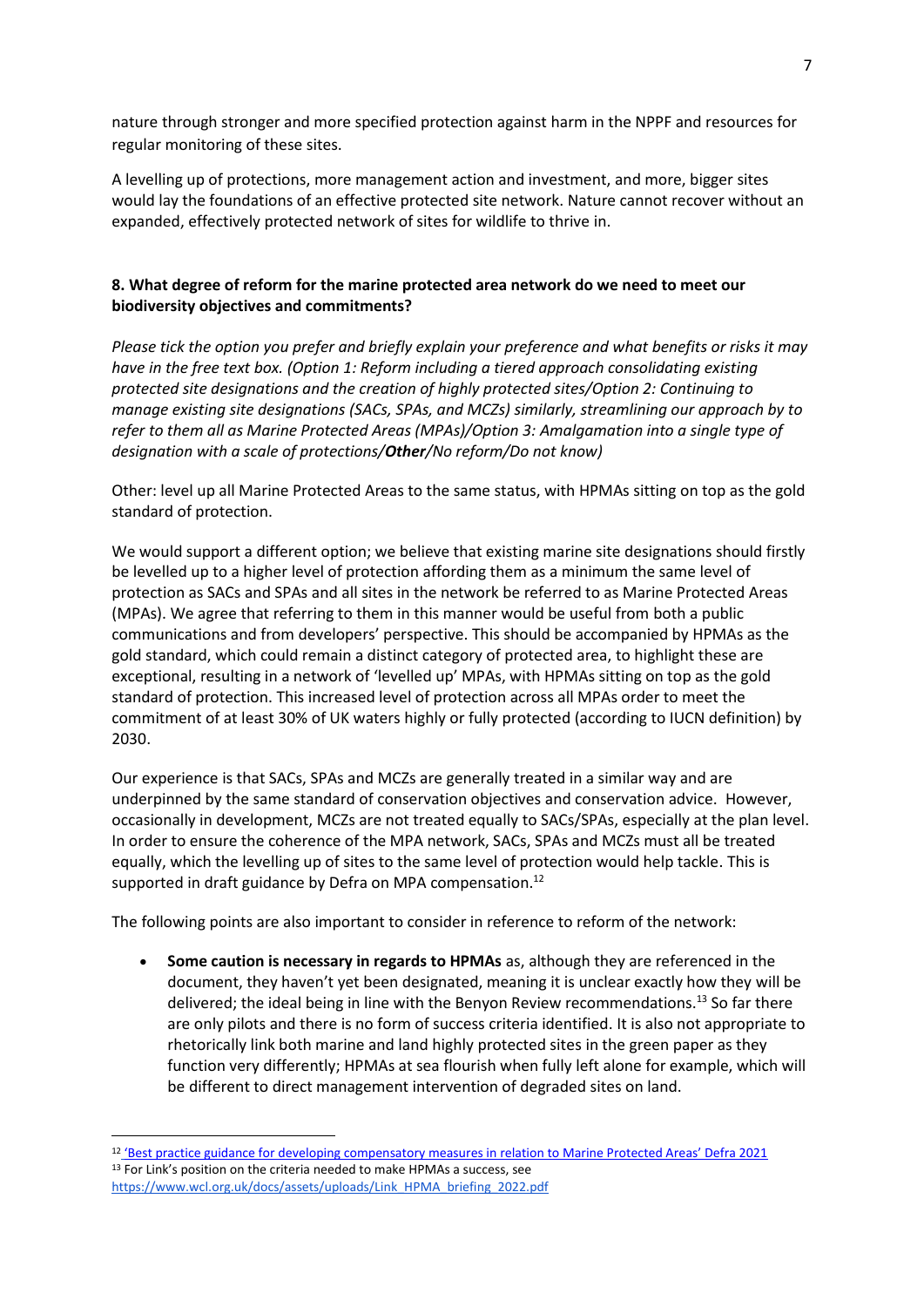- While this Green Paper proposes significant reforms to the network, **change can already be delivered through the existing framework** if there is the will to do so (Sussex IFCA trawling byelaws for example). The 2020 Fisheries Act gives the Government additional post-Brexit powers to impose limits on fishing vessel licences of all flags in UK seas. Without going through lengthy consultation processes, placing conditions on licences could be implemented by the end of 2022. Not only would this be possible legally, there is also a legal imperative on the Government to prevent it contravening marine and nature laws when it annually issues over 2,000 EU and UK fishing licences with freedom to fish in UK MPAs.
- Within the current framework there are examples of ministers ignoring advice of experts, de-designating parts of SACs for offshore wind and other environmental step-backs. With the current energy crisis, we are concerned that we could be designating for development within sites due to national energy security concerns, whilst environmental factors become secondary. With the continued failings under the UK Marine Strategy to meet Good Environmental Status (GES) for 11 out of 15 descriptors, environmental protection and recovery must remain the core function of protected areas at sea.
- The focus on these questions cannot distract from important questions around revising the **marine planning system**. Indeed, the management of our seas holistically will be crucial for nature recovery. The MPA network is a crucial tool to reach this goal, but cannot act independently of wider considerations.
- We would also advocate for the delivery of more effective management, which is currently lacking across the MPA network; indeed some sites still do not have management plans in place.<sup>14</sup>
- **It is vital that coastal sites are not overlooked.** The Green Paper does make a couple of references to Ramsar sites, but it is both in relation to marine protected areas and to the need for a consolidated terrestrial approach. On the other hand, though SSSIs are mentioned in their capacity to underpin 80% of SPA and SAC both on land and at sea, no mention is made of the coastal sites. In a context where European marine designated sites, Ramsar and SSSI may protect coastal features relevant for marine species and fully marine features under the same designation, there is a need to ensure consistency between the designation models to guarantee coherent management. By including coastal protected sites in both marine and land regime without guaranteeing consistency, there is a risk for these areas critical for both land and marine biodiversity to be omitted or overlooked.

Overall, while we support reform in this area, we believe that this must be used as an opportunity to improve both public understanding of the network and the strength of designations to support achievements under GES. Change cannot be allowed to result in deregulation and de-designation.

# **9. Do you agree that there should be a single process for terrestrial designation? We would be particularly interested in your views on how this might best be done for example, should decisions be vested in the appropriate authority [ministers] on the advice of its nature conservation bodies?**

## *Please tick the option you prefer and explain your answer in the free text box. (Yes/No/Unsure)*

No, there should not be a single process for terrestrial designation along the lines of the proposal in the Green Paper for the designation decision to rest with the appropriate authority (the Secretary of State).

<sup>14</sup> [Developing an ecologically-coherent and well-managed Marine Protected Area network in the United Kingdom: 10 years](https://www.tandfonline.com/doi/full/10.1080/14888386.2018.1467791)  [of reflection from the Joint Nature Conservation Committee: Biodiversity: Vol 19, No 1-2](https://www.tandfonline.com/doi/full/10.1080/14888386.2018.1467791)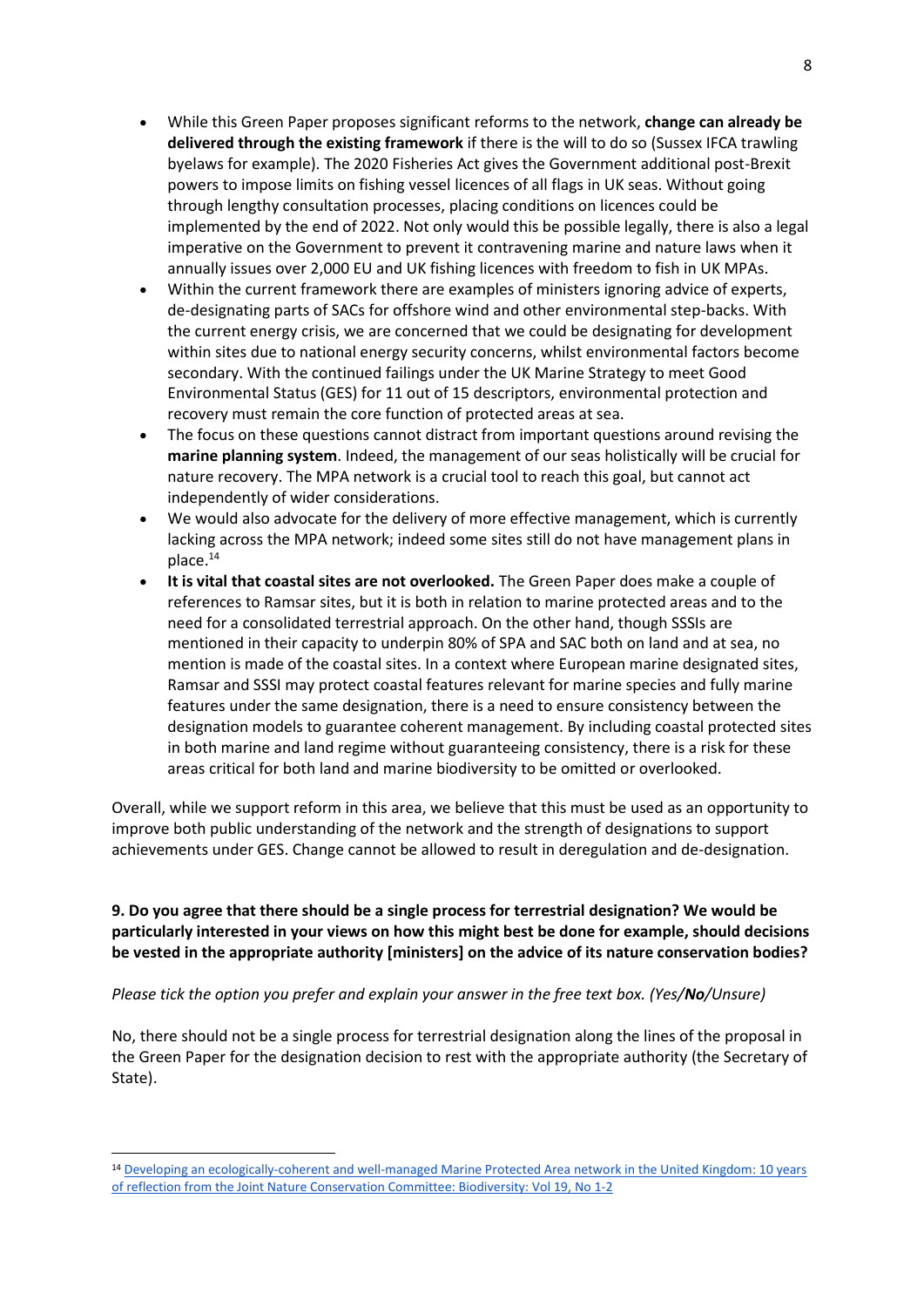The Secretary of State could be given the power to designate sites, but this must be in addition to (not instead of) the current designation process where statutory agencies have a duty to identify sites that meet the criteria.

The current evidence-based approach to designation, where statutory agencies have a duty to identify sites that meet the clear objective criteria based on scientific evidence, which are not influenced by political drivers, and the consultation process where experts can input on site designation, must be retained.

An additional approach to designation where the Secretary of State could designate sites could be useful in speeding the designation process and quickly completing the protected site network and contributing to achieving 30x30. Any additional approach to designation must be science-based, robust, transparent and have sufficient checks and balances.

**10. Should we reform the current feature-based approach to site selection and management to also allow for more dynamic ecological processes? We would be particularly interested in your views of how our sites can be made more resilient to climate and other natural changes and can encompass wider purposes such as carbon sequestration.**

*Briefly explain your answer in the free text box. (Yes, for both terrestrial and marine sites/Yes, for terrestrial sites only/Yes, for marine sites only/No, neither for marine not terrestrial sites/Unsure)*

#### For terrestrial sites:

Yes, we support a whole-site approach to site selection and management for terrestrial sites, but only in addition to the existing features-based approach. Given that England is one of the most nature-depleted countries in the world, in many cases sites represent one of a few remaining strongholds of a particular habitat or species – we must therefore do everything to support the persistence and recovery of such key features.

The current features-based approach is valuable in directing management, evaluation and assessment of damaging activities, but whole-site approaches offer the potential to improve overall management and ecological function of a site and more flexible management to deliver benefits to many species and habitats. Expanding the number of features for different sites and applying a whole-site approach in addition to a features-based approach will enable better connectivity and resilience of protected nature sites, especially in the face of climate change. While we accept that some features may be lost to climate change impacts, this flexibility must only be used in those circumstances where it can be proven that climate change and/or extreme events have caused the loss of a feature from a particular site and that it is not used where a site has deteriorated or been lost due to lack of management or neglect. And where this is the case, other measures must be taken (for example elsewhere in the protected sites network) to ensure that the Favourable Conservation Status of the feature is not affected, and that no species is 'left behind' as a result of such action.

However there must be clarity for all, landowners/occupiers as well as potential developers, and consistency across both restoration and protection as well as consideration of the sites and its features within planning.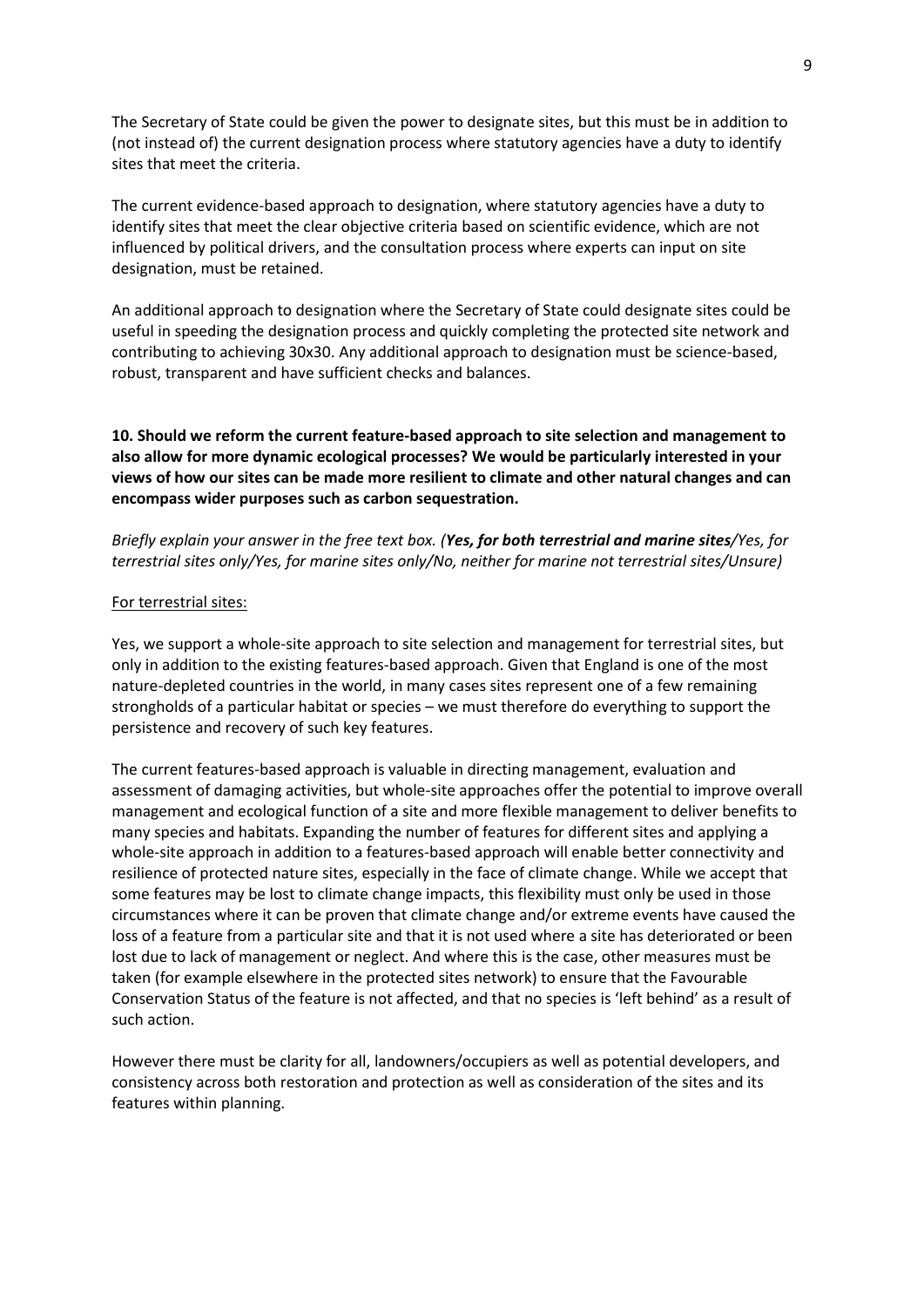#### For marine sites:

We support a whole-site approach to site selection and management for marine sites, which also benefits non-feature habitats in MPAs. Current designations allow single features designation for sites, but we believe a whole site approach to management delivers more comprehensive recovery of both the feature(s) and the wider ecosystem processes that better support the biodiversity of the feature and its constituent species. This is particularly important if the Government intends to restore biodiversity rather than simply maintaining it and to simplify processes for regulators, allowing for more ecologically and cost-effective management.

The Whole-Site Approach (for management) needs applying for the following elements:

- 1. Fish and mobile species that are associated with features inside sites (particularly broadscale features), and
- 2. Elements of the site where features overlap, and or one feature doesn't clearly border another.

On the first of these points, this can be illustrated by aspects of ecological use by juvenile fish in more coastal MPAs. For example, seabass use estuaries. These sites host markedly different subhabitats such as submerged mudflats, drying mudflats, seagrass beds and saltmarsh. By protecting the entirety of 'estuaries' rather than the sub-features (from set nets and longlines, and other damaging activities), we can protect the wider range of bass (research has suggested that the majority of smaller bass individuals remain faithful to their estuaries, moving in restricted areas,<sup>15</sup> but this will be between different habitats).<sup>16</sup> Similarly, 'landscape' (or otherwise 'whole site') scale research in the South Arran MPA in Scotland has shown overlap of different habitat use by cod, whiting and haddock juveniles between muds, sands, seagrass and reef. Therefore, protecting only individual habitats with associated management measures, will only allow protection of a small percentage of the cod population, without considering protection of other species or when cod are to move into deeper water habitats.

On the second of these points, this is a considerable factor in marine ecology. The spatial scales of use of habitat by different species is not 'black and white' due to poor resolution habitat maps. For example, the different species that colonise 'muds' to muddy sand' or from 'muddy sand' to 'gravel' can be contiguous.<sup>17</sup> A great example was between the reef of Lyme Bay vs sediment veneers. Similarly, high resolution photos taken around so-called gravel and sediment habitats in Eddystone MPA have revealed species more normally associated with pure reef habitat (pink seafans, sponges, bryozoans, corals and hydroids) growing in sand and sediments.<sup>18</sup> The mapping itself by NE, JNCC, IFCA and others can only show levels of accuracy at the *physical* broadscale habitat scale - often in terms of backscatter images related to perceived 'hardness' of the seabed. This does not allow for comprehensive spatial analysis of the *constituent species* within those different areas of

<sup>15</sup> <https://pearl.plymouth.ac.uk/bitstream/handle/10026.1/16898/2021stamp10541011phd.pdf?sequence=1>

<sup>&</sup>lt;sup>16</sup> Estuaries and areas along the open coast are at least twice as productive as their subtidal counterparts. In part this explains why estuaries are so important as marine nursery grounds. However, the same logic can be applied to the coastal intertidal and immediate subtidal strip. In estuarine saltmarshes, it is the cryptic nature of the habitat which attracts young euryhaline fish e.g. bass to feed in warm shallow water while taking refuge from predators. On the coast we have removed much of the subtidal habitat, seagrass and kelp forest, that used to function as a nursery as the saltmarsh does elsewhere; in this case, for more stenohaline species such as gadoids and clupeids.

<sup>17</sup> ['Drawing lines at the sand: Evidence for functional vs. visual reef boundaries in temperate Marine Protected Areas'](https://www.sciencedirect.com/science/article/pii/S0025326X13005407)  [Sheehan et al. 2013](https://www.sciencedirect.com/science/article/pii/S0025326X13005407) (Lines/boundaries between features cannot be functionally and ecologically clearly delineated, requiring more comprehensive management - this applies to all sorts of adjacent habitats, mudflats to sandflats, sand habitat to flat reefs, deeper sandbanks to surrounding troughs and muddier deeper waters).

<sup>18</sup> [http://publicationslist.org/data/m.j.witt/ref-149/Pikesley\\_2021\\_MarPol.pdf](http://publicationslist.org/data/m.j.witt/ref-149/Pikesley_2021_MarPol.pdf) (Sediments hosted reef associated species, even though these weren't officially 'protected')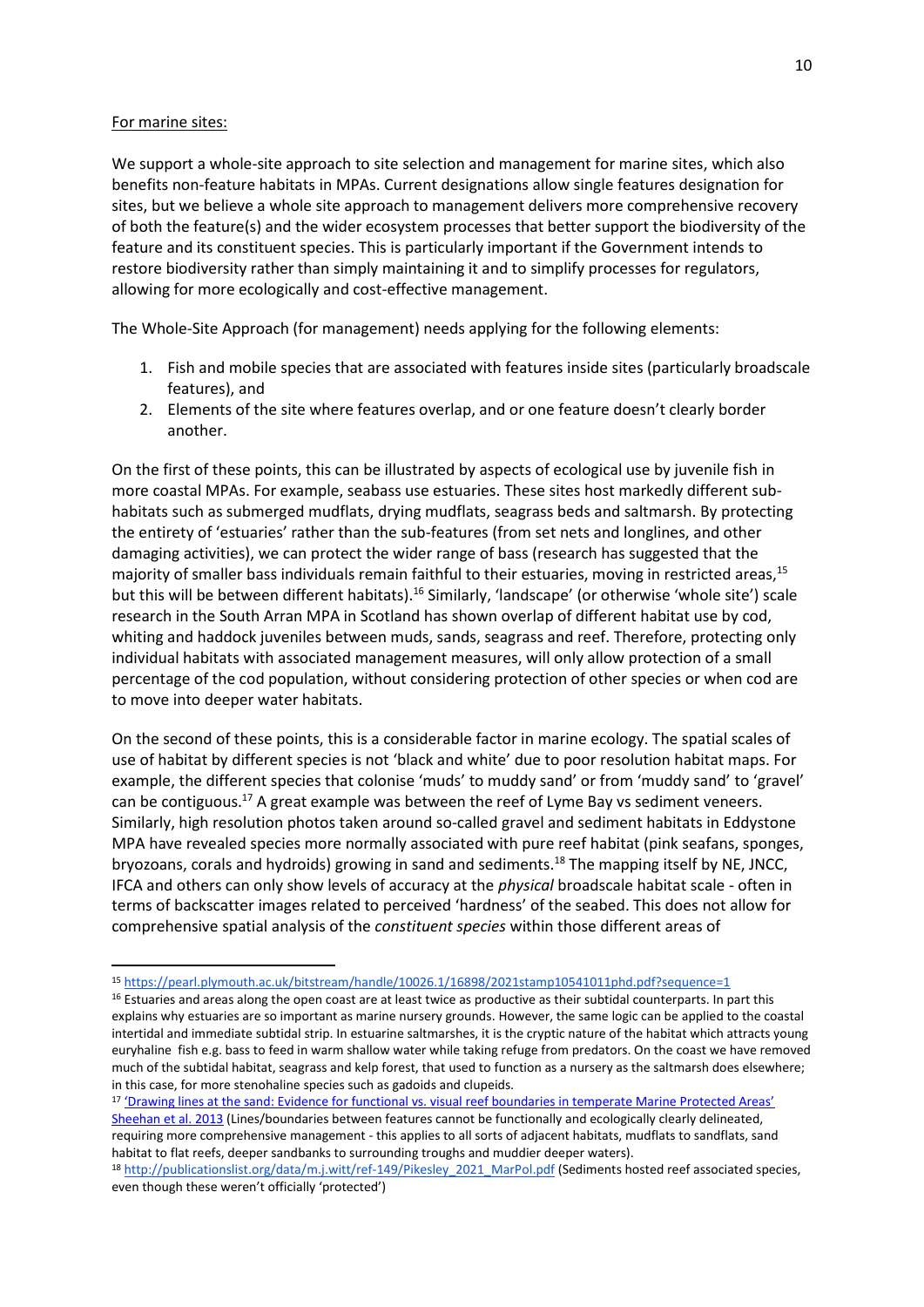reef/sand/gravel. The latter requires very distinct and high resolution imagery that is impossible to gather for every square metre of seabed in order to clearly delineate one habitat from another. To a certain degree, authorities have managed this 'uncertainty barrier' in terms of applying buffer zones in some sites (e.g., Lyme Bay, Eddystone, Essex Estuaries seagrass beds), but others have not (such as Eastern IFCA in protecting only small areas of sabellaria reef from shrimp trawls). Feature based management has been erroneously applied in some circumstances, with poor data, and furthering the interests of a small subset of seabed trawl users over the wider sea user stakeholder group, alongside being greatly complicated from the lack of consistent statutory agency advice. For example, the negotiations within Northeastern IFCA around 2013/2014 around closures for Flamborough Head SAC failed to take into account the precautionary principle when protecting the exposed chalk reef feature as a result of seasonal changes in the sedimentary veneer covering the feature. It was clear from photographic surveys undertaken by NEIFCA that at times of the year the chalk became exposed or covered lightly and remained subject to damaging or destructive bottom towed gear usage. Lack of consistent advice and strong stakeholder opposition resulted in this feature remaining outside of the closed area, leading to a large swathe of the SAC being left open to continuous damaging seabed trawling, even though the area concerned was only used to 'turn fishing gear around' rather than as a prime fishing ground for seabed trawlers. Such erroneous application of Article 6 and the conservation objectives for this site would not have happened had the regulator concerned better understood 'site integrity' requirements of the law, and the benefits that would accrue to wider ecosystems from a 'whole-site' approach to managing the ecosystem.

Management of sites on a feature basis is costly in terms of monitoring, requiring increased evidence to support presence of features within sites and fails to effectively protect ephemeral species such as biogenic reefs. Indeed, there is an assumption by some regulators that biogenic reef distribution at current times, or at times of designation are what we need to continue to manage. However, historical literature would suggest that for species such as sabellaria reef, oyster reef and mussel beds, these habitats were much more expansive in the past.<sup>19</sup> Sabellaria reef management in the Wash & Inner Dowsing and Race Bank SACs only protects areas where reefs currently exist. For the Wash byelaw, the regulator concerned (Eastern IFCA) only protected the reef feature in areas where the shrimp trawling fleet rarely has seen to be operating. Such management doesn't prove that, were the impact to be removed from the current trawling grounds, that the sabellaria wouldn't extend into more coastal waters that are the targeted shrimp trawling grounds. Furthermore, the beam trawling for shrimp in these sites has a very small mesh size. Despite installation of selection panels in the nets, there is huge estimated bycatch of plaice and cod at juvenile stage that is likely in breach of the habitats regulations because it is not proven if this is not adversely affecting the integrity of the site (and its constituent species).

Further offshore, the whole sites approach should also apply, in particular to protection and recovery of habitat for fish species. Sandeels require sandbank habitat to be healthy herring spawning locations need clean gravel, other higher trophic species that have been in precipitous decline since industrial fishing (North Atlantic halibut, angelshark, sturgeon), all would benefit from a whole-site approach to MPA management.<sup>20</sup>

This builds on our response to question 8 as it forms part of the 'levelling up' of sites.

<sup>19</sup> <https://www.sciencedirect.com/science/article/pii/S0006320717308030>

<sup>20</sup> [https://www.bluemarinefoundation.com/2020/10/01/marine-experts-call-for-end-to-illegal-fishing-on-the-dogger-bank](https://www.bluemarinefoundation.com/2020/10/01/marine-experts-call-for-end-to-illegal-fishing-on-the-dogger-bank-in-new-report/)[in-new-report/](https://www.bluemarinefoundation.com/2020/10/01/marine-experts-call-for-end-to-illegal-fishing-on-the-dogger-bank-in-new-report/)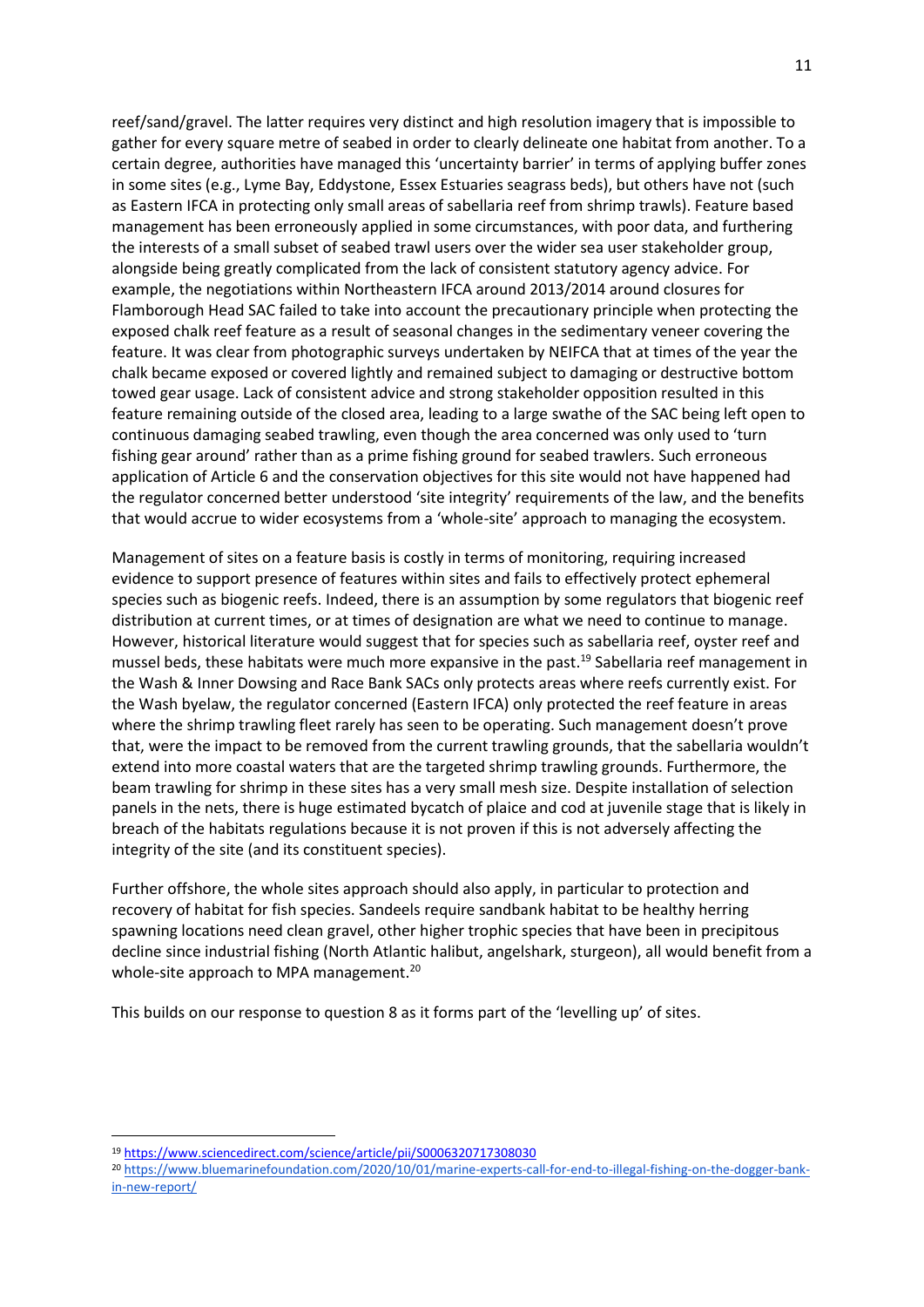### *Climate considerations in the marine environment:*

We also have concerns about the language over climate change. This cannot be used as a reason not to manage a site as it gets warmer; some features will remain important (such as sea mounts) no matter how much warming affects the sea.

We note the intention to apply for an exception under regulation 15, Marine Strategy Regulations 2010 for a number of descriptors, including Birds, for a series of reasons including: *action or inaction for which the United Kingdom is not responsible or natural conditions which do not allow timely improvement in the status of the marine waters concerned.* Despite this there are an alarming absence of concrete measures proposed and included to address threats from pressures that would build resilience across the relevant descriptors. It is essential that governments acknowledge and embrace their responsibility to recover the marine environment, including internationally important seabird populations and urgently introduce strong measures to address key threats to survival, especially measures that are possible and will build resilience.

The seas are dynamic and this is made more so by climate change. Climate change is likely to change species and habitats health, function and location over future years. Protected areas and effective spatial planning outside of those areas should take this into account. For example, there are likely to be warmer waters, leading some colder water species currently living at the edge of their geographical range retreating north (such as cod), while new warmer water species migrate further north (such as anchovy). It is important that those species living within their furthest extents (be it warm or cold) are not fished to a level where they are no longer able to demonstrate resilience to climate change, like cod in the Celtic Sea. It is necessary we account for these possibilities. To aid and support changes in species and habitats distribution, assessments from international bodies must include targeted climate adaptation strategies that specifically match issues such as Biotope Shift and reduce impacts on mitigation potential as part of adaptation, being part of a dynamic ecosystem-based approach. Going forward, the UK must request this additional information as standard.

Further, this links to the Joint Fisheries Statement (JFS) considerations to climate which set out a requirement for a climate change objective within the UK Fisheries Act to manage for climate change, yet provides no detailed policies regarding how this will be achieved. The JFS falls short on putting the ambition into action. We cannot continue acknowledging the need to manage for climate change while failing to put into action plans to deliver upon this.

To ensure greater resilience to climate and other natural change, the following is also required across sites and the activities that impact them:

- A halt of damaging activities in offshore MPAs
- Immediate introduction of bottom-towed gear-free zones across the most vulnerable habitats in nearshore waters
- Inclusion of climate change adaptation and mitigation considerations in scientific advice on fishing opportunities
- Better consideration of blue carbon would also help achieve the objectives set under UKMS. Indeed, while this is currently viewed as being outside the scope of the strategy, many descriptors could incorporate blue carbon elements. Measures for blue carbon habitat creation, restoration and protection would deliver climate mitigation and adaptation benefits that could help contribute to meeting GES across multiple descriptors.

We draw attention to the recent report developed by the Scottish Association of Marine Science on behalf of the RSPB, WWF, Blue Marine Foundation and North Sea Wildlife Trusts, demonstrating the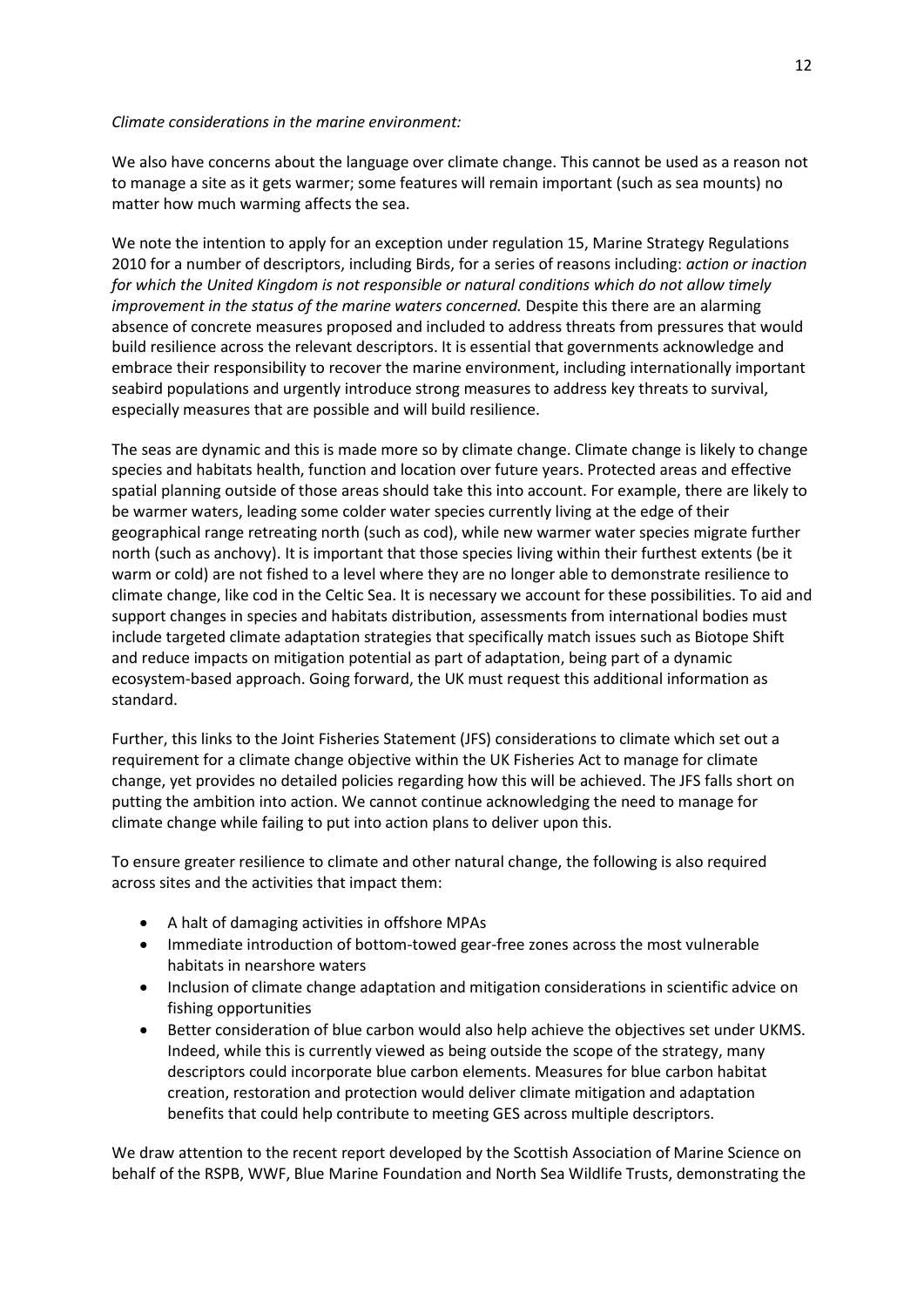role effective MPA management can have in supporting climate resilience and note the full UK EEZ mapping will be complete by July 2023 following this same methodology.<sup>21</sup>

# **11. How do we promote nature recovery beyond designated protected sites?**

On land:

A full network of protected nature sites, levelled up and well-managed, should form the heart of the nature recovery network.<sup>22</sup>

This core should be bolstered by reform of designated landscapes, which if reformed, portions of which could contribute towards the 30% target of land in England protected and well-managed for nature in order to create a resilient ecological network.<sup>23</sup> Combinations of other new and improved designations and OECMs should fill the remainder of the 30%, with a focus on connecting habitats across the landscape and making space for nature to recover.

The 30x30 target of protecting at least 30% of England's land by 2030 is not a ceiling but a minimum required to put England's habitats and wildlife into recovery.

We welcome the Government's acknowledgment that nature cannot be confined to 30% of the country and other areas must be hospitable to nature. Wildlife must be able to travel between protected areas along functionally connected blue and green habitat networks (such as B-Lines) through towns, cities, the countryside and the farmed environment. More space must be made for nature outside the protected area network and nature must be a consideration across planning and other decision-making.

Local Wildlife Sites have no statutory protection yet they hold much of the nature resource outside of statutory designated sites. They play a critical conservation role to a climate resilient landscape, improving ecological coherence, acting as stepping-stones, corridors and buffer zones to link and protect statutorily designated sites. To maximise their contribution to nature recovery they need better protection, management and monitoring.

None of this can be achieved without ensuring the environment is protected from harm through strong regulation and enforcement. At present, pollution continues to plague England's ecosystems, including from sewage, agriculture, industrial practices, and more. For example, 0% of rivers met good chemical status in 2021.<sup>24</sup> This is a clear indication of the scale of the pollution that we face. While we do not go into detail in this consultation response on how to prevent and clean-up pollution and environmental damage as it is not the focus, positive measures to promote nature's recovery will be futile unless we can prevent further damage.

To promote the recovery of nature across the country:

• Protected areas do not exist as islands but as part of a wider ecosystem of interactions outside of their boundaries. External threats such as atmospheric nitrogen deposition are one of the primary reasons that a large proportion of protected areas are in poor ecological condition. Selection pressures outside of their perimeters (mainly caused by agricultural

<sup>21</sup> <https://www.rspb.org.uk/globalassets/downloads/policy-briefings/sams-03745-bcnsea-final-report---issue-03.pdf>

<sup>22</sup> [https://www.wcl.org.uk/docs/WCL\\_Achieving\\_30x30\\_Land\\_and\\_Sea\\_Report.pdf](https://www.wcl.org.uk/docs/WCL_Achieving_30x30_Land_and_Sea_Report.pdf)

<sup>23</sup> <https://www.wcl.org.uk/docs/Link%20response%20to%20Glover%20Review%20FINAL%2008.04.2022.pdf>

<sup>24</sup> <https://www.wcl.org.uk/not-one-river-in-england-in-good-health.asp>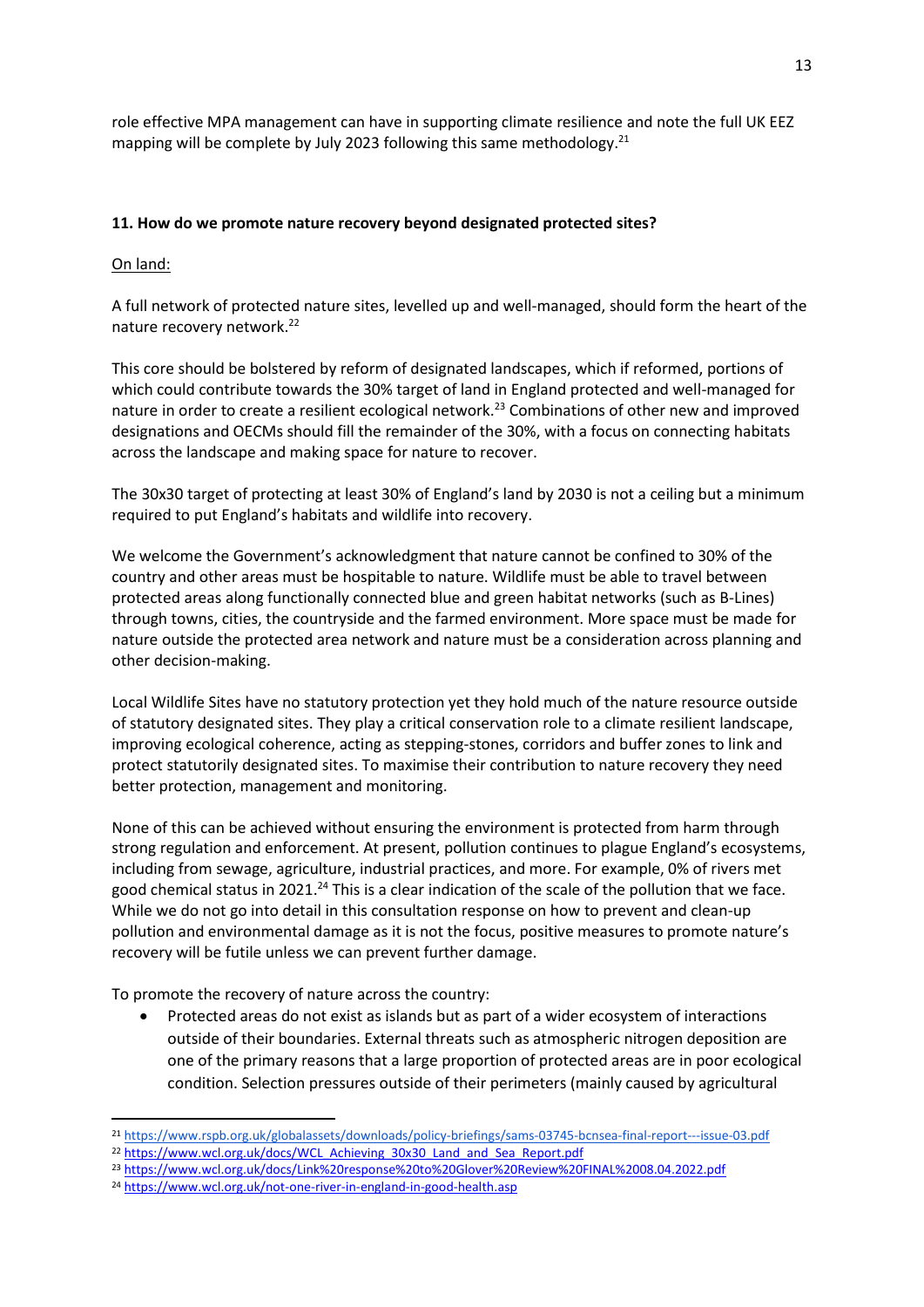intensification) need to be addressed in order to ensure protection and ecosystem function within them. Internal management and restoration can only go so far to driving nature's recovery within a matrix of anthropogenic pressures.

- A new duty on the Secretary of State should be introduced in connection with the land use planning system to provide a legal basis for protecting at least 30% of land in England by 2030 as well as driving nature's recovery elsewhere.
- Strategic spatial plans are needed to help integrate different land uses, including infrastructure and energy, nature, climate, farming and housing, and to identify environmentally important and sensitive areas in order to help avoid adverse environmental effects in the first place.
- Local Nature Recovery Strategies (LNRSs) must ensure that there are ambitious plans to restore nature, including habitats and species, everywhere to establish ecologically coherent and resilient ecological networks. LNRSs should be given weight in the planning system to ensure they are considered in Local Plans. Nature recovery areas should be identified through LNRSs and should receive planning protection through a 'presumption against land use change that would hinder the recovery of nature' in national planning policy.
- With effective management for nature and sufficient funding through the principle of public money for public goods, long-term ELM Local Nature Recovery and Landscape Recovery agreements could contribute to achieving nature's recovery both in protected areas and beyond, in building the wider NRN. These other areas may not meet the conditions to contribute to 30% but will still play an important role in nature's recovery.<sup>25</sup>
- Species Conservation Strategies should identify the range of measure needed to conserve species, which will include an area and extent of protected habitat, use of protected species legislation and regulation, incentivising land management through ELM and other financial incentives, advice and public engagement. These should be developed alongside clear conservation objectives, such as a definition of Favourable Conservation Status (FCS), and mapping and modelling that allows areas to be targeted for conservation action.
- Biodiversity Net Gain for all new developments must be secured in the long-term (we suggest longer than the current 30-year minimum period), supported by robust secondary legislation and guidance, and well-monitored, scrutinised, and enforced by a sufficiently resourced local planning authority in order to ensure genuine delivery for nature. BNG could be directed towards nature opportunity areas, for example as identified in LNRSs. Effective BNG is one in a suite of tools to secure resources for the enhancement of habitats to contribute to nature's recovery.<sup>26</sup>
- The planning system should make space for nature and integrate nature into all new development. All planning decisions should be required to contribute to the achievement of environmental goals (net zero by 2050 and halting the decline of species abundance by 2030).<sup>27</sup>
- Nature-based Solutions (NbS) can contribute to nature recovery and link nature's recovery, tackling climate change and building natural capital. NbS can assist in unlocking new funding sources, including private finance.

<sup>&</sup>lt;sup>25</sup> [https://www.wcl.org.uk/docs/Link\\_ELM\\_and\\_30x30\\_Briefing\\_Oct2021.pdf](https://www.wcl.org.uk/docs/Link_ELM_and_30x30_Briefing_Oct2021.pdf)

<sup>26</sup> <https://www.wcl.org.uk/docs/Link%20BNG%20consultation%20response%20-%20FINAL%2005.04.2022.pdf>

<sup>&</sup>lt;sup>27</sup> [https://www.wcl.org.uk/docs/assets/uploads/Planning\\_for\\_Nature\\_What\\_now\\_28.10.21\\_1.pdf](https://www.wcl.org.uk/docs/assets/uploads/Planning_for_Nature_What_now_28.10.21_1.pdf)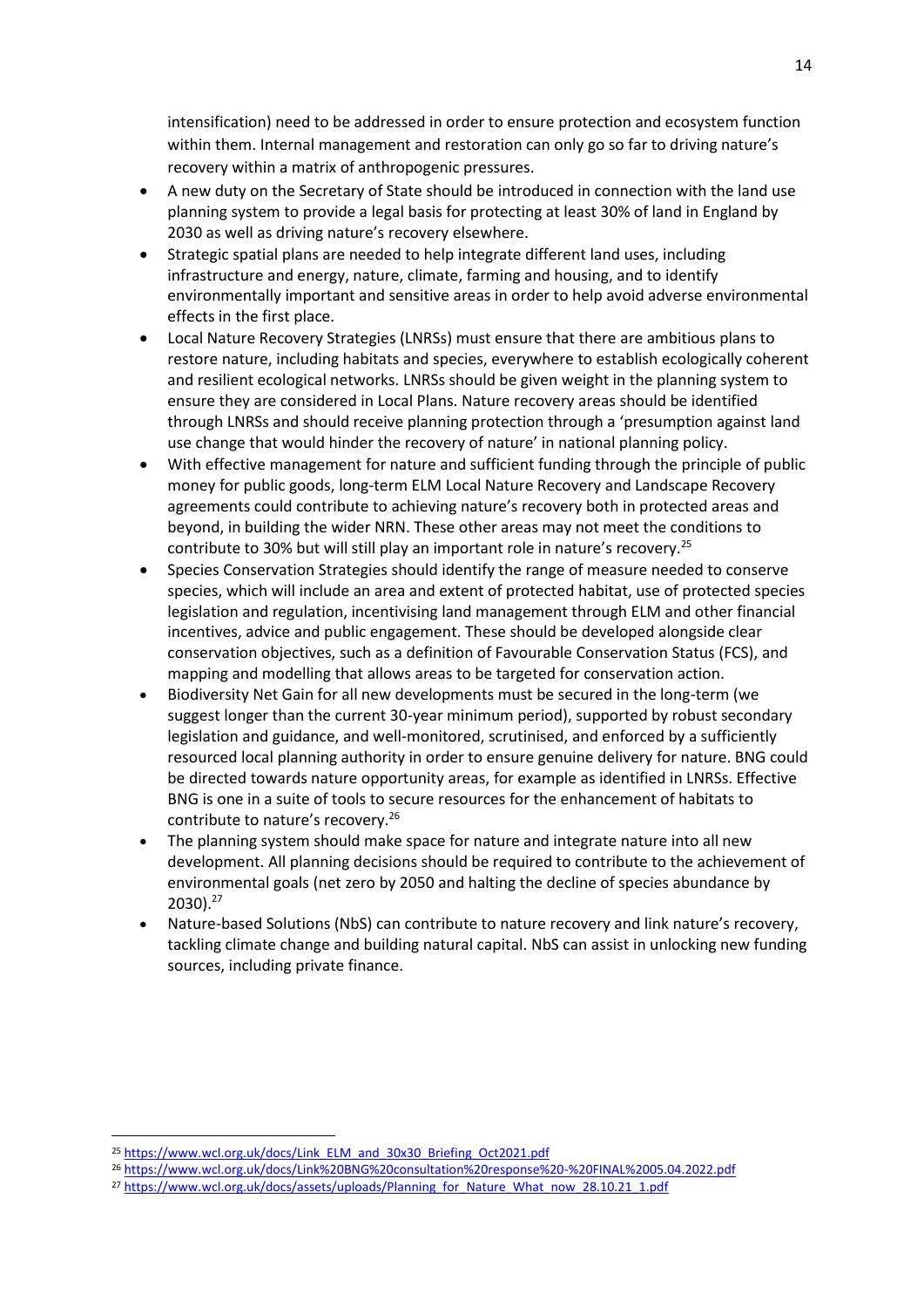## At sea:

Whilst achieving a well-managed, ecologically coherent network of protected sites is vital to securing protection and recovery of both habitats and species, we must consider that over 60% of our seas falls outside of these sites. As such it is important we note the wider needs to achieve GES and ensure the delivery of effective marine spatial planning at sea for activity and wildlife.

As a top priority, the government must ensure that fishing catch limits are not set above scientifically recommended sustainable levels and that a precautionary approach is applied across the board in all fisheries management.

Offshore development in the UK has largely expanded in the absence of marine planning, including the growing roll out of renewables. This has led to:

- A disjointed approach whereby the demand for space is increasing but a holistic strategic framework to conserve and protect nature alongside sustainable development and fishing is missing; and
- A decision-making process which is struggling to deliver the much-needed energy transition due to the lack of marine planning and the scale and rate of applications being made alongside a failure to fully and robustly consider potential in-combination and cumulative effects.

While marine planning has been introduced in England, these systems have yet to deliver on these commitments and the lack of spatial plans to guide the sustainable use of our seas and tie into UK Marine Strategy commitments and requirements significantly jeopardises the UK's ability to achieve and maintain GES and healthy systems.

It is also worth noting that the current approach to planning offshore and coastal development threatens the achievement of net zero by not being strategic enough and not giving appropriate significance to climate and nature considerations. For example, The Crown Estate needs to work in closer collaboration with governments and industry to allow for holistic planning and management of our seas which is vital if we are to find space for nature, fisheries and development including through co-location of marine activities. The unsuitability of current systems to deliver the UK's ambition is evident in both the transmission network – established when the industry was a nascent sector and currently undergoing review – and the challenges facing developers in relation to the consideration and assessment of ecological impacts which should be addressed in the preliminary stages through a frontloaded, strategic plan led process.

Another example is in the area of seabed trawling affecting 'seafloor integrity' 'trophic food webs' 'commercial fish' and 'biodiversity'. A recent ICES report showed that reducing fishing pressure in Europe's seas by 10% in low-intensity fishing areas could free up as much as 40% of the seafloor.<sup>28</sup> This would enhance the integrity of the seafloor, but have other positive result on aspects of commercial species population enhancement (through habitat protection, increased food resources in the trawl-free zones), enable recovery of the entirety of the marine ecosystem (from habitats and species guilds on and in the upper sediment layers), to increasing biodiversity at the species (more benthic invertebrates) and functional group (more filter feeders on the seabed such as sponges and bivalves) levels.

The UK administrations must commit to and deliver effective marine planning required by the UK Marine Strategy. To aid this process, we strongly recommend the establishment of an overarching

<sup>28</sup> <https://www.ices.dk/news-and-events/news-archive/news/Pages/seaflooradvice.aspx>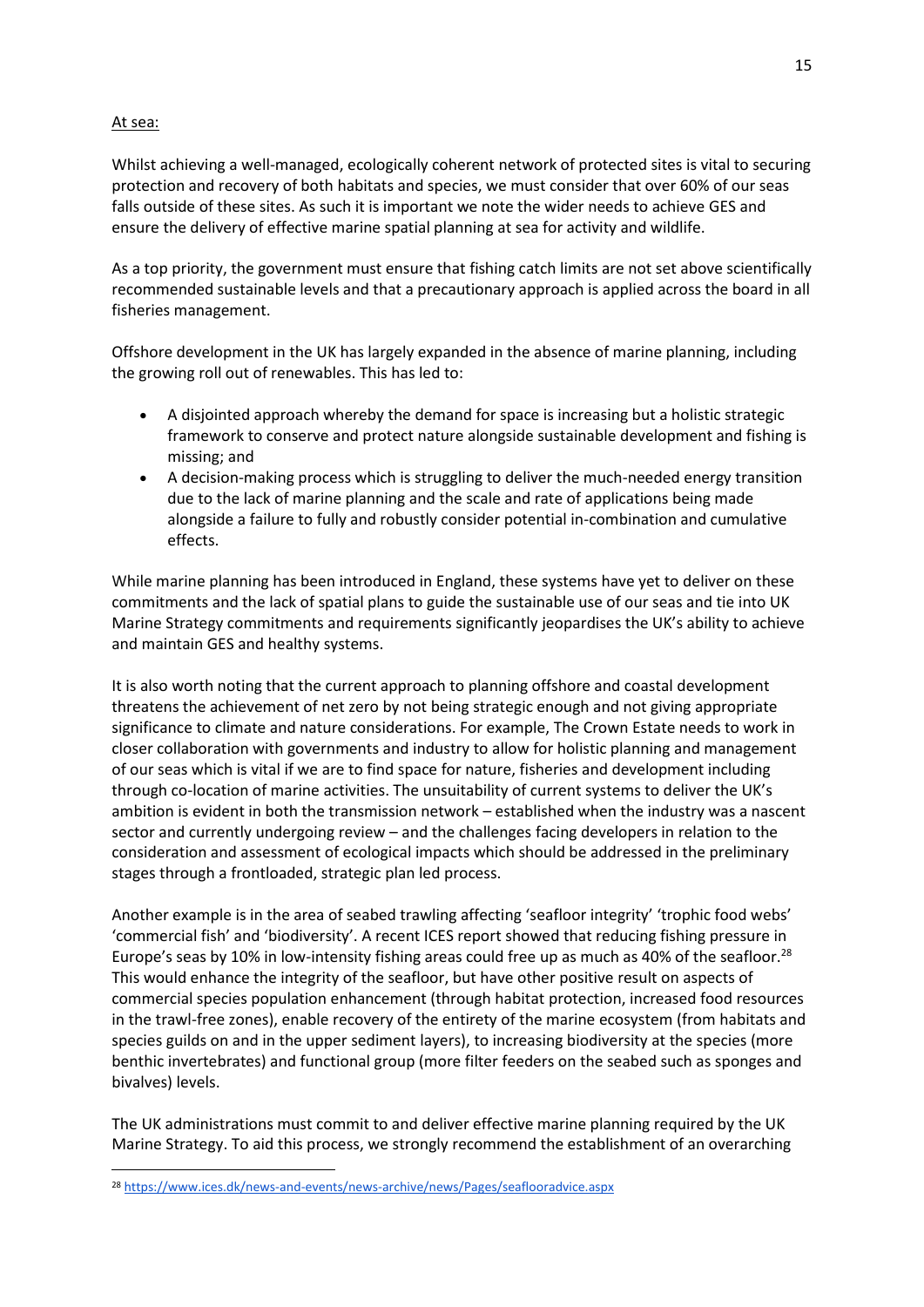vision for our seas and development of a roadmap which clearly identifies the steps needed to achieve GES and reach net zero and halt the decline of species abundance. This should be used to inform marine plans which:

- 1. Adopt an ecosystem-based approach
- 2. Establish a clear hierarchy which prioritises sea space and action for nature and climate
- 3. Facilitates holistic marine management

These marine plans should do the above by being:

- 1. Strategic: Following an ecosystem-based approach<sup>29</sup>, ensuring that the collective pressures of human activities are compatible with achieving Good Environmental Status (GES), it must establish a clear hierarchy between policies and activities, with climate and nature as the top priorities.
- 2. Holistic: Cross-departmental action from Government is needed, so all marine activities and uses are included, and nature protection, recovery and enhancement must be considered as part of each of them.
- 3. Spatial: Using the best available evidence, the plans need to identify which areas are suitable for each activity.

This would support the delivery of both GES and sustainable development. Crucially, the UK urgently needs marine plans which provide a spatial vision for our seas based on a robust and iterative evidence base.

Arguably marine spatial planning in the UK requires a complete and urgent transformation - a need recognised by both NGOs and the renewables industry - however, it is possible to take more rapid steps in the short-term for example by establishing plans for sectors or development. We welcome the adoption of the Sectoral Marine Plan for Offshore Wind Energy in Scotland, as a positive step in the right direction and urge the other administrations to consider similar measures to ensure offshore developments benefit from appropriate spatial consideration in relation to their potential impacts on marine ecosystems, optimising colocation and prioritising space for climate and nature. With the ambitious and welcomed marine spatial prioritisation program not due to deliver for a new generation of better informed plan until at least 6 years, such plans focussing on addressing the needs of particularly demanding sectors could be a first step towards better management of activities at sea.

We strongly recommend the inclusion of targets for sectoral plans and/or development plans (according to need/country requirement) for renewables and other significant industries, and that these be recognised as measures needed to achieve GES. We note that this must be a short-term goal as a step towards the longer term need for strategic and spatial holistic marine planning.

On the proposal to test if the concept of nature recovery sites on land could inform the approach at sea, we are sceptical as this approach was not designed for the marine environment and shouldn't just be transposed across into the marine environment. MPAs are different to land based designated sites as they were identified in order to achieve an ecologically coherent network across UK waters. In order to boost recovery, these sites should be properly managed and damaging activities should either stop or be prevented from happening.

<sup>29</sup> [https://www.legislation.gov.uk/uksi/2010/1627/pdfs/uksi\\_20101627\\_en.pdf](https://www.legislation.gov.uk/uksi/2010/1627/pdfs/uksi_20101627_en.pdf)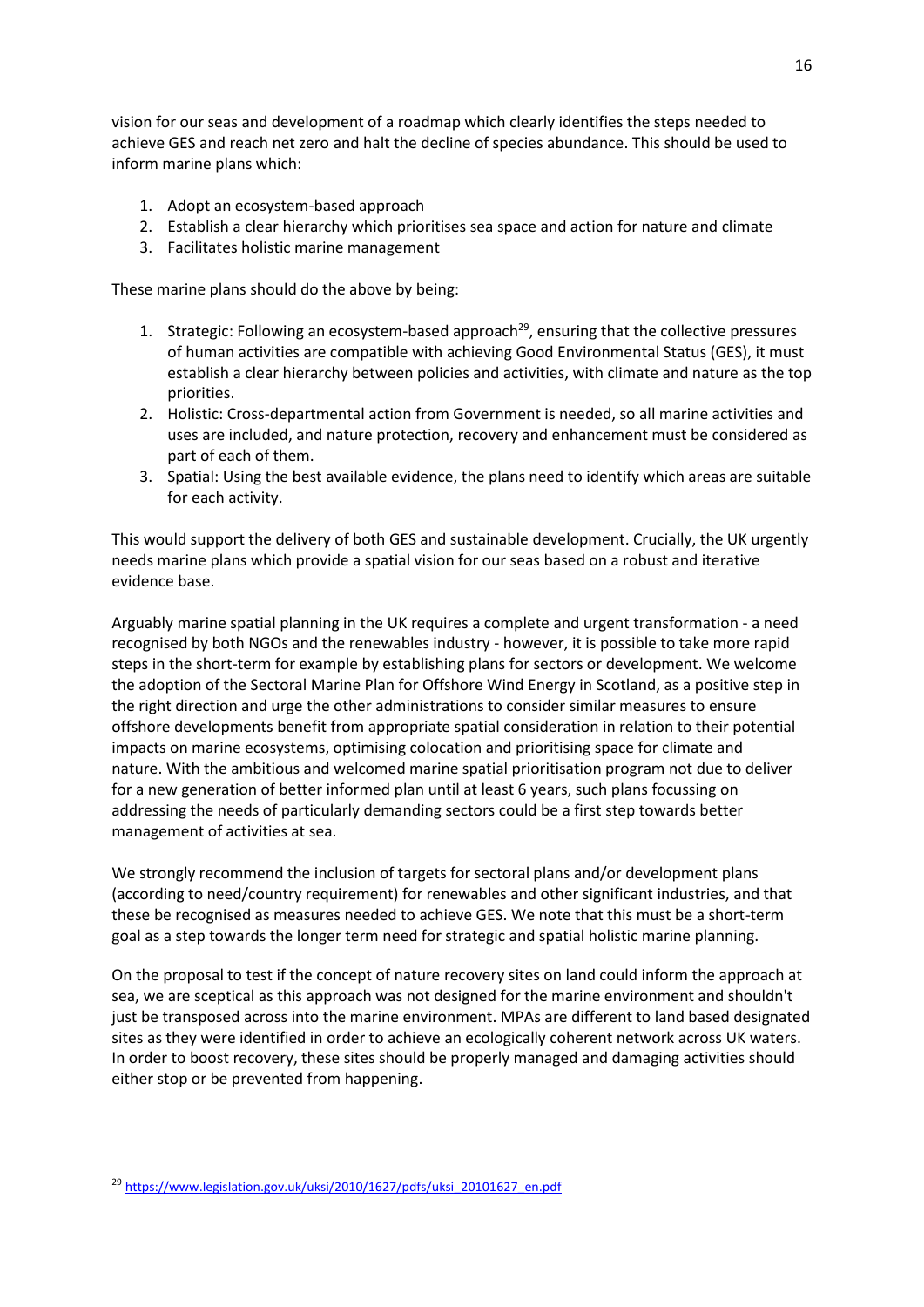### **12. Do you see a potential role for additional designations?**

### *Please provide detail in the free text box. (Yes/No/Unsure)*

Nature is in rapid and continuing decline. Not only are species under threat of extinction and entire ecosystems at risk of irreparable erosion, but the loss of nature compromises the ability to both mitigate and adapt to climate change. We need to both protect existing nature and restore nature. However, there is no existing designation that protects land which is being managed to create new habitats and to enable nature to recover. It will be years or even decades before nature on these sites has recovered sufficiently for them to meet the strict criteria for current designated sites protections. We need a way of protecting these sites while they are still in recovery – through a new designation to safeguard land for nature's recovery.

We propose a nature recovery designation (which the Wildlife Trusts have proposed be called 'Wildbelt') to safeguard land for nature's recovery. This fills a current gap in environmental designations. It would enable land which has been identified as being of future importance for biodiversity and where there is the intention to manage this land to enable nature to recover, to be protected while it is currently of low but improving biodiversity value. This designation would protect the investment of significant public, charitable and private investment in nature restoration and help to secure progress towards the creation of the Nature Recovery Network in England.

Potential nature recovery sites should be identified through the Local Nature Recovery Strategy process, which is an evidence-based process, involving local community and landowner consultation, that will identify nature recovery opportunities in a local area. The nature recovery designation can be applied to any of the local nature recovery opportunity areas identified in an LNRS where: a) the landowner decides to opt into nature recovery site, or b) the Responsible Authority and local planning authority decides to designate the land as a nature recovery site on the basis evidence of its importance for contributing to the local ecological network.

The nature recovery designation would confer long-term protection from damaging land use change through a presumption in the NPPF 'against land use change that would hinder the recovery of nature') and these areas would be recognised in Local Plans. The designation would apply in addition to any other relevant designations, for example National Parks or AONBs.

When nature recovery sites improve and reach the appropriate criteria for inclusion, they may be designated as SSSIs or the levelled up nature designation.

The aim of a nature recovery designation is to put sites into recovery on a journey towards 30x30. Not all nature recovery sites would be able to contribute towards the 30% target, as some will not have management requirements and mechanisms. For those nature recovery sites that meet the 30x30 criteria of both protected and managed for nature in the long-term, only those later in their journey, which are in good or recovering condition for nature, could contribute towards 30x30.

In addition to a nature recovery designation, legal protection for ancient and veteran trees should be improved. They are not currently adequately protected by other tools, including the Tree Preservation Order (TPO) system. These are important habitats, with many protected species dependent on ancient trees, as well as forming part of our cultural and environmental heritage. Ancient and veteran trees can also provide connectivity across the landscape, for example as stepping-stones or within hedgerows as part of corridors.

Improved protection should mix a strategic approach that provides legal protection for the very oldest trees, alongside wider improvements to tree protection to more proactively protect other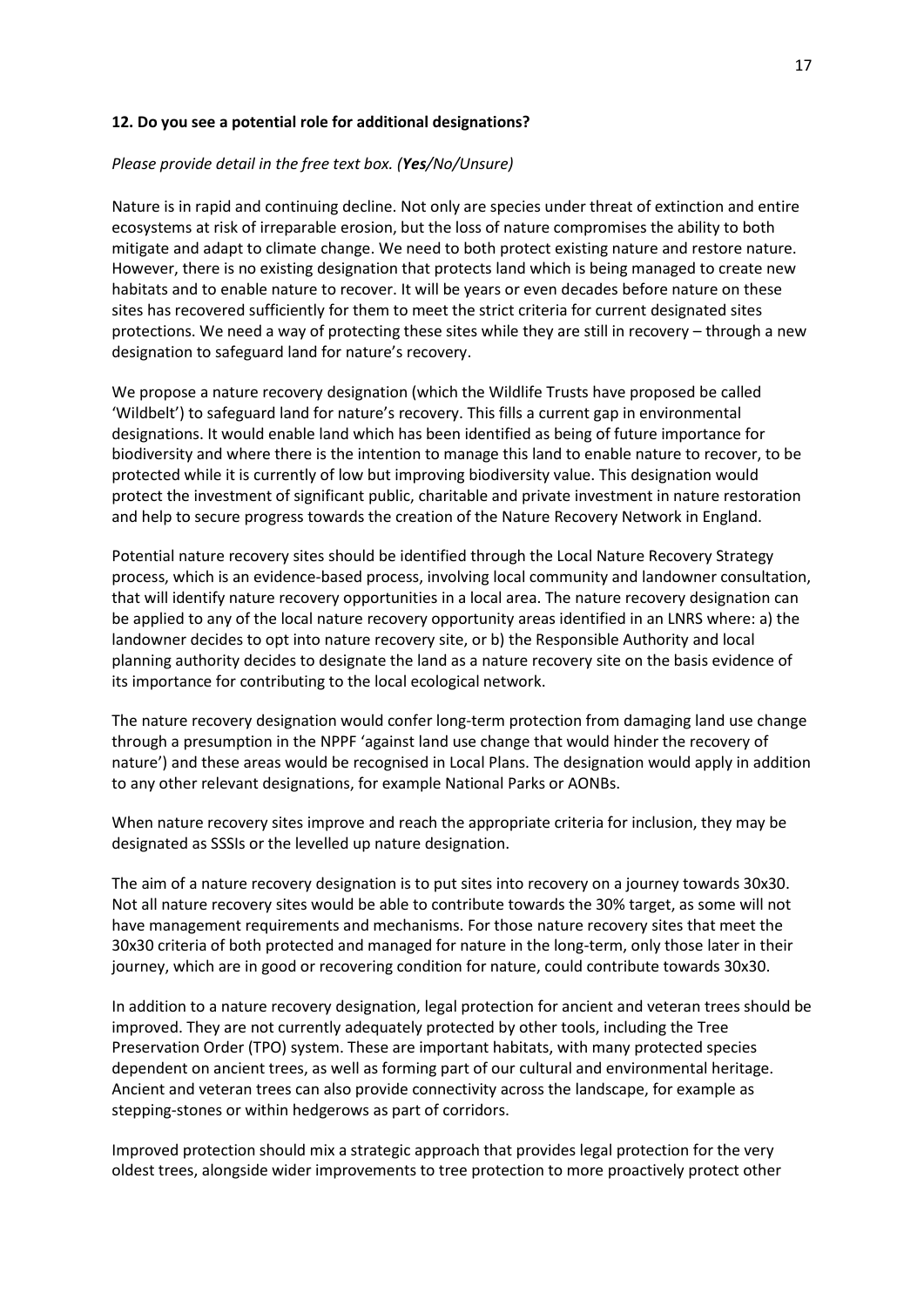important trees. Legal protection could start by designating the most ancient trees and we would be keen to explore whether this could be done through extending existing frameworks, for example on species protection, or through a new designation specifically for ancient trees.

# Protected sites: site management and protection (page 13)

## **13. Do you agree we should pursue the potential areas for reforms on assessments and consents?** *(Yes/No – keep as it is/No – reform but not these areas or additional areas (please state why))*

The Nature Recovery Green Paper is proposing to "fundamentally change" the UK's most effective conservation laws, the Habitats Regulations, giving more discretion to individual decision-makers. Choices about development and land use that affect protected sites must follow rigorous process that takes into account national objectives, the National Sites Network management objectives and species conservation status; relying on individual discretion would increase uncertainty and the risk of environmental harm.

Defra's own review in 2012 found the Habitats Regulations fit-for-purpose.<sup>30</sup> We must retain the essential aspects of the Habitats Regulations, including the precautionary principle, existing site protection rules, case law, a robust legal assessment framework like the Habitats Regulations Assessment, and obligations for site management.

There are opportunities to strengthen aspects of the existing Habitats Regulations. There should be better and more consistent application of the check for combined effects (that is the proposed plan or project may have a significant effect when combined with any other proposal planned or underway that also on its own does not have a significant effect) and of the precautionary principle (that if there is not enough evidence to rule out the risk of a proposal, an appropriate assessment must be carried out). After the appropriate assessment evaluates the likely significant effects of the proposal in more detail and identifies ways to avoid or minimise any effects, the number of plans and projects that will have an adverse effect on a Natura site that qualify for an exemption through the derogation process should be reduced. The mitigation hierarchy should be enshrined in law to support early consideration and the highest standard of implementation to ensure nature's recovery. There should be continued test of significance on sites based on adverse effect on integrity. A broad sustainability test as mentioned in the Green Paper would not meet S.112(7) of the Environment Act, as it would reduce levels of protection. Currently plans and projects are allowed to proceed for 'imperative reasons of overriding public interest' (IROPI). This definition should be tightened through guidance specifying that 'imperative reasons of overriding public interest' do not include, for example, some housing and transportation, but could include, for example, flood defences. Providing more certain and consistent protection for important nature sites will result in better environmental outcomes and provide more certainty, consistency and resource efficiency for those involved in the system, e.g., developers, public authorities and statutory agencies.

These essential aspects of the Habitats Regulations should be retained, strengthened, and applied to all protected sites and a wider range of plans, projects and activities, for example, pesticide use, light pollution and electromagnetic radiation (EMR).

<sup>30</sup> [https://assets.publishing.service.gov.uk/government/uploads/system/uploads/attachment\\_data/file/69513/pb13724](https://assets.publishing.service.gov.uk/government/uploads/system/uploads/attachment_data/file/69513/pb13724-habitats-review-report.pdf) [habitats-review-report.pdf](https://assets.publishing.service.gov.uk/government/uploads/system/uploads/attachment_data/file/69513/pb13724-habitats-review-report.pdf)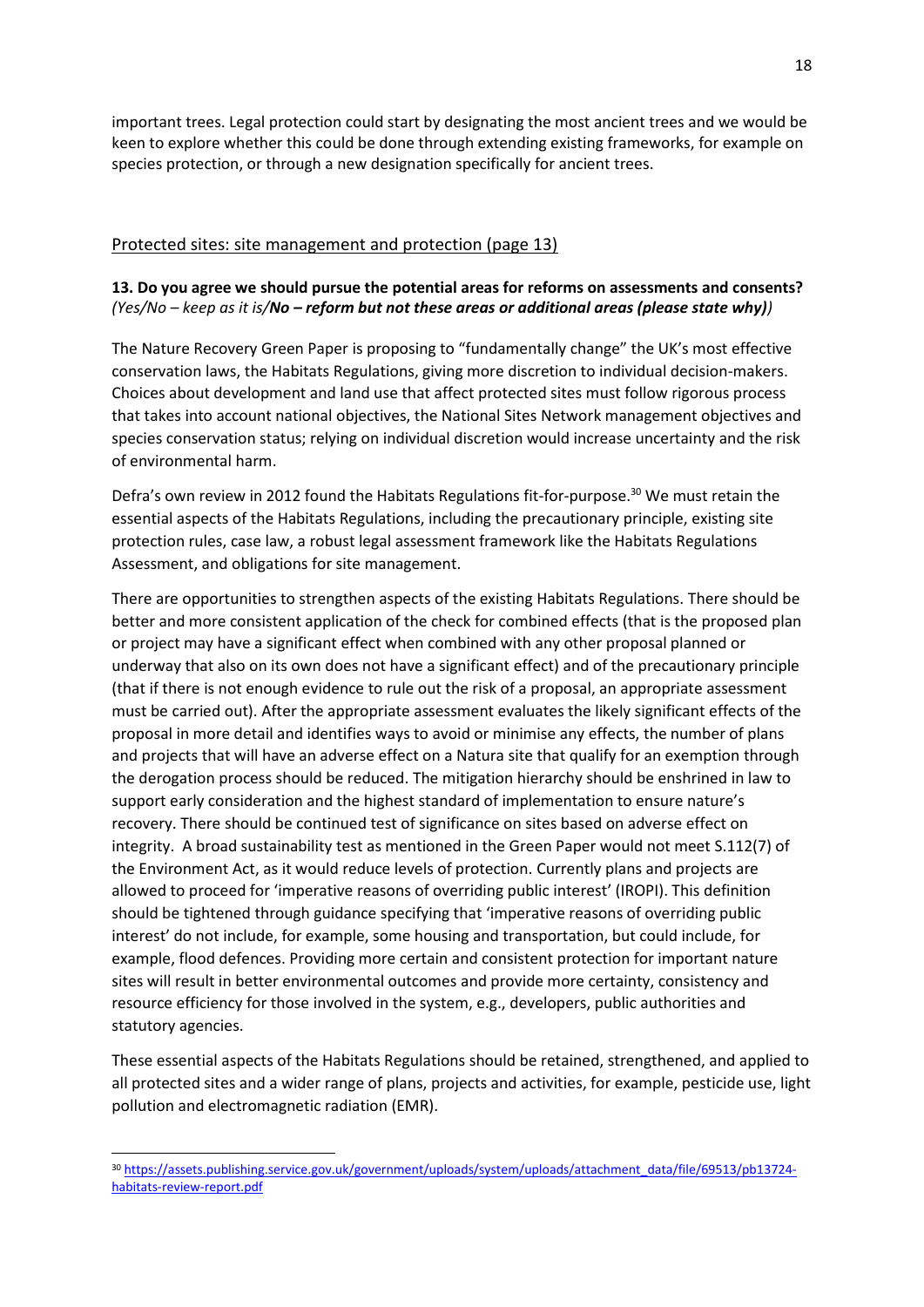In particular, the Green Paper calls for 'individual evidence-based judgment by an individual case officer on an individual case.' While the knowledge and experience of an individual case officer is very important, a robust legal framework is essential to supporting individuals in decision-making and creating consistency and certainty. Firstly, the knowledge and experience with respect to individual sites is not always available. We support further resources for statutory agencies to ensure they have and retain the right people with the right expertise to develop that crucial knowledge and experience. Even with an experienced and competent individual case officer, a framework is needed to guide good decision-making and justify and defend their judgments, potentially in the face of opposition from landowners or legal challenges. A framework also supports consistent decisions across individuals, sites and regions, providing certainty to those in the system and reducing the legal challenges.

What is needed is a more strategic approach, with clarity from Defra on what is not acceptable – namely plans or projects proceeding to the application stage that are not complete in terms of baseline data and information for the appropriate assessment. Proper pre-application consultation will help gaps to be identified and ensure that applications are truly complete.

## **14. Should action be taken to address legacy consents?**

*If 'Yes', we would particularly welcome your views on how this might be done in a cost-effective and fair way explaining your answers in the free text box. (Yes/No/Unsure)*

Yes, we support action to address legacy consents. Consents granted before a certain date (perhaps 2000) should expire, similar to planning permission being time limited. Any landowners wishing to extend consents that were granted before 2002 should apply to Natural England (NE) for consent. NE should take into consideration newly identified potential environmental effects, such as electromagnetic radiation (EMR) from mobile phone telephone networks.

## **15. Should we move to this more outcomes-focused approach to site management?**

*Please tick the option you prefer and briefly explain your preference and what benefits it may have in the free text box. (Yes, using Site Improvement Plans/Yes, but building on Site Improvement Plans to offer a holistic site outcome plan/No/Other/Unsure)*

Yes, we support in principle the move to protected sites that can support the management of the site and nature recovery.

Site Improvement Plans (SIPs) could play an important role, but, as the Green Paper identifies, their uptake has been limited. We support the suggestion in the Green Paper to make SIPs statutory. There should be a statutory obligation on public bodies to deliver the SIP actions.

However, even without legislation change, the role of SIPs could be strengthened by drawing their requirements into Protected Site Strategies and ensuring more Supplementary Conservation Objectives Advice is provided (both of which have a legislative footing), identifying critical thresholds for effects on sites to help screen out more plans and projects, and set out proactive management measures.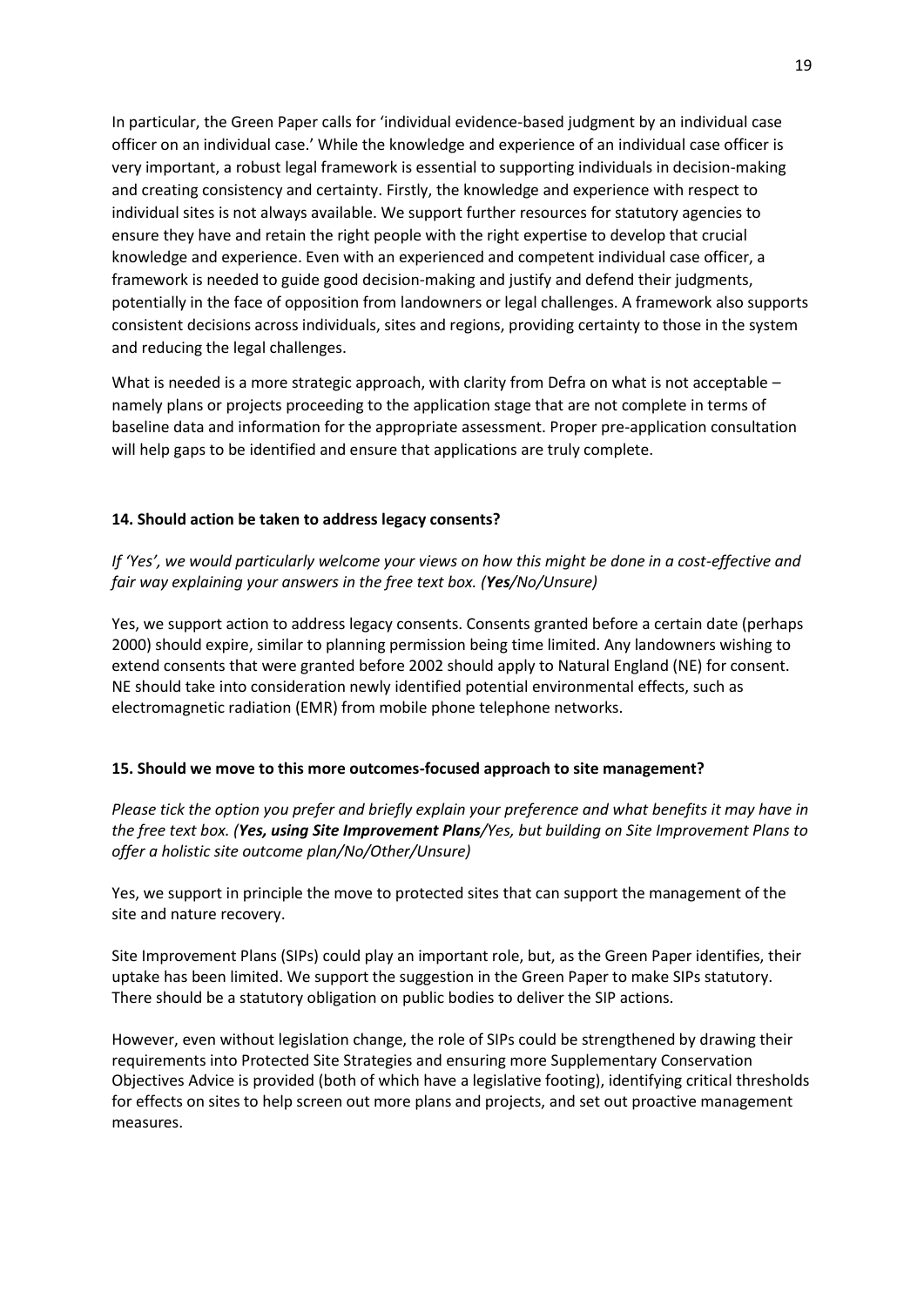To ensure delivery of SIPs and their objective to bring sites into good or recovering condition for nature, site-specific management and monitoring approaches will be required. A significant increase in the resources for monitoring will be vital, as currently there are limited environmental data. This monitoring should be standardised in line with national species monitoring scheme methodologies to add to a growing national database on population dynamics, distribution range changes and overall ecosystem health.

## **16. Do you have suggestions for how regulation 9 requirements should be reformed to support delivery of England's 2030 species target or other long-term biodiversity targets and to improve our natural environment?**

## *Please set out your answer briefly explaining what benefits it may have in the free text box. (Yes/No/Unsure)*

There should be a clear purpose in legislation that retains the current requirement for public authorities to exercise their nature conservation functions in compliance with the aim and objectives of Habitats Regulations<sup>31</sup> or any reformed legislation. The purpose should be to further the protection, enhancement and restoration of habitats, species, and nature. This should be consistent with the enhanced Biodiversity Duty in the Environment Act 2021 for public bodies to conserve and recovery nature, although we do think more could be done to include within all general duties more positive requirements, akin to the Section 28G duty for SSSIs.

# **17. Do you have suggestions for how processes under Regulation 6 of the Conservation of Offshore Marine Habitats and Species Regulations 2017 and sections 125 to 127 of the Marine and Coastal Access Act 2009 together could better deliver outcomes for the MPA network?**

*Please explain your answer, these regulations are shared with devolved administrations, and therefore careful consideration will be given to any potential effects on these duties, with full evaluation following this consultation. (Yes/No/Other/Unsure)*

Authorities must, in the Conservation of Offshore Marine Habitats and Species Regulations, take steps to secure compliance with the objective of *"preservation, maintenance and re-establishment of a sufficient diversity and area of habitat for wild birds in the United Kingdom, including by means of the upkeep, management and creation of such habitat, as appropriate, having regard to the requirements of Article 2 of the Wild Birds Directive."*

These could be strengthened, particularly provisions of MACAA which advise competent authorities witnessing non-compliance with MCZ provisions to *"notify the appropriate statutory conservation body"* and wait 28 days. Delegating appropriate resources to allow relevant authorities to act appropriately and swiftly would be more beneficial here.

Overall, these measures are beneficial, but would greatly benefit from being more direct. Public authorities are asked to go through lengthy processes to report failures to comply with MPAs to the MMO or Scottish or Welsh ministers (depending on location), before being allowed to take actions. This is particularly explicit in MACAA provisions. Committing resources to allow for public authorities

 $31$  As currently set out in the Birds and Habitats Directives preamble/recitals – sadly all are still very relevant due to the nature crisis we are in.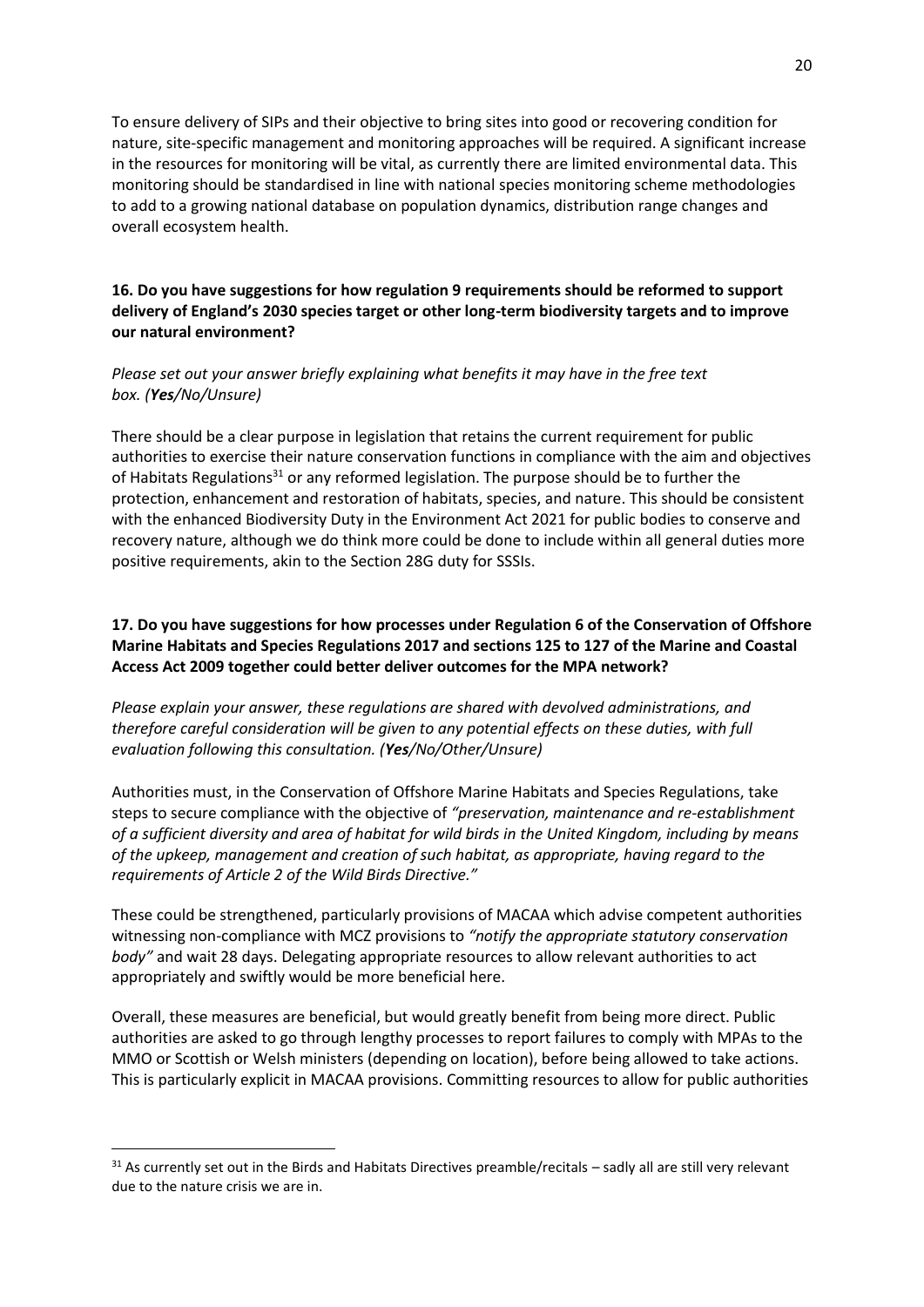to better monitor and enforce MPA provisions directly would greatly improve protected areas implementation.

With regards to section 126 of the Marine and Coastal Access Act, the assessment approach is very similar to the HRA approach based on the fact that SACs and MCZs are underpinned by the same conservation objectives and advice. Draft Defra guidance<sup>32</sup> has made it clear that MPAs should be treated the same, no matter the legislation underpinning the designation. This is to ensure the coherence of the MPA network. This could be strengthened in legislation, especially in relation to ensuring Measures of Equivalent Environmental Benefit (MEEB) are to the same standard as compensation for SACs. Finally, section 126 is not being applied at the plan level to the same standard as HRA. This should be strengthened in legislation to ensure assessment and measures are put in place at the plan level to ensure the coherence of the MPA network. Strategic environmental measures at the plan level are supported by the UK Energy Security Strategy.<sup>33</sup>

The general duties within Regulation 6 of the Conservation of Offshore Marine Habitats and Species Regulations 2017 and Section 125-127 of the Marine and Coastal Access Act are not fully enacted by competent authorities with functions relevant to SACs, SPAs and MCZs. Resource allocation for MPA monitoring and management tends to focus on sites where large-scale infrastructure is planned or expected in the future. This often results in less resource being applied to sites not subject to such development, despite a need for management to improve condition. The general duty could be strengthened in several ways:

- By requiring competent authorities review their functions in relation to MPAs and set out how they can enact those functions in a way which furthers the conservation objectives of MPAs.
- Strengthen the duty to ensure that where an MPA is in unfavourable condition, competent authority function will not hinder the recovery of an individual MPA and will in fact further the conservation objectives for the site.
- Include the mitigation hierarchy within the duty.
- The duty is very focused on individual MPAs and there is little consideration of how competent authority duties can impact on the coherence of the MPA network. This could be resolved by marine prioritisation, marine spatial planning and strategic planning at a plan level. Please note that MCZs are often excluded from plan level assessments.
- Increase resources for evidence gathering and more regular condition assessments to identify management measures required for competent authorities to meet their duties.

**18. Do you have suggestions for improving the EIA scope and process for the Defra EIA regimes? We would particularly welcome your views on how they can more effectively help to reduce the environmental pressures outlined in chapters 3 and 4, deliver the objectives in the Environment Act, and facilitate sustainable development.**

*Please tick all regimes that apply and explain your answer in the free text box. (Yes – Marine Works EIA regime/Yes – Forestry EIA regime/Yes – Agriculture EIA regime/Yes – Land Drainage EIA regime/Yes – Water Resources EIA regime/No/Unsure)*

<sup>&</sup>lt;sup>32</sup> [Defra MPA compensation guidance consultation](https://consult.defra.gov.uk/marine-planning-licensing-team/mpa-compensation-guidance-consultation/)

<sup>33</sup> [BEIS UK Energy Security Strategy](https://www.gov.uk/government/publications/british-energy-security-strategy)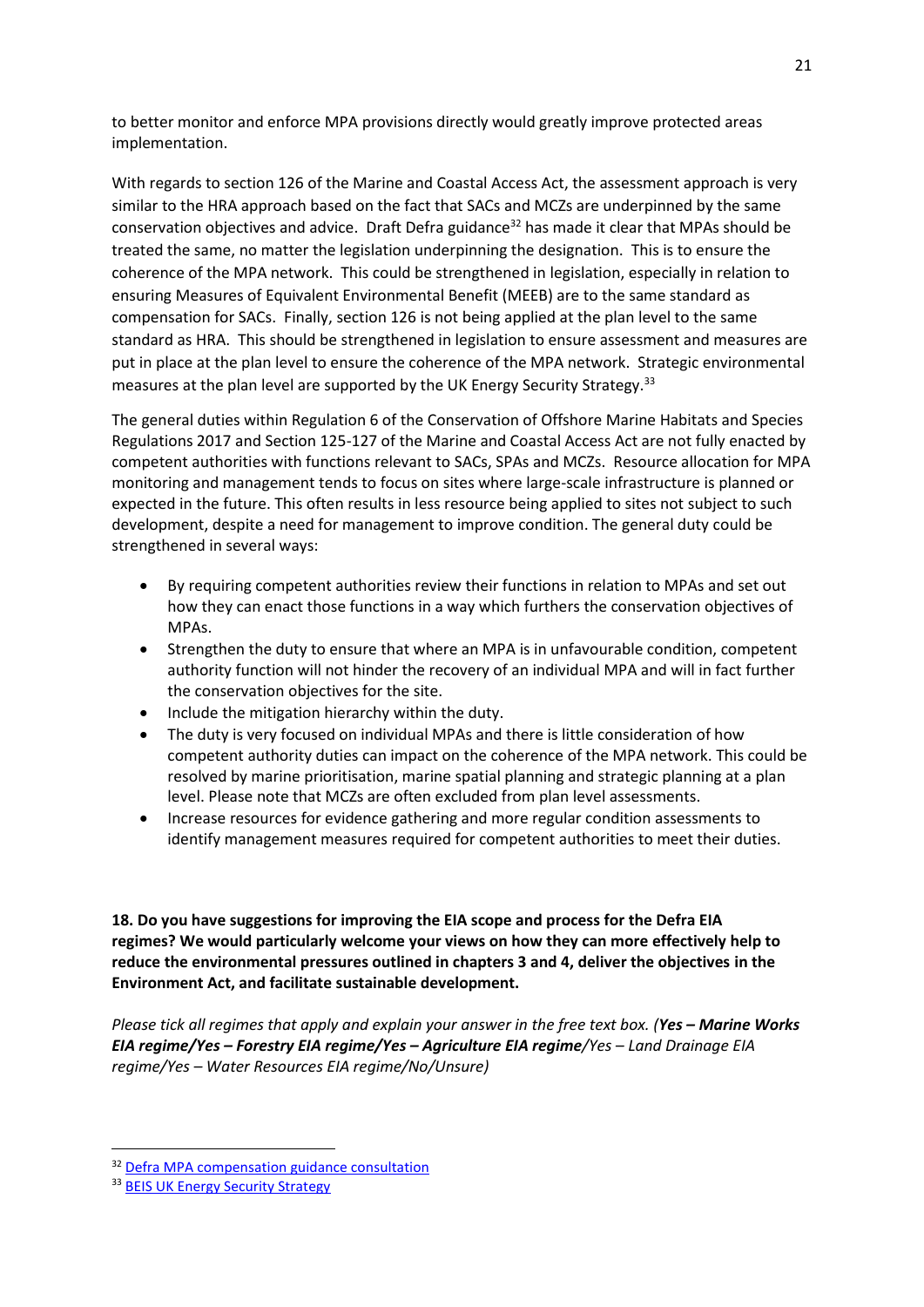## Marine Works EIA regime:

Due to a lack of collated evidence and analysis, it is very difficult to determine how successful the regulations have been in securing the objective of helping the Government to achieve its goal of living within environmental limits whilst achieving social and or economic sustainability. The only guide is the current status of the environment. For marine, the UK has failed to reach Good Environmental Status (GES) as part of the UK Marine Strategy, and many Marine Protected Areas are in decline. Therefore, we suggest that the goal of living within environmental limits has not been achieved. We recommend:

- **A review of the assessment matrices used in EIA and new guidance** Our experience is that assessment matrices are not appropriate nor at the scale required to determine impacts to ensure that nature can recover at sea. In addition, the approach to matrices is inconsistent between projects, which makes cumulative assessment difficult. We recommend a review of the matrices and new guidance on appropriate use.
- **A review of exemptions** We disagree with some exemptions to EIA, such as electricity cables. The scale of cabling projects at sea will increase significantly over the coming years and environmental impacts could be significant. Thorough EIAs are required for electricity cables.
- **Streamlining the SEA/EIA process** We think improvements could be made to reduce the time and amount of paperwork produced at the project level stage by aligning the Strategic Environmental Assessment (SEA) and EIA processes. The SEA is not always adequately implemented but improvements in this process at a plan level could identify environmental impacts at an early stage, including the identification of environmental strategic measures, which would reduce environmental and consenting risk. This now seems to be the agreed direction required, as identified in the draft Offshore Energy SEA and the UK Energy Strategy for offshore wind.
- **Integrating the Environment Act ambitions and targets/Good Environmental Status into the EIA process** - The EIA process currently fails to determine how projects alone and cumulatively might enable to nature's recovery at sea. Recovery is also a requirement of the Environment Act. We question if there is a way to operationalise Good Environmental Status and include it in EIA as a way to determine limitations or contributions towards recovery.
- **Monitoring and reporting requirements post-delivery**  To provide data to determine the effectiveness of the EIA Regulations, we suggest the inclusion of a requirement for monitoring and reporting by the competent authority undertaking the assessment to Defra. The monitoring and reporting requirement would need to be passed onto applicants as a marine licence condition.

Finally, although we welcome consultation on the Defra EIA regimes, there are numerous other EIA Regulations which we understand are under review by other government departments. To avoid divergence from the original aims of the Regulations to live within environmental limits whilst achieving social and or economic sustainability, we suggest the review of all EIA regulations should be coordinated by one department to ensure consistency and best practice across all EIA regimes.

#### Forestry EIA regime:

The EIA forestry regime exists for a reason - to provide site specific assessments to ensure that existing open habitats are not compromised by tree planting, and to ensure that opportunities to restore and expand them are not lost. Site surveys and expert habitat protection and enhancement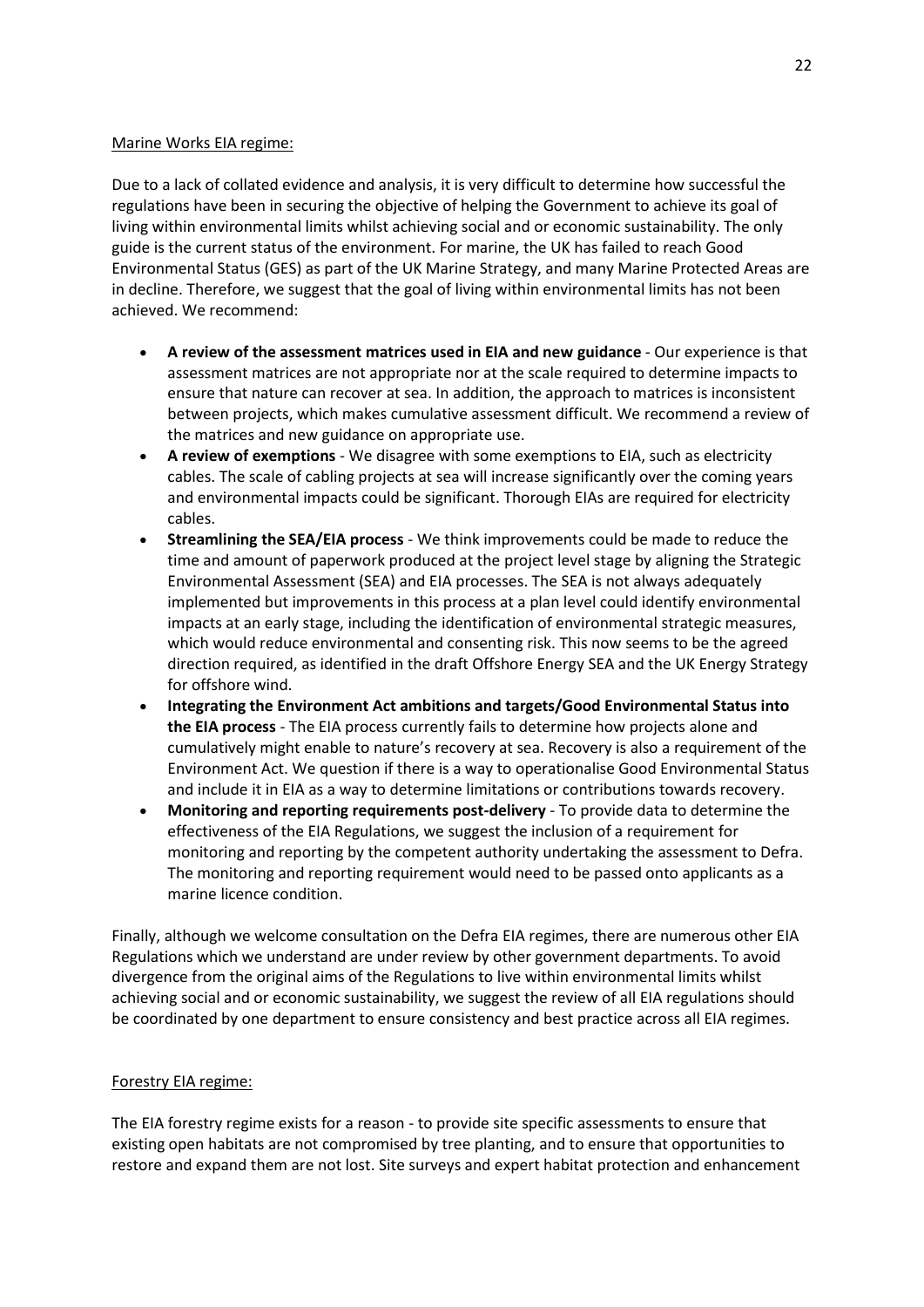advice remains essential to determine whether woodland creation or expansion is appropriate in a given area.

We are concerned that the Nature Recovery Green Paper's proposal for a top-down Afforestation Strategic Assessment will be 'landscape scale' and may therefore not be detailed enough to pick on site-specific nuances, including the potential for an open habitat to be restored to a high condition in the future. Threats of afforestation on open habitats include tree planting on or near species-rich grasslands and peatlands. This potential could be lost forever by inappropriate planting green-lit by the Strategic Assessment, opening up the possibility of open habitats that could have delivered much for nature's recovery being lost to commercial forestry. The Afforestation Strategic Assessment will be no substitute for such in-depth site-specific consideration and should be additional to the EIA forestry regime, rather than effectively replacing it in some areas.

However, the extremely slow speed and process to get an opinion on whether an EIA is required or not is becoming a major block to woodland creation, in particular in Northern England. We believe the issue is not with the regulations and thresholds themselves, but the way the regulations are being implemented and the speed at which decisions are able to be given.

We would welcome a stakeholder process that looks to review the EIA regulation implementation to enable the range of stakeholders with an interest and expertise to develop win-win solutions that both help speed up the process of securing a decision, whilst ensuring the regulations work to protect and enhance existing habitats.

Some suggestions to be explored include:

- 1. We are keen to see an assessment of the required agency regulation capacity needed to deliver Government's woodland creation targets, compared to the current situation. Our experience is that capacity within FCE on the regulations is a significant factor. Solutions that do not address this capacity area are unlikely to work.
- 2. The cost of the additional survey requirements associated with species surveys has made smaller schemes in Northern England unviable. We would like to see the threshold for the woodland creation planning grant reduced to support smaller schemes, which is where the cost per hectare is particularly prohibitive. This would help enable Government to meet its woodland creation targets without compromising on important checks to ensure afforestation does not damage important open habitats.
- 3. In our experience, delays in the EIA determination process are often in part due to the time taken for local archaeology and ecology departments to respond. Requiring consultees to respond within a minimum timeframe would help to speed this up.

It is important that mechanisms are put in place to protect and indeed expand public access rights when woodland cover is expanded. Without this inclusion, there is a risk that private commercial forestry plantations could be planted on land over which the public has a right of open access, leading to the loss of that access and the significant health benefits associated with it.<sup>34</sup>

<sup>34</sup> [WCL 'Nature for Everyone' briefing 2022](https://www.wcl.org.uk/assets/uploads/img/files/Briefing_Nature_for_Everyone_campaign_Spring_2022_002.pdf)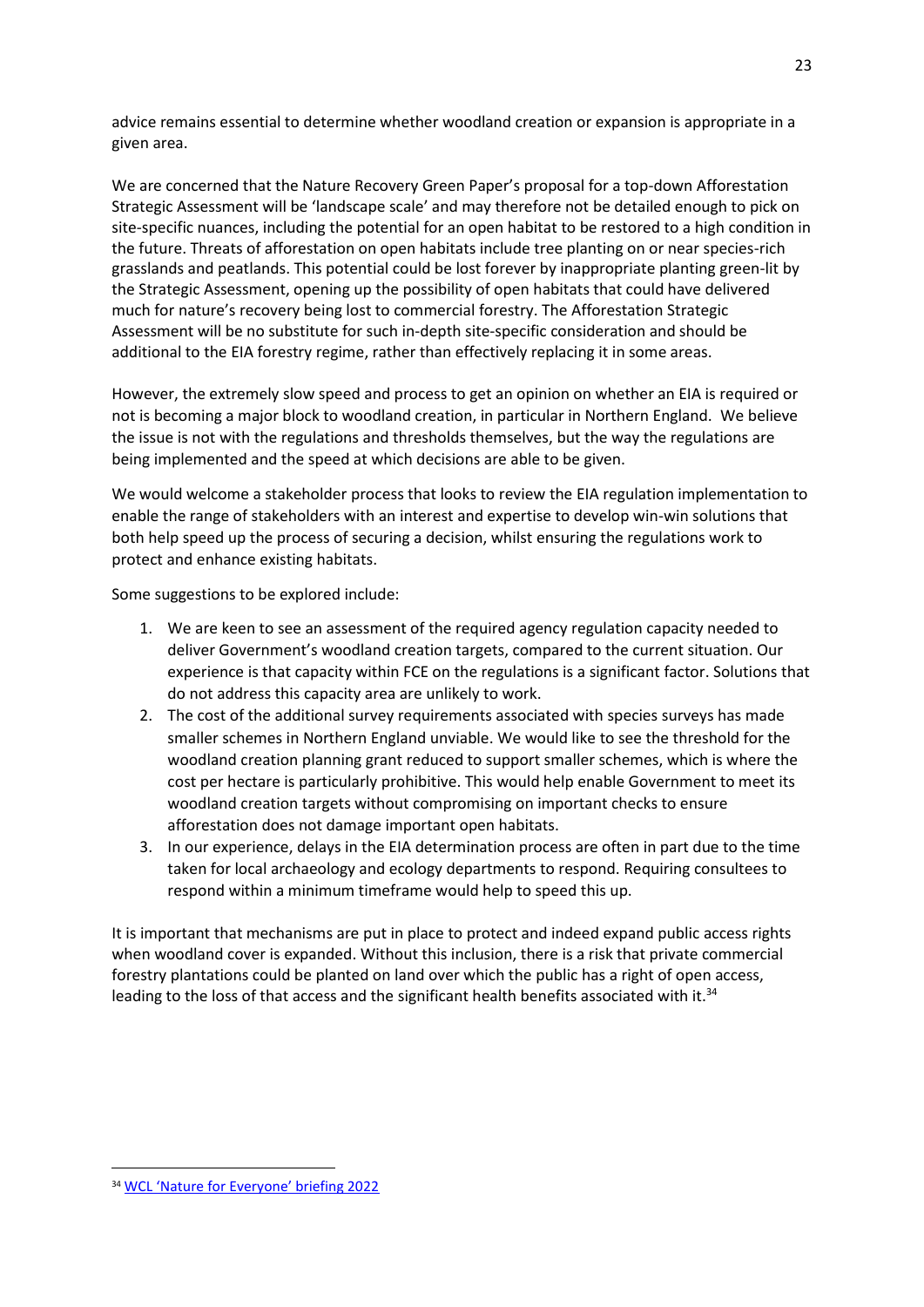### Agriculture EIA regime:

## *Thresholds*

We believe that the thresholds for uncultivated grassland conversion are too high and the opportunity should be taken to remove them to halt wildlife destruction and to achieve the purpose of the Directives. A significant proportion of remaining semi-natural grasslands occur in patches smaller than the 2ha regulatory threshold. Small sites are very important for biodiversity conservation, heritage, and health and landscape quality. They also contribute significantly to landscape-scale conservation and help improve the connectivity of the natural landscape. There is strong anecdotal evidence of continued loss of important grassland sites and better assessment and protection of the remaining resource should be ensured. The threshold also creates a loophole by which larger wildlife areas can be destroyed piecemeal over several years. To enable the protection of valuable grassland sites, we recommend that the thresholds on uncultivated land are removed.

## *Site Inventories*

The Agriculture EIA regulations are undermined by the lack of a comprehensive inventory of the quality and extent of semi-natural grassland sites in England. Uncatalogued losses have been recognised by Natural England. Semi-natural grassland sites need to be identified and assessed in order to fill the knowledge void and create a comprehensive inventory. There should be a programme of regularly updating the inventory.

### *Enforcement*

We are concerned that our member organisations are aware of several cases where it would appear that the EIA regulations are not being enforced by Natural England.

We believe that enforcement is poor for the following reasons:

- The balance of proof currently rests on the regulator (Natural England) rather than with the defendant.
- Financial penalties are not sufficiently high enough to act as a disincentive compared to the potential economic benefit of violating the Agricultural EIA Regulations.
- The lack of an inventory mapping the location of semi-natural grassland hampers the ability of the Regulations to act retrospectively.

#### *Definitions*

The current definition of 'uncultivated land' is insufficient. The current definition is as follows:

"Uncultivated land is land that has not been cultivated in the last 15 years by:

- physical means, such as ploughing or an activity that breaks the soil surface or disrupts the subsoil
- chemical means, such as adding fertiliser or soil improvers"

We are concerned that this allows for relatively superficial or sparse soil surface breaking activities to remove the appropriate EIA protection from a grassland.

Furthermore, in the past there have been instances where high quality grassland has been ploughed, but people have manually turned the soil back over again to save the wildlife. Clearly, noncultivation per se is not a sufficient safety net.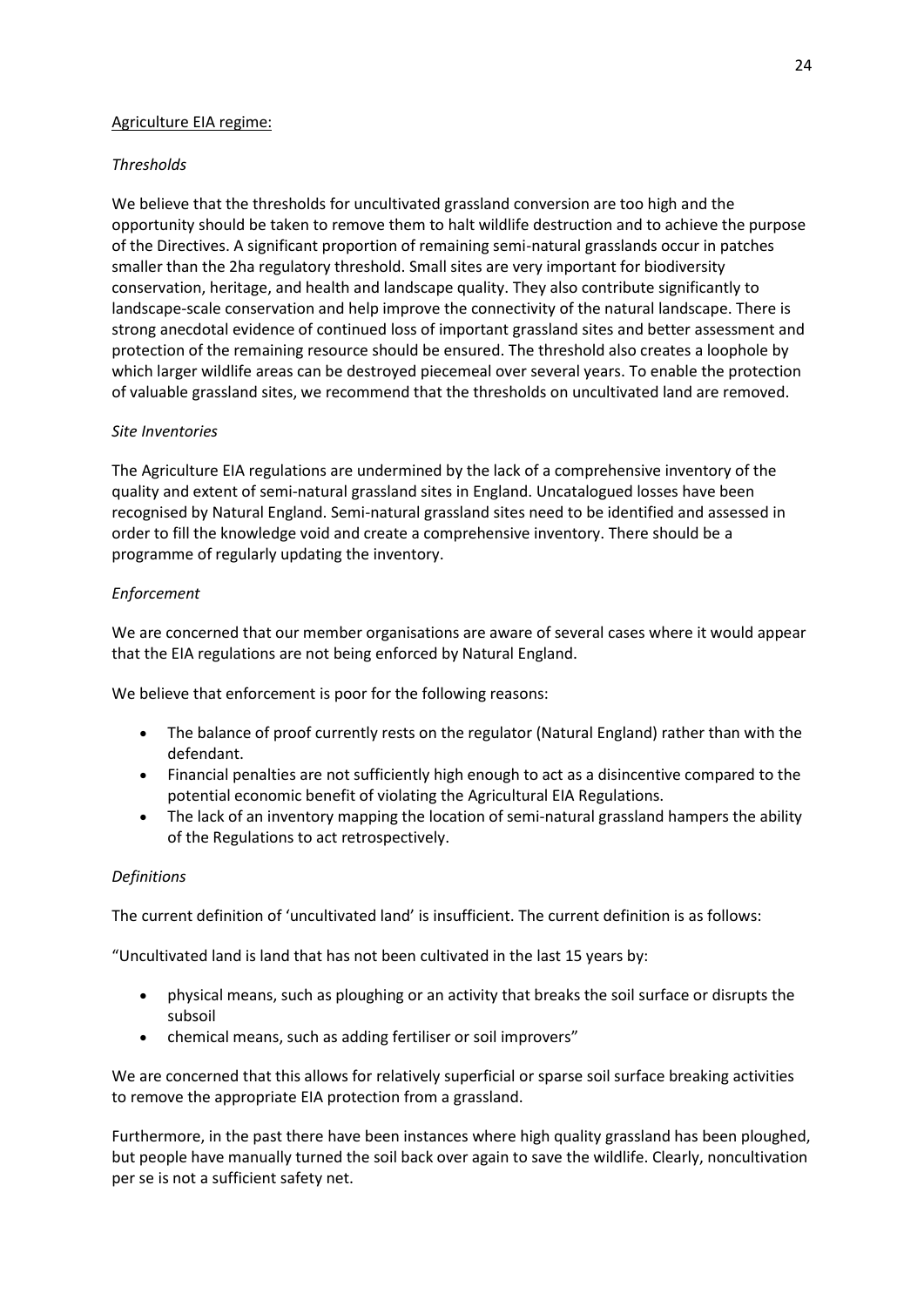It is also recommended that a grassland that was illegally cultivated in contravention of the EIA regulations should still benefit from the same protection as it would have received before it was cultivated.

An ideal definition would not exclude sites from the 'uncultivated' arm of the EIA process where a single or partial 'cultivation' had not removed the semi-natural and species-rich nature of the grassland.

Such a definition would have to in part be based on the biological impact of the cultivation and the site's continuing biodiversity significance. Alternatively, the current definition could be kept: it explicitly refers to ploughing and harrowing, which in most instances are the activities that trigger an EIA screening decision and importantly there is scope for the regulator to interpret cultivation in another way.

### *Loopholes*

It is unclear how the EIA (Agriculture) Regulations are related to the EIA (Forestry) and the Town and Country Planning (EIA) Regulations. We have been informed of cases where semi-natural grasslands have been damaged but the project has been classified as change of use, rather than agricultural intensification, so has fallen outside the scope of the EIA (Agriculture) Regulations. This is particularly evident where land used for equine grazing is concerned. The Regulation criteria and guidance should assess whether important habitats are being damaged by an activity, rather than the nature of the activity itself.

The guidance should clarify how the Regulations will be applied in relation to overgrazing. Where semi-natural habitats have been damaged by inappropriate stocking rates, the resulting poor condition should not be used as evidence that the environmental impact of further intensification would be insignificant.

#### **19. What are your views on our proposal to establish priority areas for afforestation?**

We are concerned by the proposal to establish priority areas for afforestation, where Environmental Impact Assessments (EIA) would not be required for woodland creation projects.

The EIA forestry regime exists for a reason - to provide site specific assessments to ensure that existing open habitats are not compromised by tree planting, and to ensure that opportunities to restore and expand them are not lost. Site specific assessments are essential because often there is not adequate or up to date habitats maps and species maps to identify habitats and species that may be at risk from tree planting, such as species assemblage associated with open habitats. The top-down Afforestation Strategic Assessment proposed by the consultation will be 'landscape scale' and may therefore not be detailed enough to pick on site-specific nuances, including the potential for an open habitat to be restored to a high condition in the future. This potential could be lost forever by inappropriate planting green-lit by the Strategic Assessment, opening up the possibility of open habitats that could have delivered much for nature's recovery being lost to commercial forestry.

The open habitats vulnerable to such planting are priority sites for nature, which have been subject to heavy losses since the industrial revolution, frequently as a result of inappropriate coniferous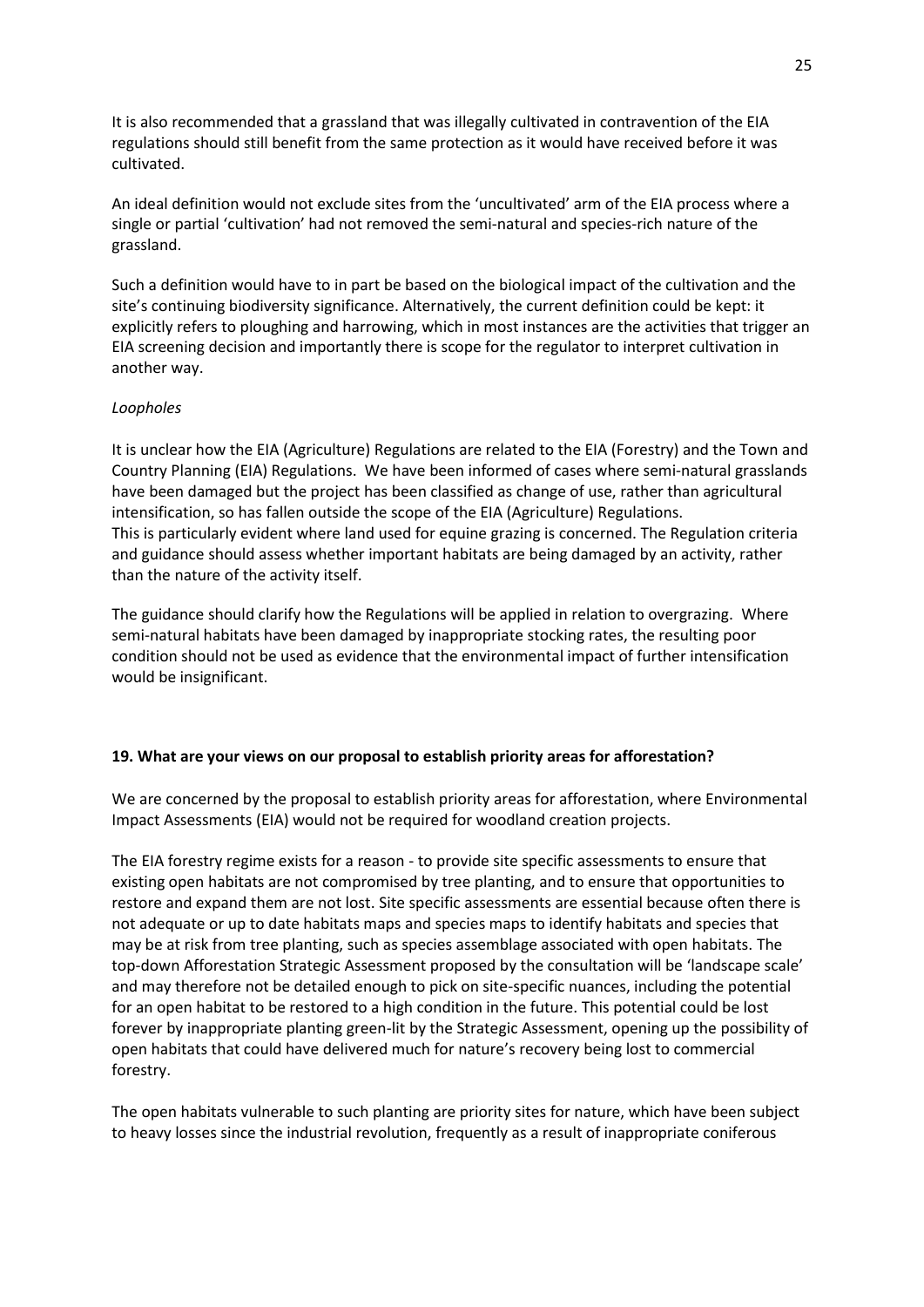woodland planting.<sup>35</sup> The planting of even small pockets of woodland on open habitat such as heathland and downland could have adverse effects on threatened species, including reptiles, amphibians, plants and invertebrates. Riverine habitats, and the plants they rely on them, are also liable to significant damage from tree planting. For this reason, site surveys and expert habitat protection and enhancement advice remains essential to determine whether woodland creation or expansion is appropriate in a given area in order to create integrated, robust, climate resilient landscapes through a mixture of woodland, open and mosaic habitats.

The Afforestation Strategic Assessment will be no substitute for such in-depth site-specific consideration and should be additional to the EIA forestry regime, rather than effectively replacing it in some areas. As stated in our response to Q18, it is our view that it is the time taken to determine whether or not an EIA is needed for a woodland creation projects that causes delays and Defra should look to address this, for example by increasing the capacity of Forestry Commission England.

In the past, areas developed Indicative Forestry Strategies to identify potential areas for woodland creation. These did not replace the need for EIA determinations but did allow for a strategic assessment of where would be most suitable for woodland creation. Something like this could be considered again, perhaps as part of the process for developing Local Nature Recovery Strategies (LNRSs). As well as identifying potentially low risk areas for afforestation, this would allow diverse stakeholders to come together and identify where would be more beneficial for woodland creation, for nature recovery and also for climate, flood mitigation and for people. Such an approach could also be used to identify sites that would be most suitable for natural colonisation. This should not replace the need for an EIA but involving multiple stakeholders from the start would give land managers the confidence that an EIA would be less likely to identify any problems.

When it comes to woodland, nature recovery is best delivered by diverse native woodlands that have a mixture of open spaces and good structural diversity with deadwood left in situ. Simply identifying areas considered low-risk for afforestation and allowing woodland creation with no EIA would risk seeing the planting of large, monocultures for commercial forestry, that deliver little for biodiversity.

It is not clear whether access rights will be considered within the Afforestation Strategic Assessment. Without this inclusion, there is a risk that private commercial forestry plantations and other woodlands could be planted on land over which the public has a right of open access, potentially leading to the loss of that access and the significant health benefits associated with it.<sup>36</sup> It is important that mechanisms are put in place to protect and indeed expand public access rights when woodland cover is expanded.

<sup>35</sup> <https://www.wildlifetrusts.org/habitats/heathland-and-moorland>

<sup>36</sup> [https://www.wcl.org.uk/assets/uploads/img/files/Briefing\\_Nature\\_for\\_Everyone\\_campaign\\_Spring\\_2022\\_002.pdf](https://www.wcl.org.uk/assets/uploads/img/files/Briefing_Nature_for_Everyone_campaign_Spring_2022_002.pdf)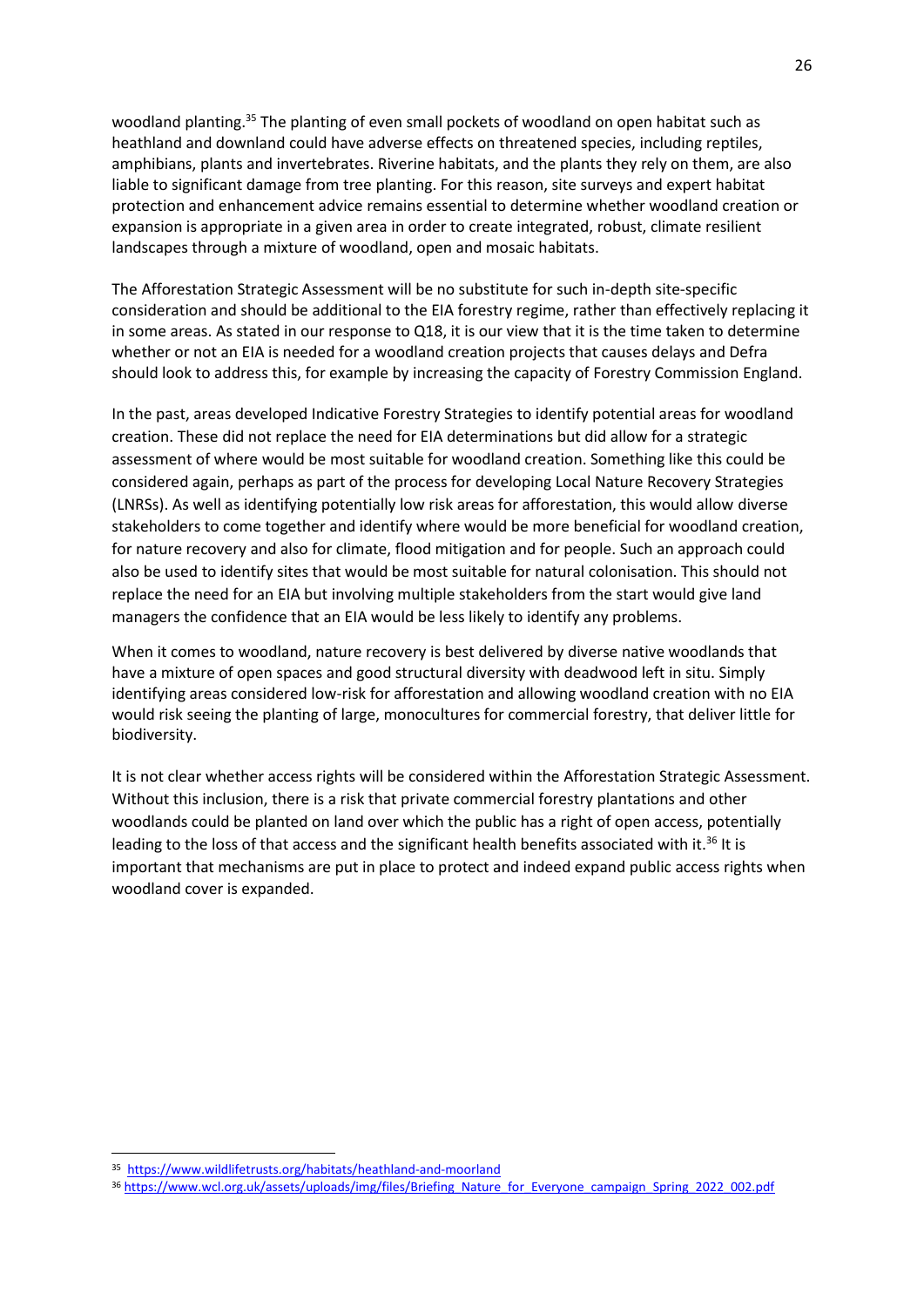## 30x30 (page 17)

**20. What are your views on our proposed criteria to achieving our 30 by 30 commitment? We are keen to hear views on the proposed approach for assessing Protected Areas set out under 4.1 and suggestions for areas of land we should consider as OECMs in England under section 4.1.0.**

### On land:

We welcome the Government's commitment to protect at least 30% of land by 2030 and acknowledgment that only portions of reformed National Parks and Areas of Outstanding Natural Beauty (AONBs) can contribute to the 30% target.

However, the Government's criteria for areas to count towards 30% suggests that sites could be included that are just protected for nature (with no management measures in place) or managed for nature, with no long-term protection in place. We assert that areas must be both protected for nature in the long-term and well-managed for nature in order to contribute to the 30% target.<sup>37</sup>

We support the Government's other two criteria for areas to count towards 30x30, including a clear purpose of conserving biodiversity and regular monitoring demonstrating appropriate biodiversity outcomes. Ensuring protected areas are in good condition will require regular monitoring, tackling neglect and implementing good management for nature within protected areas, as well as tackling pressures outside of protected sites, including atmospheric nitrogen deposition.

Levelled up and well-managed designated protected nature sites should form the heart of the protected area network, expanding from 8% now to at least 10% and towards 16% of England's  $land.<sup>38</sup>$ 

This core should be bolstered by reform of designated landscapes, which if reformed, portions of which could contribute towards the 30% target of land in England protected and well-managed for nature in order to create a resilient ecological network.<sup>39</sup> Our National Parks and AONBs provide many benefits for nature, climate and people, but large areas of our designated landscapes are not in as good condition for nature as they could be. These areas face growing pressures from infrastructure, housing, intensive land management, and commercial forestry. Statutory change, stronger duties and more resources are needed for designated landscapes to help deliver Government promises such as 30x30.

Combinations of other new and improved designations, including Local Wildlife Sites, should fill the remainder of the 30%, with a focus on connecting up habitats across the landscape and making space for nature to recover. More ancient woodland, species-rich grassland, temperate rainforests and peatland should be legally protected. Planning protections in the NPPF for irreplaceable habitats and other important habitats should be strengthened. All too often protection is traded for shortterm economic gains.

Other effective area-based conservation measures (OECMs) should be further explored and any approaches should be further consulted on with stakeholders. To contribute towards the 30% target and make a meaningful contribution to nature's recovery, OECMs must be both protected in the long-term and managed for nature. Incentives to ensure protection and good management for nature of OECMs must be considered if land is to meet the criteria for inclusion.

<sup>37</sup> [https://www.wcl.org.uk/docs/Link\\_30x30\\_paper\\_18%20November.pdf](https://www.wcl.org.uk/docs/Link_30x30_paper_18%20November.pdf)

<sup>38</sup> [https://www.wcl.org.uk/docs/WCL\\_Achieving\\_30x30\\_Land\\_and\\_Sea\\_Report.pdf](https://www.wcl.org.uk/docs/WCL_Achieving_30x30_Land_and_Sea_Report.pdf)

<sup>39</sup> <https://www.wcl.org.uk/docs/Link%20response%20to%20Glover%20Review%20FINAL%2008.04.2022.pdf>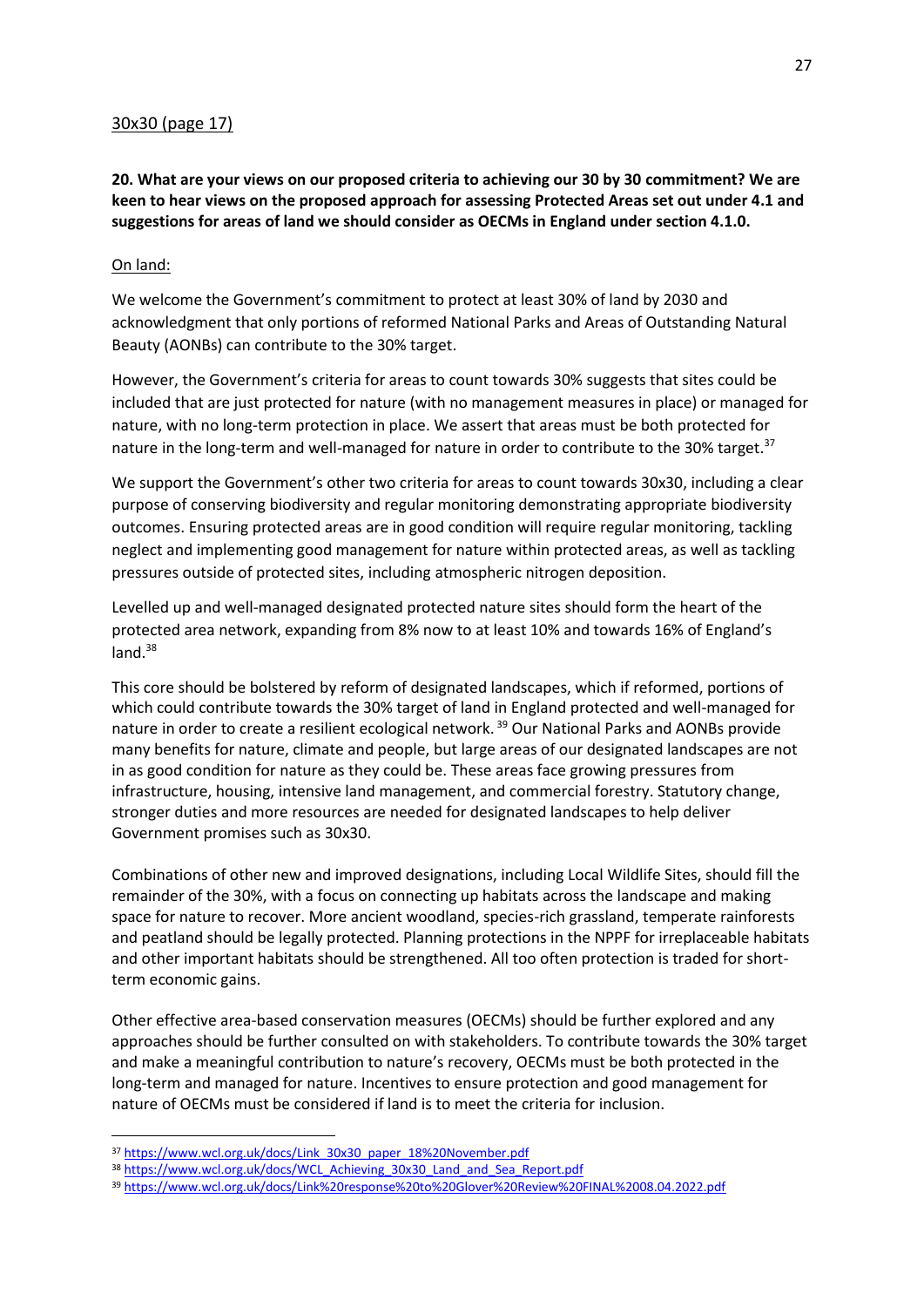The 30x30 target of protecting at least 30% of England's land by 2030 is not a ceiling but a minimum required to put England's habitats and wildlife into recovery.

### At sea:

Despite covering >30% of the sea area, we question whether, given continued licensing of activity in protected sites, existing sites are adequate and protected to meet requirements of an effectively managed, ecologically coherent network of protected areas. A number of large-scale damaging developments have subsequently been consented within protected areas, and effective management of the UK's MPAs is severely lacking, especially in offshore waters. At present only 13% of sites have full monitoring in place.<sup>40</sup> Action is now urgently required to ensure that the network is effectively managed for nature in line with international best practice. They cannot simply be a line on a map as huge development takes place at sea.

Link believe that in order to contribute towards a 30% target, areas must meet the following conditions:

- **30% of English waters are fully or highly protected and managed for nature's recovery by 2030:** by 2030, at least 30% of England's seas are either within fully protected MPAs or licensed to allow only extremely limited activity, within the context of wider ecologically coherent networks. As an absolute minimum, at least a third of this area should be in marine sanctuaries where all human pressures and impacts are removed. This status would provide permanent protection for nature and permanent prohibitions against all extractive or destructive activities. Across the wider MPA network, expectations should be reversed. Rather than permitting activities until they are prohibited, all environmentally harmful activities should be restricted by default unless they are licensed. Utilising scientific assessments based on enhanced monitoring, licensing decisions should be made on a case by case and site by site basis by relevant authorities, with only light extractive activities considered for consent, restricting all heavy extractive activities. Activities should only be permitted if it can be proven that they neither prevent ecosystem recovery nor inhibit progress towards conservation objectives. All other impacts should be minimised.
- **Active, effective management delivering towards good or recovering condition:** marine protected areas that count towards the 30% should be well-managed for nature, and must be regularly monitored at appropriate intervals as part of an ongoing programme of active management. MPAs must have demonstrable and ongoing enforceable rules, monitoring, evaluation, adaptive management and conservation outcomes. Programmes of management should be delivered by appropriately resourced agencies with the primary purpose of achieving conservation objectives. Monitoring should show clear evidence of both good management for nature and that the site is either in good condition or showing demonstrable signs of ecological recovery. Recognising that delivering 30x30 will require significant funding, the Government must deliver the resources required for effective management and properly fund enforcement agencies to deliver conservation goals. The

<sup>40</sup> [Developing an ecologically-coherent and well-managed Marine Protected Area network in the United Kingdom: 10 years](https://www.tandfonline.com/doi/full/10.1080/14888386.2018.1467791)  [of reflection from the Joint Nature Conservation Committee: Biodiversity: Vol 19, No 1-2 \(tandfonline.com\).](https://www.tandfonline.com/doi/full/10.1080/14888386.2018.1467791) Since this assessment by the Joint Nature Conservation Committee (JNCC) was made in 2018, some improvements could have been made and the Government has since gained powers to improve management in offshore sites following withdrawal from the European Union, the first of which are due to be enacted in 4 offshore English MPAs in 2022.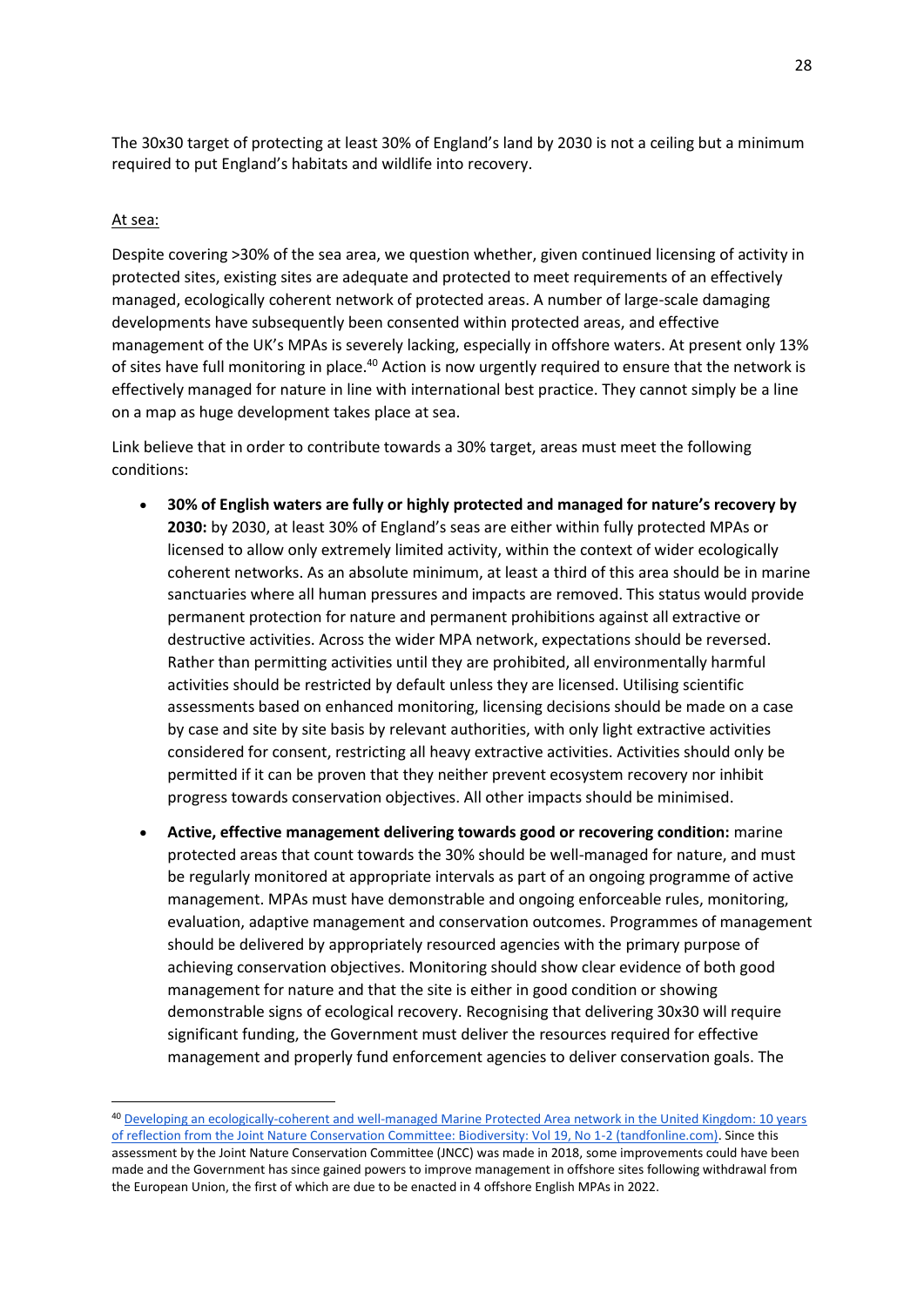2020 Fisheries Act gives the Government additional post-Brexit powers to impose limits on fishing vessel licences of all flags in UK seas. Without going through lengthy consultation processes, placing conditions on licences could be implemented by the end of 2022. Not only would this be possible legally, there is also a legal imperative on the Government to prevent it contravening marine and nature laws when it annually issues over 2,000 EU and UK fishing licences with freedom to fish in UK MPAs.

• **A connected network across English seas:** the connectivity of areas of habitat has been identified as a key criterion in nature's recovery. While these areas may not always themselves contribute towards the 30%, the Government must set targets and introduce policies that will increase the connectivity of areas of habitat and following its own guidance ensure, where possible, sites of similar features are not separated by more than 40 - 80Km. Key gaps in the network remain, such as the lack of protection of any of the feeding grounds of cliff-nesting seabirds. The last UK SPA Review published by JNCC highlights that "review of SPA provision in the marine environment is needed for at least 49 species."

Regarding HPMAs, these have not yet been delivered, although we hope that pilot sites will be in place by the end of this year. In the designation process for HPMAs, we still see socio-economic factors determining locations of sites - not simply nature considerations. These sites will never be the 'gold standard' biodiversity jewels they should be whilst social and economic factors continue to influence their location.

Delivery of an ecologically coherent network will never be achieved without appropriate resourcing. Resources must be made available to ensure appropriate monitoring and management plans are in place for all MPAs to support delivery upon clear conservation objectives in order to meet favourable conservation status. Where required adaptive management must be applied to ensure those objectives are met.

Integrating MPAs into well thought out wider fisheries management plans is likely to be the ideal scenario for sustaining and/or increasing the populations of target fish species (including forage fish such as sandeels) rather than MPAs being an effective solution on their own. Even where MPAs do prove to be effective, it remains the case that some pressures are more effectively managed at a wider spatial level and/or through non-spatial mechanisms, as is also the case on land.

# **21. What are your views on our proposal to reform forestry governance and strengthen protections for the Nation's Forests? We are keen to hear views on any additional powers and statutory duties we should consider that would help to deliver on the benefits of woodland beyond timber production.**

We welcome the proposal to introduce a new duty upon the Forestry Commission to protect nature and promote biodiversity, alongside expanded powers to deliver these duties.

This should be expanded to apply to both Forestry Commission England (including Forest Services) and Forestry England, given the Government's nature objectives apply to both public and privately owned woods and trees.

This specific biodiversity duty will help the Forestry Commission, as the manager of over 250,000 hectares of woodland habitats, to contribute to the Environment Act apex target of halting the decline in species abundance by 2030, as well as wider biodiversity targets and ensure biodiversity is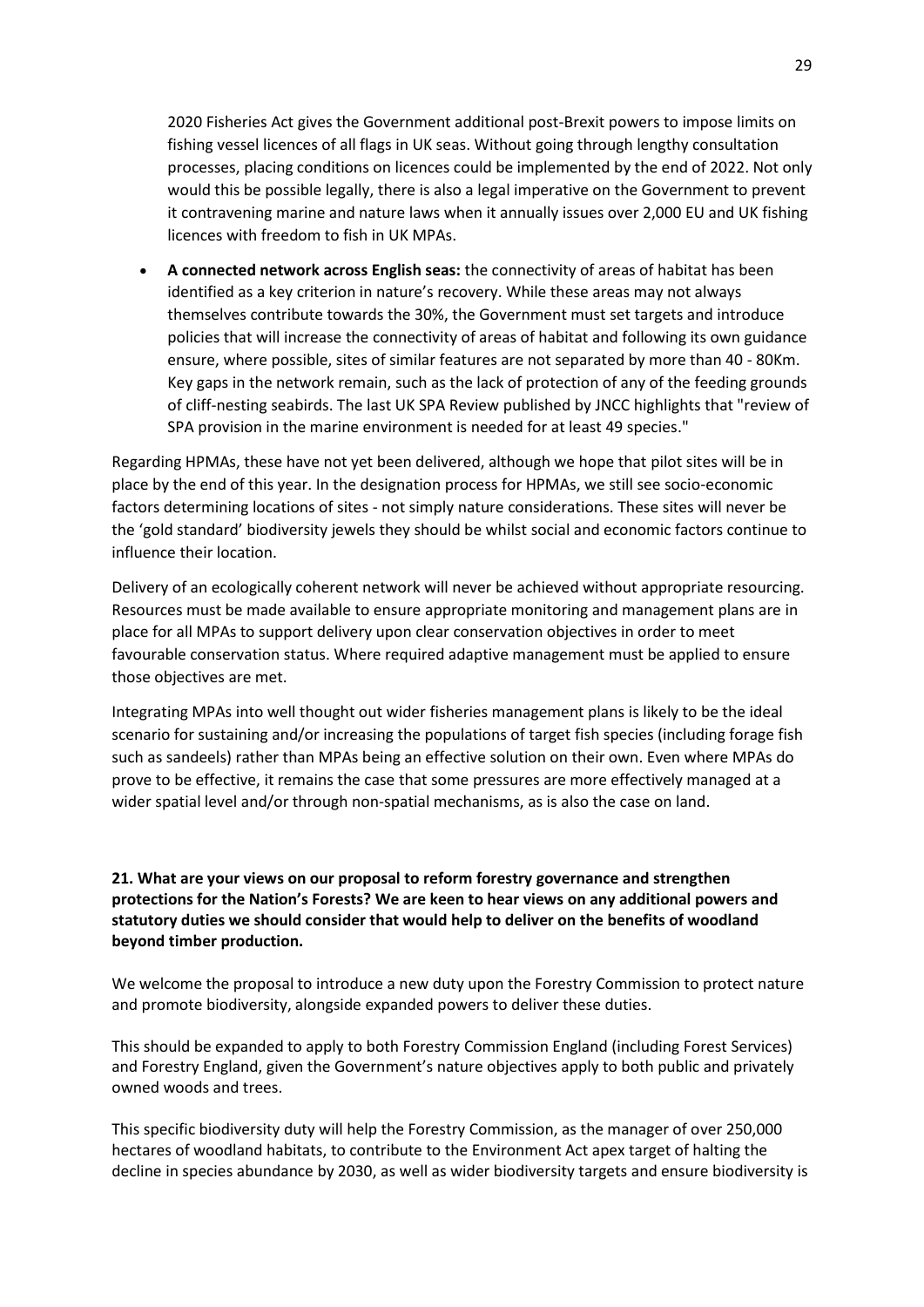truly taken into account within all its functions. We suggest that the new duty is amended slightly to a nature recovery duty, to align it fully with those targets.

The advantage of this new legal duty are:

- Create a stronger and more aligned legal purpose and duty between Natural England, Forestry Commission England and DEFRA. This will reduce inefficiencies and delivery blockages created by agencies trying to drive different outcomes and instead speed up the delivery of identified synergies. This could help enhance the implementation of important cross agency regulations such as Forestry EIA consent covered elsewhere in the consultation.
- Applying a nature recovery remit to the whole of Forestry Commission England could support delivery of a significant proportion of Government's 30x30 and nature recovery goals. For example, the public forest estate has an unparalleled level of potential habitat for restoration, with the largest area of both ancient woodland and other Government priority open habitats such as lowland heathland under plantation forestry. The estate provides an extremely cost-effective tool to deliver Government's nature recovery objectives at scale. The estate could also be used more strategically to help support nature recovery delivery in neighbouring land due to its economies of scale.
- The public forest estate already does a number of positive activities for nature conservation, but this is arguably despite of, not because of its primary legal duty dating back to World War II. The public policy objectives for the estate often misalign with its legal purpose, which could be resolved with this change.

A range of public bodies now have a form of nature recovery duty incumbent upon them. The track record of such bodies demonstrate that a biodiversity duty is viable alongside other duties and can complement economic and public recreation workstreams, for example, the Broads Authority's biodiversity work. 41

We do not see any disadvantages of modernising the legal remit. In reference to public forests, this will not prevent the estate from producing timber. Instead this remit would place timber and income generation as an important means to public benefit end, rather than a standalone (and sometimes conflicting) end in itself.

We value dedicated forestry, woodland and tree expertise that is currently provided by Forestry Commission England. Broadening their legal duty to nature recovery would set the agency up to be leaders beyond the more traditional forestry focal areas, to enable a broader range of Defra objectives to be delivered, in particular around areas such as trees outside woods which tend to fall in-between agriculture and forestry policy.

As part of any legal refresh, we believe this should include looking at felling licensing which has largely been developed from a purely forestry perspective, meaning that it doesn't currently provide sufficient protection for inappropriate felling and restocking on more sensitive undesignated sites such as ancient woodlands. FCE could use existing powers under felling licensing to place more environmentally focussed conditions on restocking to enforce UKFS and other devolved policy objectives.

<sup>41</sup> [https://www.broads-authority.gov.uk/looking-after/managing-land-and-](https://www.broads-authority.gov.uk/looking-after/managing-land-and-water/biodiversity#:~:text=The%20Broads%20is%20one%20of,shallow%20water%20%2D%20the%20broads%20themselves)

[water/biodiversity#:~:text=The%20Broads%20is%20one%20of,shallow%20water%20%2D%20the%20broads%20themselve](https://www.broads-authority.gov.uk/looking-after/managing-land-and-water/biodiversity#:~:text=The%20Broads%20is%20one%20of,shallow%20water%20%2D%20the%20broads%20themselves) [s](https://www.broads-authority.gov.uk/looking-after/managing-land-and-water/biodiversity#:~:text=The%20Broads%20is%20one%20of,shallow%20water%20%2D%20the%20broads%20themselves)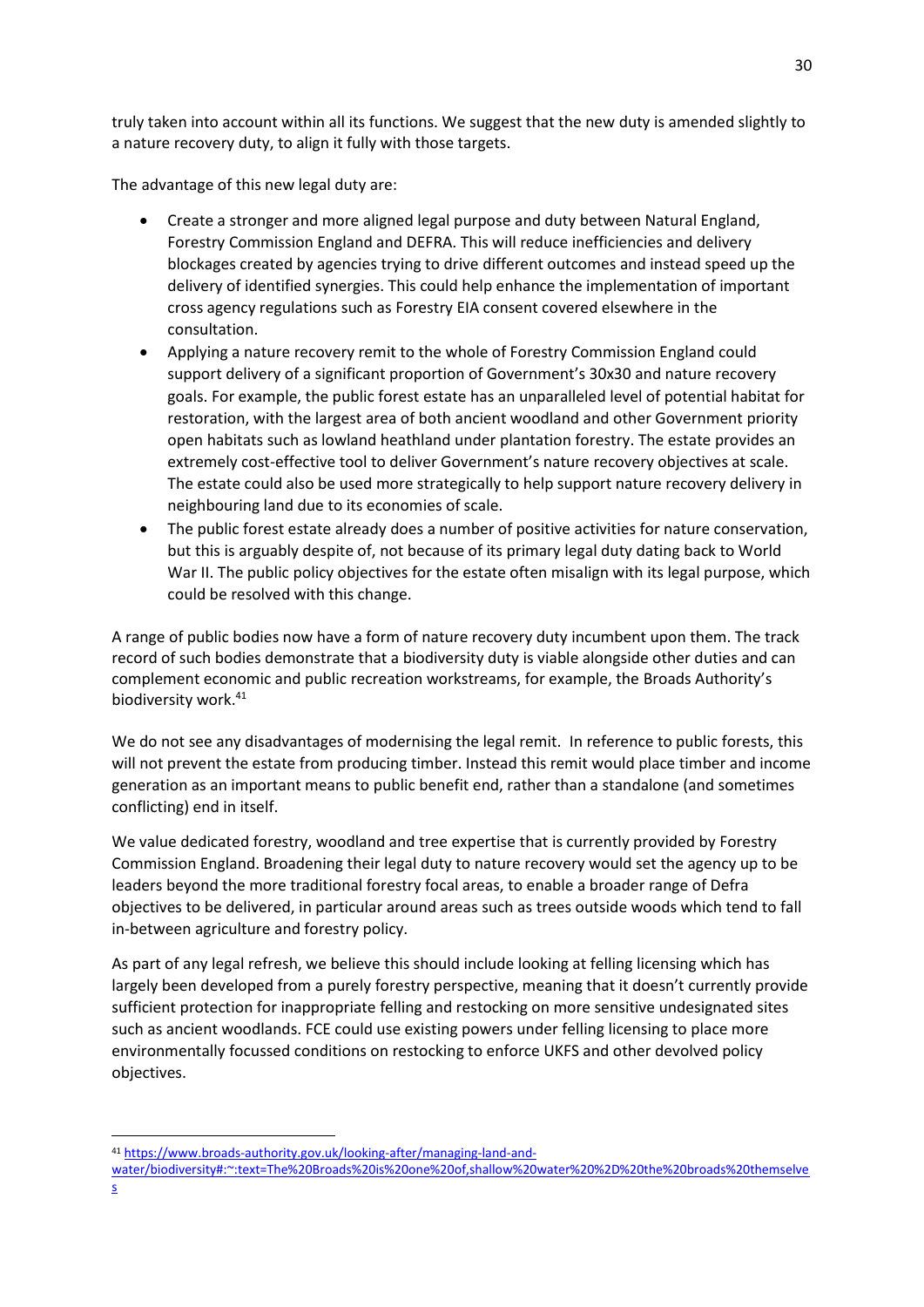# **22. What are your views on our proposal to adjust forestry permanency requirements for certain project types?**

We are concerned by the proposal to allow trees and woodlands to be planted on an impermanent basis in a wider variety of circumstances.

The climate and nature benefits of trees [increase with the time they spend in the ground,](https://researchbriefings.files.parliament.uk/documents/POST-PN-465/POST-PN-465.pdf) both in terms of carbon stored and complex ecosystems developed.<sup>42</sup> The contribution of new woodland to climate and nature goals will be lesser if tree lifetimes are shorter.

In addition, it is our view that evidence to suggest that permanency is a barrier to planting is currently mainly anecdotal and it would therefore be a mistake to make a wholesale change to policy without testing this more first. There is an ongoing ELM Test and Trial looking at agroforestry and what the barriers to uptake are, so we would strongly recommend that Defra look to the findings of this before making policy changes to encourage more uptake of such schemes. Our own experience suggests that lack of resources, lack of knowledge and confusion about different agroforestry systems are bigger barriers, as well as concerns among farmers about a possible land grab and the impact of land use change on things like inheritance tax.

We do know that lack of knowledge is a barrier to farmers for planting for trees, as many have little experience of trees or forestry. The intention to deliver agroforestry options in the SFI without any advice, combined with the proposal to relax permanency requirements, therefore represents a significant risk both to the delivery of environmental benefits and to the effective use of public money. This could see farmers with little experience plant trees that aren't necessarily in the right place, or right for their farm, and deliver few benefits for the farm or the environment. If a farmer then decides that the trees are not delivering, there would be nothing to stop the removal of those trees which at worst could have a net negative impact on the environment. Providing advice to farmers early on based on what they want to get out of agroforestry and what approach/species would be best suited to their farm will lead to better schemes that deliver more for the farmer and the environment and are more likely to remain in place long term; this would also be a more effective use of public money.

It is not clear that a rule change is necessary, as existing forestry regulations already allow for unconditional felling licences, and felling licences are not required for fruit and nut trees, which would likely be the main species used in silvoarable schemes. Land manager reluctance to engage in tree planting could be significantly addressed by issuing clear guidance on existing requirements and when a felling licence is needed.

If Defra decide to go ahead with a change to permanency requirements for certain tree planting projects, we would strongly recommend that certain safeguards are put in place.

- Any change to permanency requirements should only apply to new planting, and not to existing planting schemes.
- Given that existing forestry regulations already allow for unconditional felling licences, rather than a wholesale change to policy, individual agreements could stipulate permanency requirements depending on the type of planting.
- Permanency requirements should not be relaxed for all the types of planting proposed. Relaxation for certain silvoarable schemes or orchards could be helpful, especially for tenant

<sup>42</sup> <https://researchbriefings.files.parliament.uk/documents/POST-PN-465/POST-PN-465.pdf>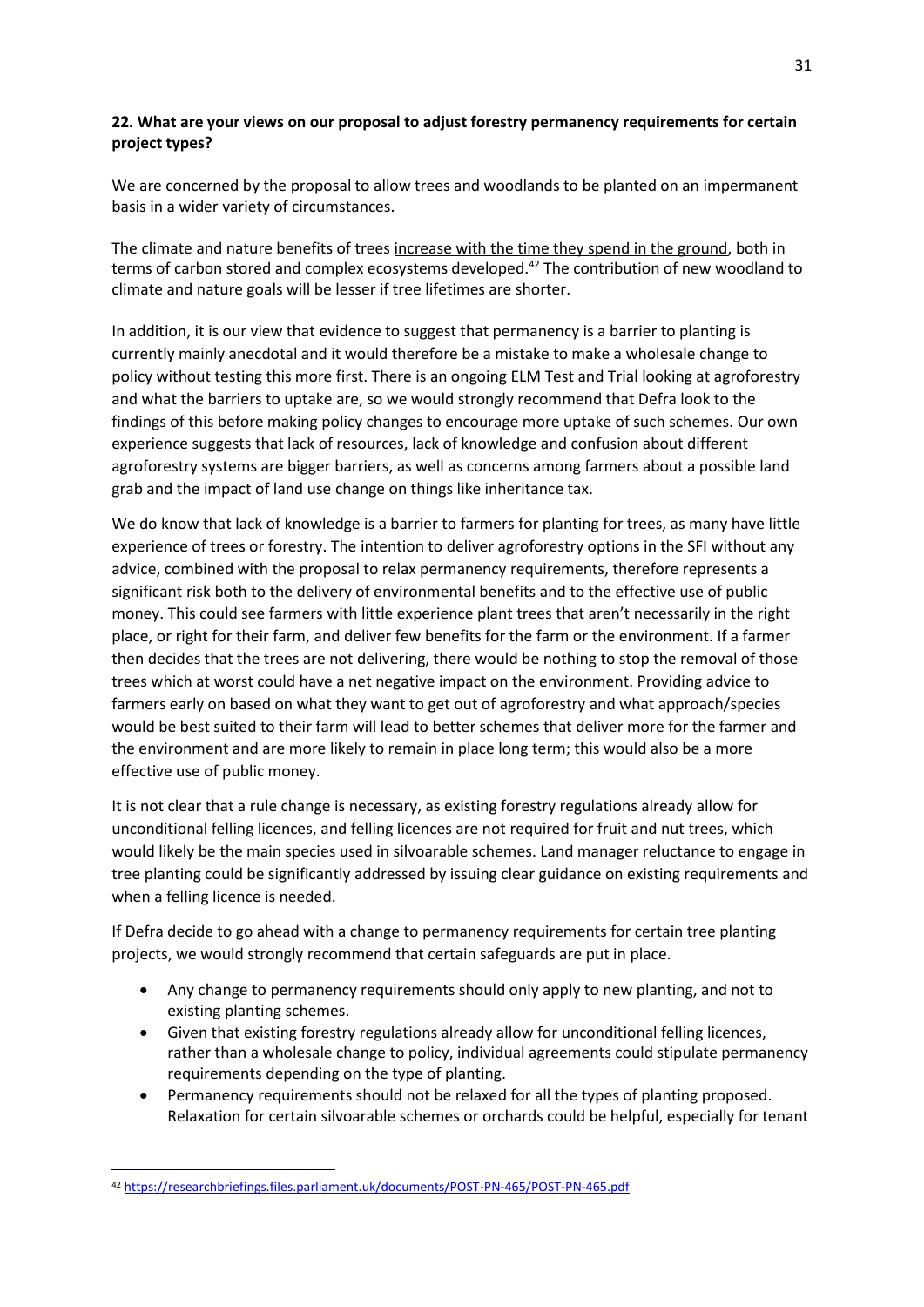farmers, and would carry less risk that for silvopastoral schemes where the benefits to biodiversity are greater and would be lost if the trees were felled.

• In all cases where permanency rules are relaxed, agreements should stipulate a minimum period of time for the trees to remain, as well as requiring a diverse, native species mix.

We do not see an argument for relaxing permanency requirements for short rotation coppice and short rotation forestry, which often use non-native species that would not be optimum for biodiversity. Planting for biomass (which SRC and SRF usually are) will also not count towards the Government's woodland cover target.

Relaxing permanency requirements for certain tree planting projects could potentially undermine other schemes that have longer requirements. For example, under Biodiversity Net Gain, habitat must be maintained for 30 years, 80 years is required in certain locations for nutrient neutrality and the WCC has an expectation of permanency. This could also further complicate the question of how to allow farmers to stack or bundle payments.

Finally, we would like to comment on the placing of this proposal in the chapter on 30x30. It is unlikely that these types of planting schemes would count toward 30x30 in any instance, but if the trees are not permanent, they would certainly not be able to count.

## 30x30: UK Marine Strategy (page 21)

# **23. Do you agree with the proposed changes to the UK Marine Strategy (UKMS) delivery programme, and if not, what other changes would you make to streamline the reporting of UKMS?**

*Please explain whether you agree with these changes and provide reasoning. If required, please outline any additional proposed changes that will help us achieve the stated goals. When you respond please highlight your experience and make us aware of any evidence you can share that supports your view. (Yes/No/Unsure)*

Progress to date towards achieving Good Environmental Status (GES) across all descriptors continues to be slow, resourcing for delivery yet to be committed and we continue to see 11/15 descriptors failing to meet GES. Birds were not only found to have failed to achieve GES but have also moved away from target. This stark assessment should empower UK governments to increase ambition and urgently implement actions to recover our marine biodiversity, including our internationally important marine bird populations. We therefore view this suggestion as a positive change, the main concern is the time it will take to deliver these reforms. Further delays whilst we continue to fail to meet GES for 11/15 descriptors and yet continue to accelerate activity at pace, including in the form of offshore wind in the marine environment is unacceptable.

Whilst regulatory mechanisms are vital to the conservation of marine habitats and species and the achievement of GES, we note that there has been interest in tangible "quick-wins" (non-legislative) that could also be introduced to benefit species that could be undertaken whilst reform is underway. As example, for marine birds this could include:

• Investment in long-term Biosecurity and island restoration Programmes (across all countries);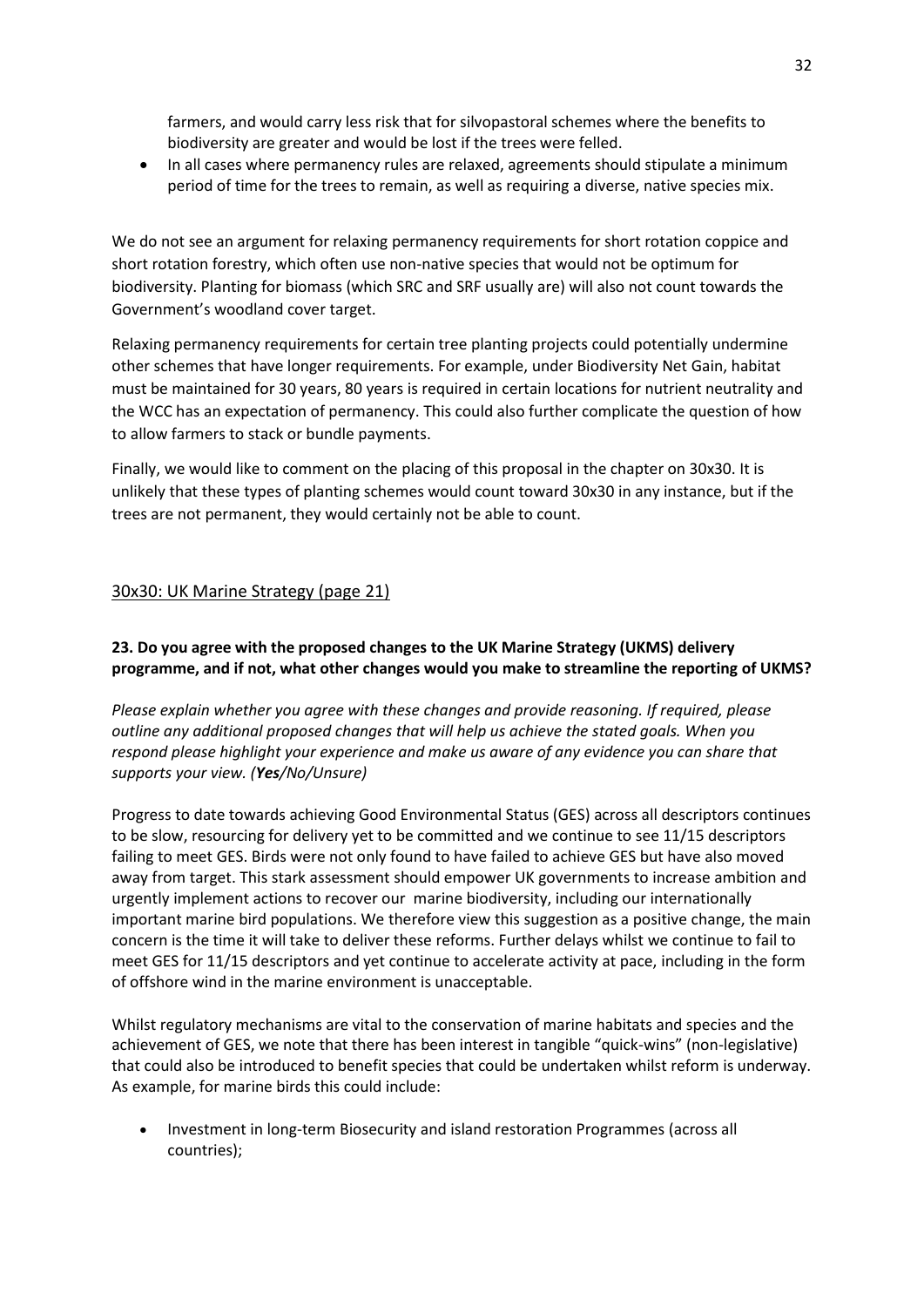- Inclusion of forage fish species (including sandeel, sprat and herring) in priority species lists where not currently included;
- Closing UK waters to industrial sandeel fishing alongside a revision in the methodology for setting catch limits (to account for predator needs and area closures);
- Commence Fisheries Management Plans for forage fish species across all countries; and
- Development of a new grant for research on marine birds, designed to facilitate progress on GES (across all countries).

Or for protected areas:

- A halt of damaging activities in offshore MPAs this includes ending fishing with bottomtowed gear on protected seabed MPAs;
- Introduction of bottom-towed gear-free zones across the most vulnerable and important habitats in nearshore waters (such as in essential fish habitat, and carbon sink habitat areas);
- Protecting and promoting low-impact, low-carbon fisheries and engaging with coastal communities to deliver benefits for all;
- Inclusion of climate change adaptation and mitigation considerations in scientific advice on fishing opportunities; and
- Provision of incentives for carbon savings from engine upgrades, gear choices and green technology and ending tax relief for fossil fuel use across the fishing industry through a just transition to low carbon fishing.

On monitoring, the UKMS overview is inadequate. There is not enough monitoring by regulators or coordination and this needs to be improved; citizen science could assist this work for example. While some agencies such as Cefas promote modelling, the real need is for good quality real-world data. In the past citizen data has in cases of MPA designation been disregarded as inadequate but should be recognised as being undertaken in the most part by highly trained volunteers, including leading specialists in the field. Transitioning the monitoring framework to a 'live online repository' can only be considered a positive change if accompanied by further measures and safeguards to improve coordination, maintenance and areas of data deficiency such as:

- Greater integration of data derived from NGO, citizen science and academic data collection efforts;
- Ensuring the collection and open-access sharing of environmental data relevant to GES indicators is a mandatory condition of new licences granted to marine renewable energy developments; and
- Renewed efforts to establish baseline values for descriptors where these are currently lacking.

We also note that suggestions to update and refine monitoring programmes in the manner proposed would result in an end to the 6-yearly publication of the UKMS Pt2. This removes an opportunity for regular scrutiny of the UK's marine monitoring programmes 'in the round'. If this is accompanied by a move to split the high-level GES target into individual descriptor level targets with their own bespoke timelines and monitoring efforts, it is unclear how civil society will be able to hold to account the monitoring and evaluation of GES for UK waters.

We appreciate the merits of a six year cycle, which matches up with other reporting cycles and working with the environmental goals set for 2042. We welcome the intent to strengthen accountability which is vital and we hope that, with parts one and three being published together every six years, that this will not remove accountability in between these cycles.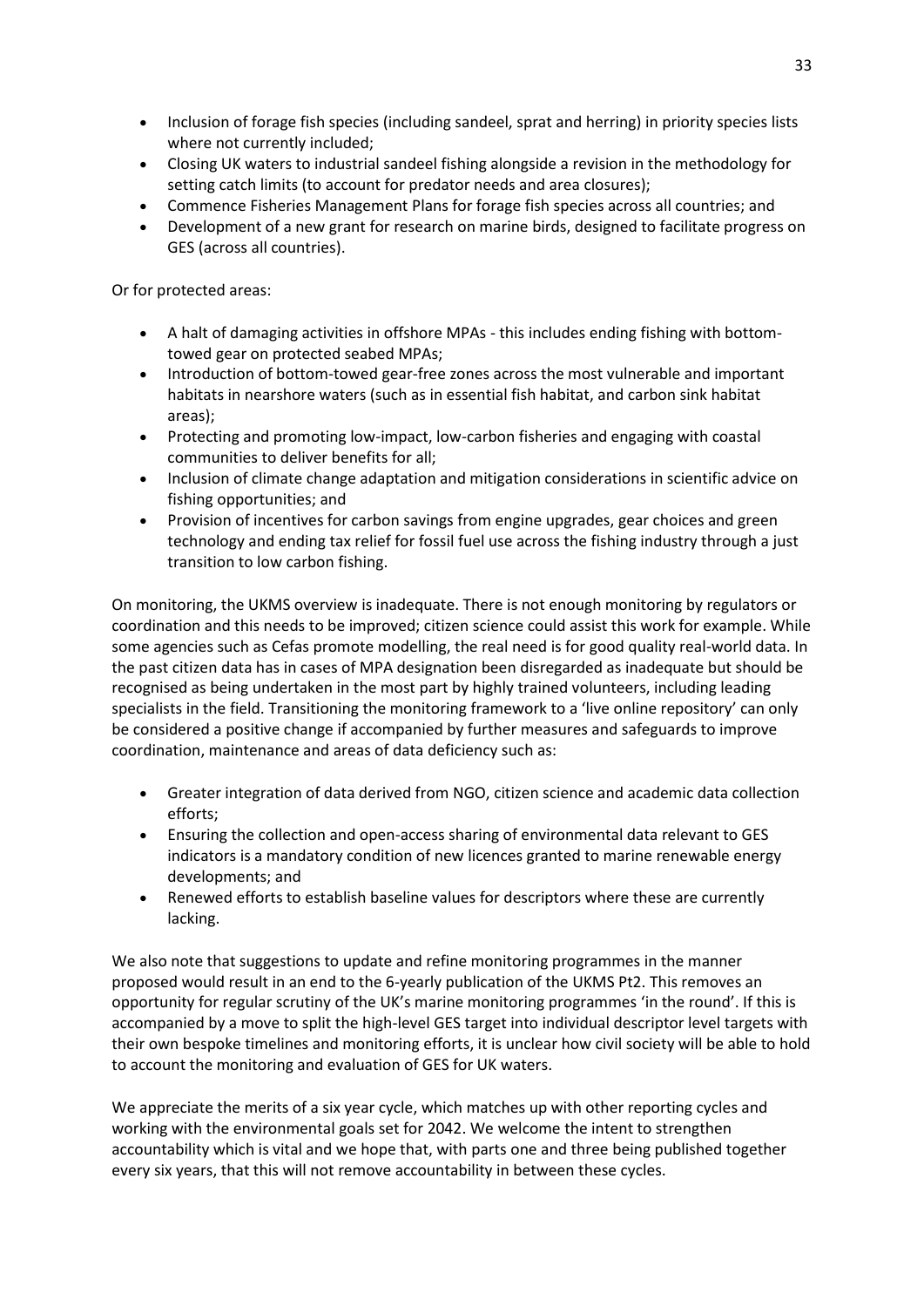Overall, we support the following additional reforms of the UKMS process:

- Review and strengthen the current strategy process, given continued failures to achieve GES and the context of both the UK's departure from the EU and the EU's own intention to review the MSFD by 2023.
- The strategy should also be revised as a new 'Ocean Recovery Strategy' running up to 2030 (with ambitious interim targets and policy programmes to move the policy regime to a state of recovery). Such a revision should lay out a clear path to delivering the 2030 State of Nature target, and ensure that at least 30% of UK oceans are fully or highly protected by 2030 (30x30).
- The strategy process should include a comprehensive impact assessment of the measures, quantifying the expected contribution of measures towards achieving GES over the cycle. At present, it is not possible to adequately determine which measures are driving the greatest improvements in our seas, whether the benefits of certain measures have been over/underestimated, or whether the combined measures are delivering a trajectory towards achieving GES for a descriptor.

Funding commitments, particularly in the long term, are not evident for existing measures. Delivery programmes need to reflect the imperative to achieve GES and not funding constraints, with additional funding clarity required on measures failing to meet GES (11/15 indicators) by 2024. By 2024 governments need to ensure significant progress has been made and mechanisms put in place to review and adjust delivery programmes accordingly to achieve targets along the way.

The strategy process should include a comprehensive impact assessment of the measures, quantifying the expected contribution of measures towards achieving GES over the cycle. At present, it is not possible to adequately determine which measures are driving the greatest improvements in our seas, whether the benefits of certain measures have been over/underestimated, or whether the combined measures are delivering a trajectory towards achieving GES for a descriptor.

# **24. Do you support the approach set out to split the high-level Good Environmental Status (GES) target into individual descriptor level GES targets?**

# *(Yes/No/Unsure)*

We are concerned about the proposal to split the high-level Good Environmental Status (GES) target into individual descriptor level GES targets.

The Marine Strategy Framework Directive as transposed into the Marine Strategy Regulations (2010) define environmental status as "the overall state of the environment in marine waters, taking into account the structure, function and processes of the constituent marine ecosystems together with natural physiographic, geographic, biological, geological and climatic factors, as well as physical, acoustic and chemical conditions, including those resulting from human activities inside or outside the area concerned".<sup>43</sup> We must keep the overall ambition of the UKMS to achieve the high-level GES target, and simply splitting the high-level GES target into individual descriptor level targets would equate to the removal of any holistic measure of overall environmental status as defined above.

<sup>43</sup> <https://www.legislation.gov.uk/uksi/2010/1627/schedule/1/part/2/made>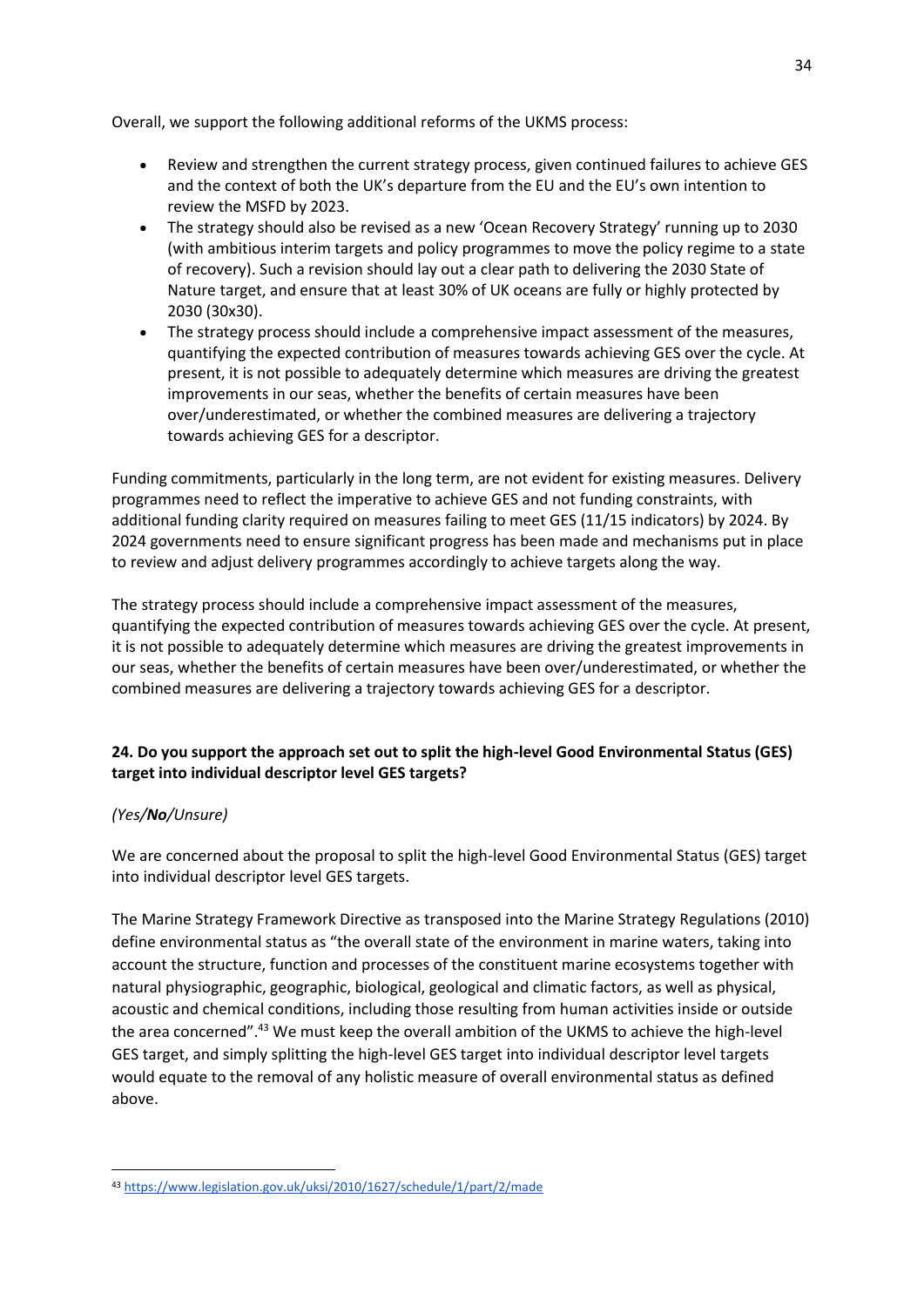Also, the approach proposed in the Green Paper would make it likely to lead to policies being adopted and put in place which do not take a genuine ecosystem-based approach – making it less likely that true GES is achieved.

The Marine Strategy Framework Directive (MSFD) was set up to standardise approaches to achieve clean, healthy and productive seas in Europe and safeguard against a siloed approach to marine management. Whilst we accept that changes to aspects to the UK's implementation of MSFD are both necessary and inevitable to GES and constituent descriptors, this proposal fails to build on GES. It is our concern that the replacement of a high-level GES target with descriptor level targets may result in attempts to mask failures to achieve overall GES by assigning targets of lower ambition or elongated timelines for problematic descriptors. Achieving the high-level GES target must remain the north star for marine management in UK waters.

Furthermore, the European Commission is currently engaged in a process of review of the MSFD. Whilst this is a requirement under a directive that the UK is no longer adherent to, it is important for the health of shared resources that the UK and EU remain aligned in their approaches to marine management. These proposals make no reference to alignment or collaboration with these EC led processes of review. The Government should, however, acknowledge that for some descriptors, existing measures are not sufficient to achieve GES and additional measures are needed by UK and devolved Governments if we are to achieve our statutory requirements.

## Protecting species (page 22)

## **25. Do you agree we should pursue the potential areas for reforms for species (protections, licensing, enforcement, penalties for wildlife crime and poaching offences)?**

#### *(Yes/No – keep as it is/No – reform but not these areas or additional areas (please state, why))*

Species of all taxa are still declining across England, many at increasing rates and large numbers due to increasing pressures, in some cases despite long-term, concerted conservation efforts. To turn round the long-term decline of species, we need more widespread and better protection for species and greater emphasis on recovery of species, especially given the increasing urgency and scale of climate change.

The Nature Recovery Green Paper lacks detail, but it appears that there are no proposals that will make a genuine difference for species or improve current levels of species protection. The Green Paper focuses on process and simplification of animal species legislation, without any suggested wording or ideas to improve the effectiveness of species legislation, including for plants and fungi. This approach risks simply being a rebranding of, and possibly a significant weakening of, species protection and does not offer new ideas on how the Government should bring forward a legislative framework that underpins species recovery and specific proposals for species recovery.

Current species legislation focuses on preventing harm and protections; these can play a significant role in preventing declines but are often less effective for achieving recovery for thriving wildlife populations. Requiring legislation to create positive action to improve the status of numerous species is unprecedented and complex but vital. It requires clarity and detail to set out targets (such as the Government has begun to do with the species abundance target in the Environment Act) and actions, identify who is responsible for overarching aims and individual actions, and allocate real and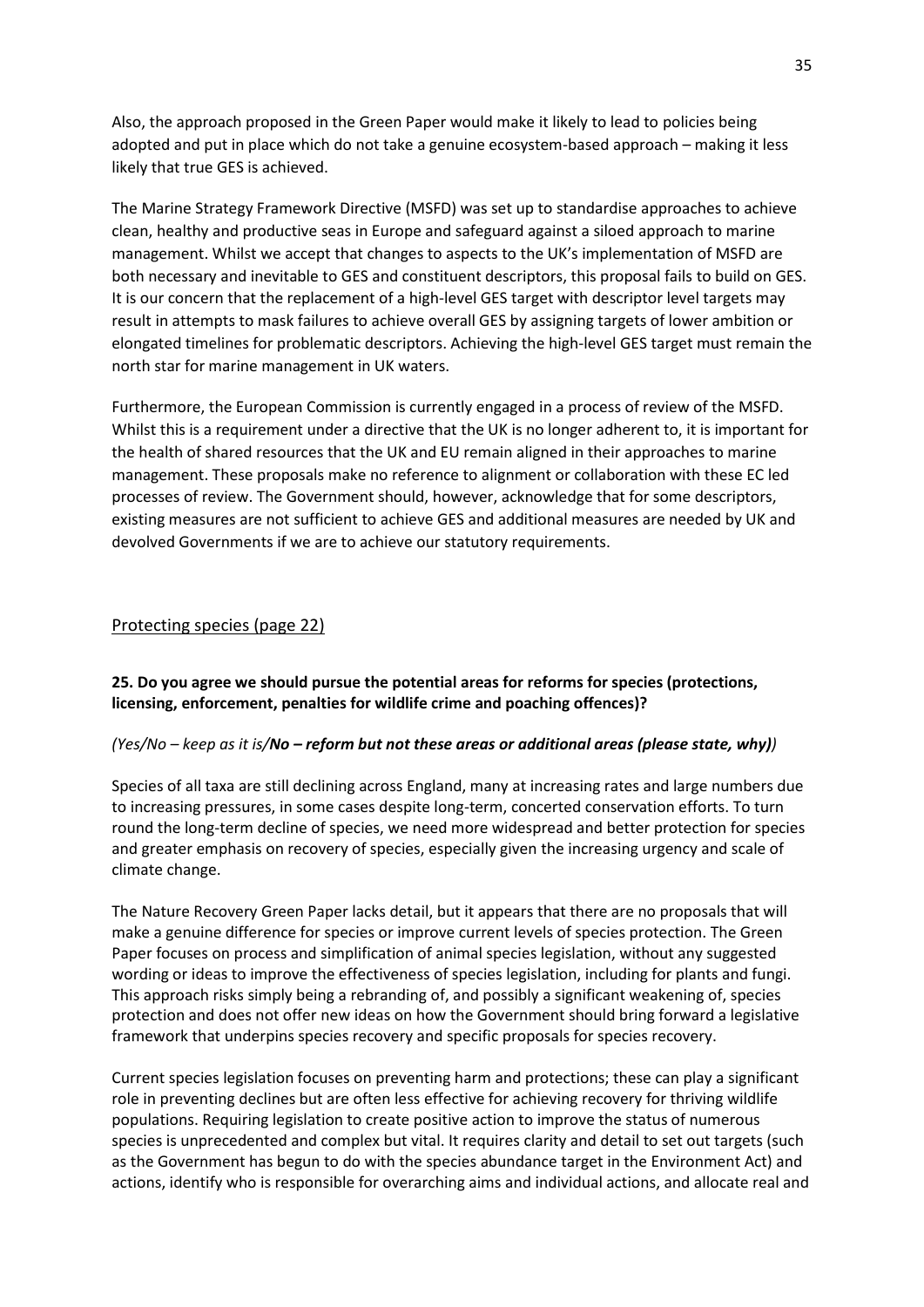sustainable sources of funding. Further consideration should be given to incorporating other measures that can achieve positive outcomes in addition to site designation, biodiversity duties on public bodies and biodiversity net gain in planning, for example consideration of mechanisms for allowing active intervention to conserve declining populations away from designated sites. There are various aspects of species legislation that could be improved, including bolstering the monitoring and evidence required to underpin the legislation and the listing of species to ensure the list of protected species is robust and as complete as possible, welfare considerations (which are currently not well addressed in the Wildlife and Countryside Act 1981) and the recognition of the importance of species habitat (also not well addressed in the Wildlife and Countryside Act 1981). We also believe there is scope for some careful consolidation of current species legislation.

The objective of achieving species recovery, defined by Favourable Conservation Status (FCS), which is described as the situation in which a habitat or species is thriving throughout its natural range and is expected to continue to thrive in the future, should be established in law as a guiding principle for species and habitat conservation, alongside current measures to protect species from different measures of harm. All decisions relating to effects on species' populations and sustainability, including which species are protected the level to which they are protected, and all planning, licensing, pesticide and chemical decisions, and ensuring harvesting and recreational hunting is sustainable that could affect those species, should be assessed against these FCS objectives on local, regional and national scales. Decisions that may have a negative effect on species conservation status on any scale deemed important or appropriate should be refused. Whatever approach is adopted, the concept of FCS should be retained in the regulations.<sup>44</sup>

Regular and up to date species data, including data from outside the UK for the population status of migratory species, is needed to underpin any species protection and conservation system but is currently lacking due to underfunding. There should be a statutory requirement for monitoring and reporting on species, supported by the necessary increase in investment in environmental data and data infrastructure, including for local environmental record centres (LERCs). Species data and monitoring is necessary to assess FCS and evaluate the effects of decisions on FCS for species of concern, those that are data deficient, and species regularly targeted for control purposes but about whose national status nothing is known (e.g., mustelids such as stoats and weasels which are killed on game estates but whose population trends are not monitored). The achievement of FCS will require an opportunity-led partnership action at both a national and local level to restore natural functioning of ecosystems, and the species that rely on them. It will be essential to secure strong partnership support for FCS outcomes from the start. FCS should be used to improve our understanding of how local areas or populations can appropriately contribute to the national and international obligations and should be used alongside robust scientific sources of advice and evidence.

If redesigned, species legislation should include requirements on species protections and conservation and a separate requirement and listing on the welfare of wild animals. The welfare protections could include provisions along the lines of the proposals in the Green Paper for 'minimum management', but we would need to see more detail as to what these measures could be. We would advocate that any management measures should be framed as part of an ethical decision making process such as described by Dubois et al (2017).<sup>45</sup> Furthermore, any review needs

<sup>44</sup> <https://data.jncc.gov.uk/data/b9c7f55f-ed9d-4d3c-b484-c21758cec4fe/FCS18-InterAgency-Statement.pdf>

<sup>45</sup> [https://spca.bc.ca/wp-content/uploads/Dubois\\_et\\_al-2017-Conservation\\_Biology.pdf](https://spca.bc.ca/wp-content/uploads/Dubois_et_al-2017-Conservation_Biology.pdf)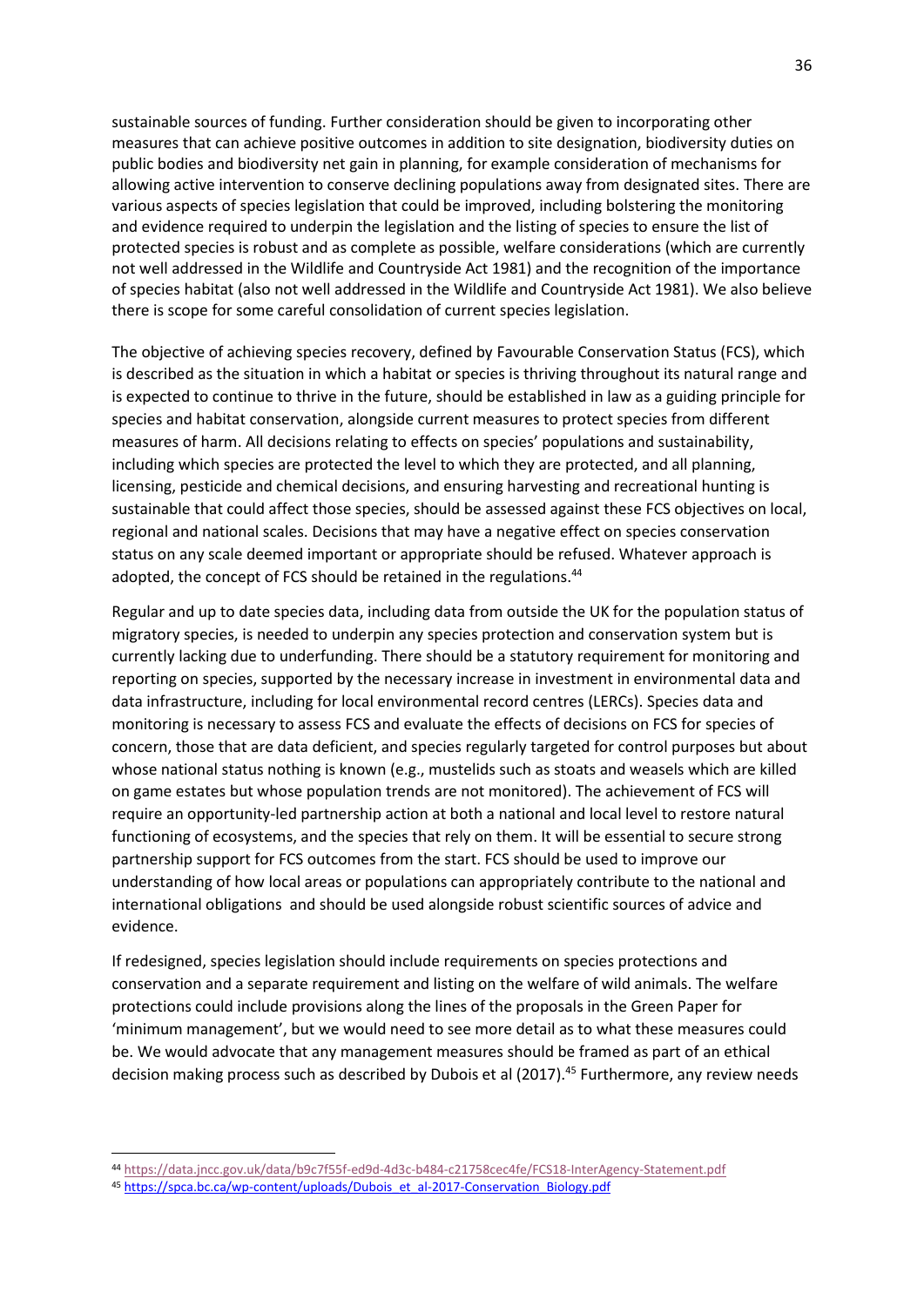to consider impacts of various trapping regimes and whether the current standards, such as those defined in the Agreement on International Humane Trapping Standards (AIHTS) are fit for purpose.

For species protection and conservation, we support an approach that builds on the current approach but is strengthened, retaining and building on the best aspects of the Habitats Regulations and the best aspects of the Wildlife and Countryside Act and other species-specific legislation, and with additional provisions to facilitate, require and overall drive the recovery of species, with a strong emphasis on protection and conservation of habitats as well as individuals and populations.

Species should be able to be listed for protection and/or conservation on the basis of a range of different criteria that consider the biological status and the range of threats and pressures that affect the species and their conservation status. We agree that consideration should be given to protecting species that are threatened, species whose current status is reliant on continued protection (i.e. those that are conservation dependent), species that need protection to support their recovery or to prevent declines in the first place, and also to recognise international obligations. These objectives should be reflected in the stated purpose of the legislation. These objectives should be reflected in the stated purpose of the legislation. Either IUCN Threatened status (for species categorised as threatened with global extinction) or unfavourable or declining conservation status (FCS), with provisions made for species where an FCS assessment has not been carried out, should be used as one of several different criteria (some of these criteria will be based around an evaluation of risk, underpinned by scientific understanding and data where available). When data is lacking to determine the conservation status of a species, the precautionary principle should be applied and species should be listed. Some full species groups should remain listed or be listed, including birds, bats, cetaceans, reptiles and amphibians, as well as individual species currently afforded protection, for example red squirrel, water vole, pine marten, hazel dormouse, mountain hare, fen orchid, floating water-plantain, white-clawed crayfish, freshwater pearl mussel and medicinal leech. There should be a duty to review species listing with a transparent process that involves and takes into account the advice of independent experts on a regular (every 5 years) and on an as-needs basis, using scientific data on species trends. Monitoring and reporting should be required on a statutory basis, in line with the Bern Convention, Convention on Biological Diversity, other multi-lateral environmental agreements, as well as the Environment Act and 25 Year Environment Plan monitoring and reporting requirements.

Plant and fungal diversity are the fundamental building blocks of food chains across all ecosystems. Following discussions at the Geneva meeting of the CBD subsidiary bodies in March 2022, a global biodiversity framework is emerging which recognises the importance of plants and aims to protect and restore them. In line with this, there is an urgent need to develop plant-specific species protections and recovery actions at a national level.

We do not agree with a tier system as proposed in the Green Paper. While we agree that different levels of protection are appropriate, we do not agree with the rigid three tier system proposed. While lacking detail of how this might look, we do not believe that it will address the range of different levels of protection need to cover the different taxa and different conservation and welfare needs of species. Instead, we prefer an approach similar to the current system in the Wildlife and Countryside Act where different levels and measures of protection can be provided or applied based on what is appropriate for any given species. Species that are listed can be subject to a variety of measures, including protections, e.g., from killing and injuring (within the Wildlife and Countryside Act), from damage to habitats including breeding and resting places (from the Habitats Regulations), and requirements for monitoring (to feed back into assessments of FCS). The wording of the legislation should be strengthened in many areas, for example to prohibit any 'deliberate' or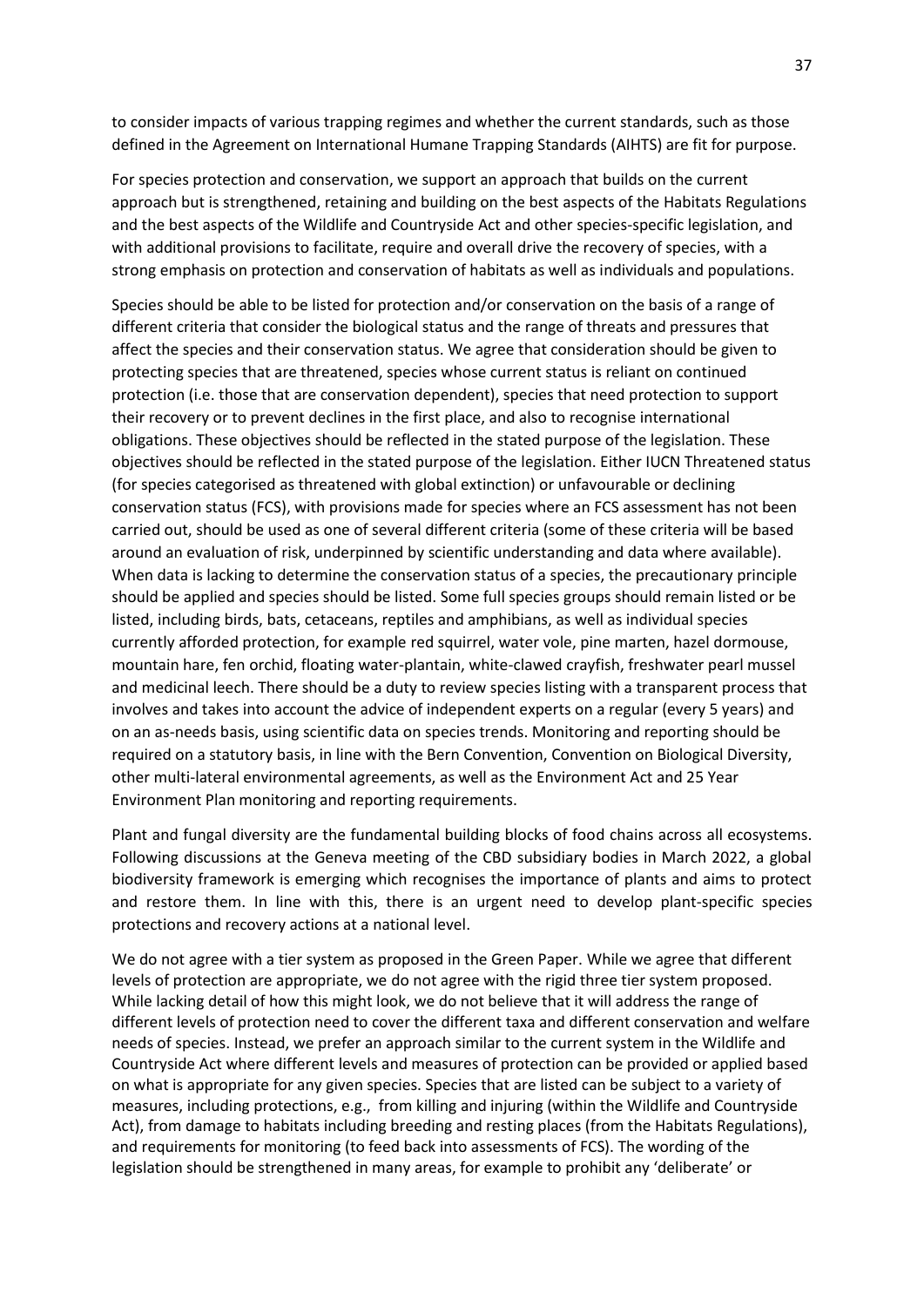'reckless' killing, as well as reckless damage or destruction to irreplaceable habitats, as well as to provide greater clarity around the extent and interpretation of protection for species habitats and features such as places used for shelter, protection and breeding. There should be an additional measure to control releases of plants and animals not ordinarily resident to the UK or which constitutes a known threat to native species into the wild.

It would seem most appropriate that different sections and corresponding schedules should be maintained for species protection for conservation and for welfare; however, there are overlapping aims for example, the application of closed seasons, prohibitions of certain trapping methods, etc. It is unclear the extent to which these proposals would include other legislation, including for example Deer Act 1991, Badgers Act 1992, Wild Mammals (Protection) Act 1996, etc., and hence the range of species or protection measures that this may include.

What is crucial to fostering recovery is options to require proactive conservation measures for species or groups of species where FCS is declining. Funding for research and conservation should be provided before species become endangered. We welcome the introduction of Species Conservation Strategies, but there must be clear and effective measures to halt declines and drive recovery. There should be a requirement to put in place a Species Conservation Strategy for species or groups of species where FCS is declining.

Supported by additional and sufficient resources and in collaboration with relevant eNGOs, Natural England should be obliged to draft the required Species Conservation Strategies and create costed plans with specific actions to put species on a journey to recovery and achieving FCS. All public authorities, landowners and managers of protected sites should have a duty to implement the relevant actions in Species Conservation Strategies. This proposal would help integrate species conservation both within the protected site network and the wider landscape through other decisions and policies, such as land use planning, Environmental Land Management (ELM) and Local Nature Recovery Strategies (LNRSs).

We have several other proposals to improve species legislation to better protect and conserve species, including:

- Vicarious liability for all wildlife crime should be included in species legislation
- Powers to require restoration following harm or damage
- International commitments, including within Bern and Bonn Conventions, e.g., transboundary working mechanisms to deal with migrating bird and marine species, should be more clearly put into domestic legislation
- A renewed focus on nationally endangered species, additional to IUCN listing, such as hedgehog, harvest mouse and brown hare, that currently under the UK legislative system do not have adequate protection to promote the recovery of these species and that may need protection at a regional or local scale.
- New regulation around gamebirds and grouse, as the amount of gamebird biomass being released is bad for native species and driven grouse shooting is associated with multiple impacts on biodiversity including illegal raptor persecution
- Banning chemicals and pollutants harmful to species, e.g., lead, PFAS, or other highly persistent chemicals, EDCs.
- Regulations on excessive use of nitrogen-based fertilizers which lead to diffuse pollution of our air, soils and water, causing direct damage and loss of biodiversity.
- New definition of livestock, so clarity is provided that action can only be taken against certain species of wild bird that threaten captive-reared gamebirds (pheasants and redlegged partridges) whilst they are still dependent on their keepers.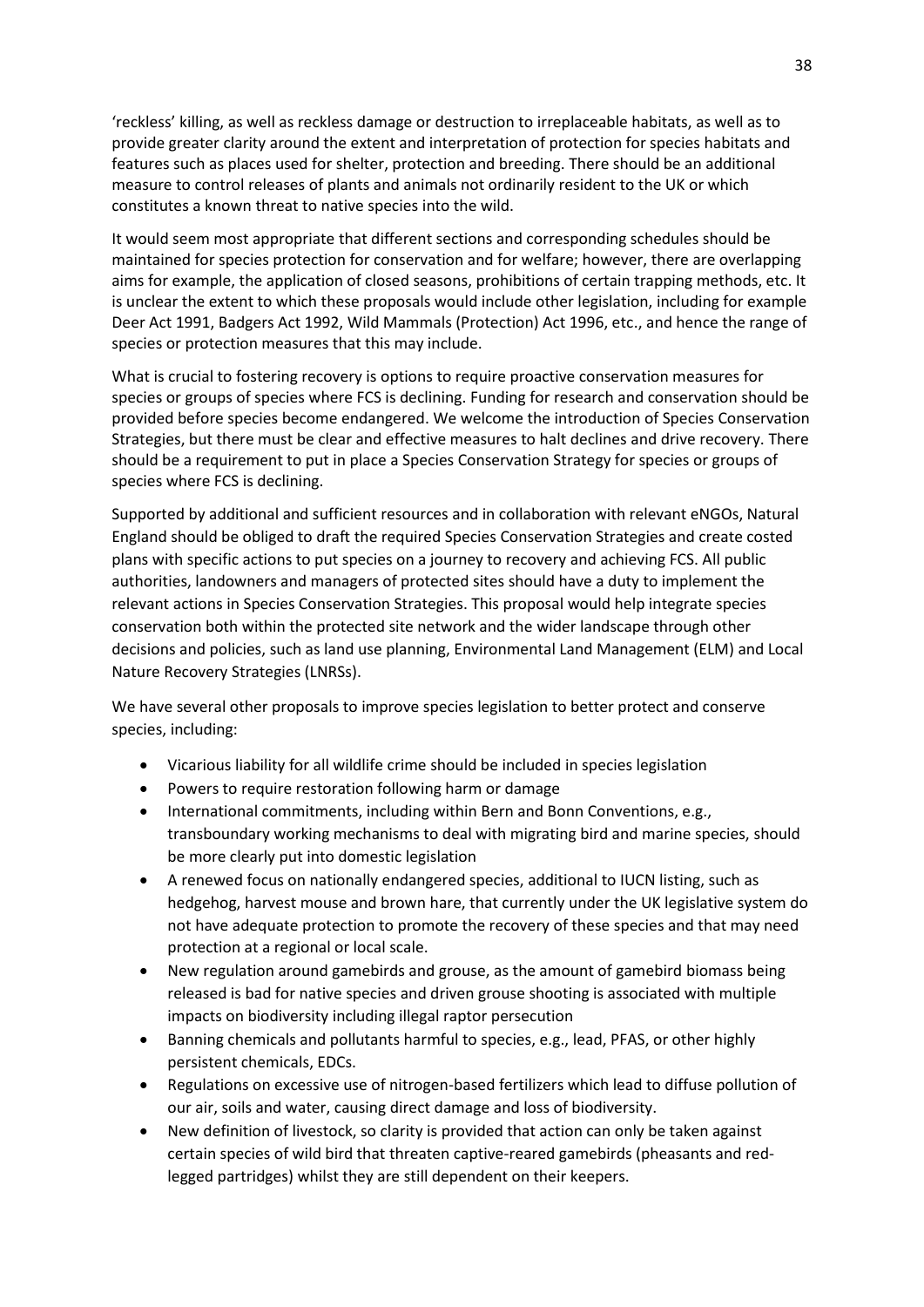• Flexible management of huntable and harvestable species to ensure take is sustainable, underpinned by mandatory bag estimates and the regular assessment of the sustainability of take.

Beyond legislation, there are several improvements that should be implemented without delay to improve species protection and conservation:

- Sustainable, statutory funding and resources for targeted species recovery, beyond just funding from licensing
- Clear guidance around licensing with licensing loss of habitats as a last resort rather than business as usual (see our response to Q27 for further detail).
- Better monitoring and reporting. Natural England should be required and better resourced to do this work in partnership with (and providing resources to) relevant expert eNGOs.
- Improved enforcement, through sentencing guidelines, clarifying the interpretation of 'significance of impacts/harm', and making offences notifiable (see our response to Q28 for further detail) and sentencing must truly be deterring.

**26. Based on your knowledge and experience please can you tick the criteria below that you think we should use to determine what level of protection a species should be given?**

*You can tick more than one box. (Threat of local or national extinction/Welfare of wild animals/Controls in trade/Importance to the ecosystem (a species that has a disproportionate beneficial effect on an ecosystem and if they are not present the ecosystem will be in danger of collapse)/Promoting recovery (a species with a low or declining population, which may not yet have a threatened conservation status, but could be protected to support recovery and increased distribution)/Importance to genetic biodiversity (endemic species or sub-species within England that are important for the wider genetic diversity of the species)/Management requirements (a species where management is required for public health, to protect agriculture, commercial interests and to protect habitats)/Socio-economic importance (a species that could be protected to benefit people and communities, for example, to promote tourism)/To support efforts to reintroduce species or rewild habitats/Unsure/Other – please state, why))*

The objective of species protection should be to maintain or help achieve favourable conservation status. The criteria need to be established to allow the assessment for any species where protection is needed to maintain or help achieve FCS – this will include the criteria we have selected above.

We suggest separating animal welfare as a different section with a separate schedule – as detailed in our response to Q25.

Management and recreational shooting requirements should be considered separately, e.g., via licensing, from species protection and recovery.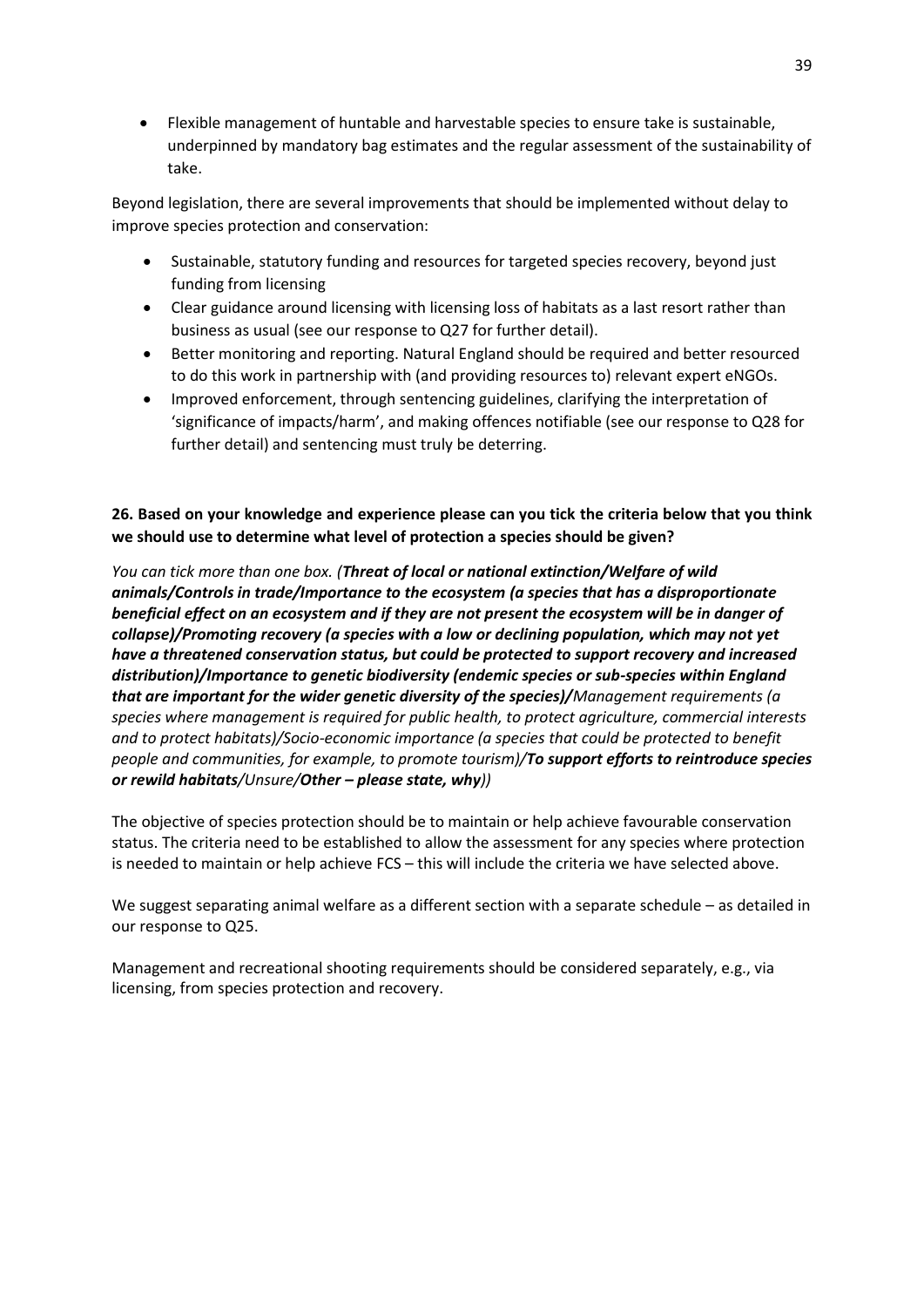### **27. What proposals should we look at to improve our current licensing regime?**

*When you respond please state what you think is not working under the current licensing regime, which principles you think should be brought out in any new regime. Please highlight your experience, as well as making us aware of any evidence you can share that supports your view.*

The current licensing regime needs substantial improvement to ensure consistency and effectiveness for species conservation.

Licences should be granted on the basis of prioritising action for nature and climate. When protected species are in conflict with development, the impacts on wildlife should be dealt with using the following methods sequentially: avoid, mitigate and compensate. The licensing system should ensure that, locally and nationally, the cumulative impact of development does not undermine the current conservation status of a species and should help move it to a favourable conservation status.

The current system lacks any means to assess whether this is the case with no one party being held responsible for oversight on any scale, little to no research on whether mitigation measures work, and no requirement for ongoing monitoring to assess long-term effects. Licences are not always based on evidence and appropriate environmental information, and where there is a lack of evidence, the precautionary principle is not always applied. Licences, specifically general licences, are rarely, if ever, monitored for compliance and for their effects on species and their conservation status. There is little to no enforcement of the licensing regime.

An effective licensing regime should be based on a strong demonstration of need for the licence and an evaluation of the impact of licensing on the conservation status of the species. Licences should not be granted where they contribute to the decline or continuing decline of the Favourable Conservation Status of a species. In MPAs, licensing decisions should be made on a case by case and site by site basis by relevant authorities using scientific assessments based on enhanced monitoring, with only light extractive activities considered for consent, restricting all heavy extractive activities. Activities should only be permitted if it can be proven that they neither prevent ecosystem recovery nor inhibit progress towards conservation objectives.

Licensing must be improved to take into account the needs of a species in terms of habitat requirements. Current licensing and proposed amendments to the Wildlife and Countryside Act 1981 as part of the Quinquennial Review (QQR 7) focus on individuals. However, as nature recovery is dependent on fully functioning ecosystems, protecting species' habitats must be protected alongside the plants and animals themselves. Licensing for damage to species or habitats within or adjacent to protected areas, in particular SSSIs or any levelled up nature designation, should be avoided and only granted in extreme circumstances. Regard needs to be given in particular to irreplaceable habitats such as hedgerows and ancient woodland that cannot be compensated for. Protection also needs to be given to such habitats where the species of concern is not currently present but which is within the range of a species and which would then be occupied by it when it reaches FCS.

Better guidance and environmental data can help improve the consistency and effectiveness of the licensing regime. For example, the lack of consistency in assessing the impacts of land management on species needs to be addressed through improved guidance. Robust and appropriate environmental data and regular monitoring is necessary to assess a species' conservation status and the effects of licensing. Where there is not appropriate environmental information, the precautionary principle should be applied.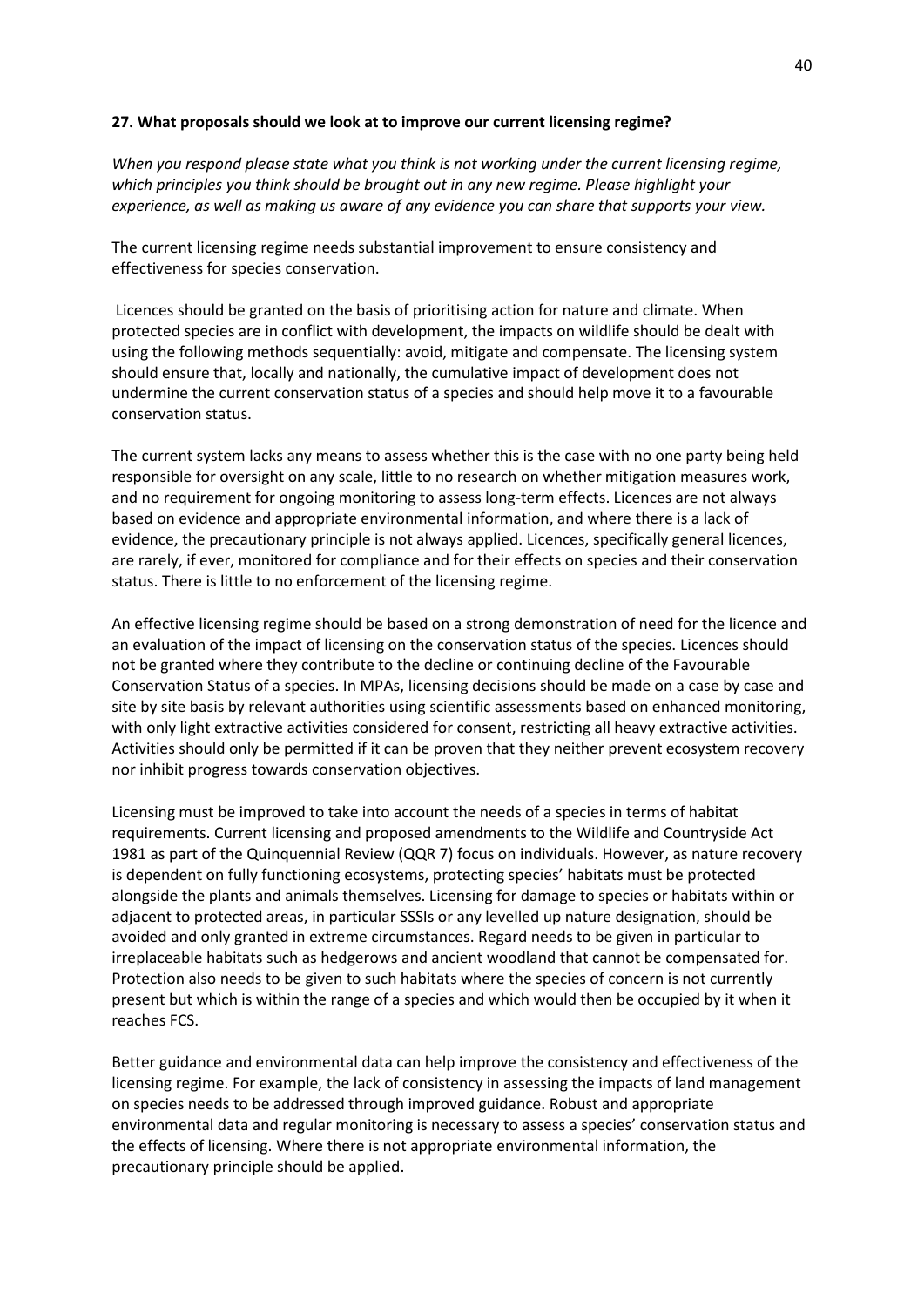Regular monitoring and reporting are also required to assess and report on compliance with licensing decisions and operations. Enforcement action should be taken when necessary.

Natural England should be required to conduct monitoring, reporting and enforcement of the licensing regime and should be better resourced to do this work, and there is also scope for other accredited organisations, such as eNGOs, to assist and provide expertise.

Any body that is responsible for the licensing system should be able to:

- Assess the impact of proposed work both locally, regionally and nationally on a specific species (this would include knowing what works had been carried out in a preceding period and knowledge of any planned works in future in order to be able to assess cumulative impact);
- Know whether the proposed mitigation or compensation measures benefit the species in question, have no impact or are detrimental (for example the effects of current mitigation measures for hazel dormice have not been studied to assess their efficacy);
- Have the power to refuse a licence or prosecute works that will detrimentally impact the FCS of a species or are counter to evidence showing what is beneficial for a species;
- Annually assess the scale of all licenced works on a species both locally, regionally and nationally to understand cumulative impacts;
- Have the authority to reject applications for licence where a cumulative impact on a species of concern will impact their conservation status; and
- Have the authority to prosecute and withhold future licences from individuals, businesses or groups that do not adhere to licensed obligations or fulfil future obligations (including monitoring and evidence gathering) of a licence requirement.

When it comes to restricting destructive fishing from MPAs, an alternative and complementary approach to introducing byelaw restrictions would be to use vessel licensing powers and the ability to place conditions on them. The 2020 Fisheries Act gives the Government additional post-Brexit powers to impose limits on fishing vessel licences of all flags in UK seas. Without going through lengthy consultation processes, placing conditions on licences could be implemented by the end of 2022. Not only would this be possible legally, there is also a legal imperative on the Government to prevent it contravening marine and nature laws when it annually issues over 2,000 EU and UK fishing licences with freedom to fish in UK MPAs.

## **28. What proposals do you think would make our enforcement toolkit more effective at combatting wildlife offences?**

## *When you respond please highlight your experience, as well as making us aware of any evidence you can share that supports your view.*

The UK Government is in the fortunate position of having been provided with a series of expert recommendations to improve the enforcement of legislation prohibiting wildlife crime, in the form of the UNODC's 'Wildlife and Forest Crime Analytic Toolkit Report: United Kingdom of Great Britain and Northern Ireland'. 46

The report, provided to the Government in August 2021, sets out how more wildlife can be protected from the suffering and species losses inflicted by wildlife criminals. UNODC is the crime

<sup>46</sup> UNODC's ['Wildlife and Forest Crime Analytic Toolkit Report: United Kingdom of Great Britain and Northern Ireland'](https://www.unodc.org/documents/Wildlife/UK_Toolkit_Report.pdf).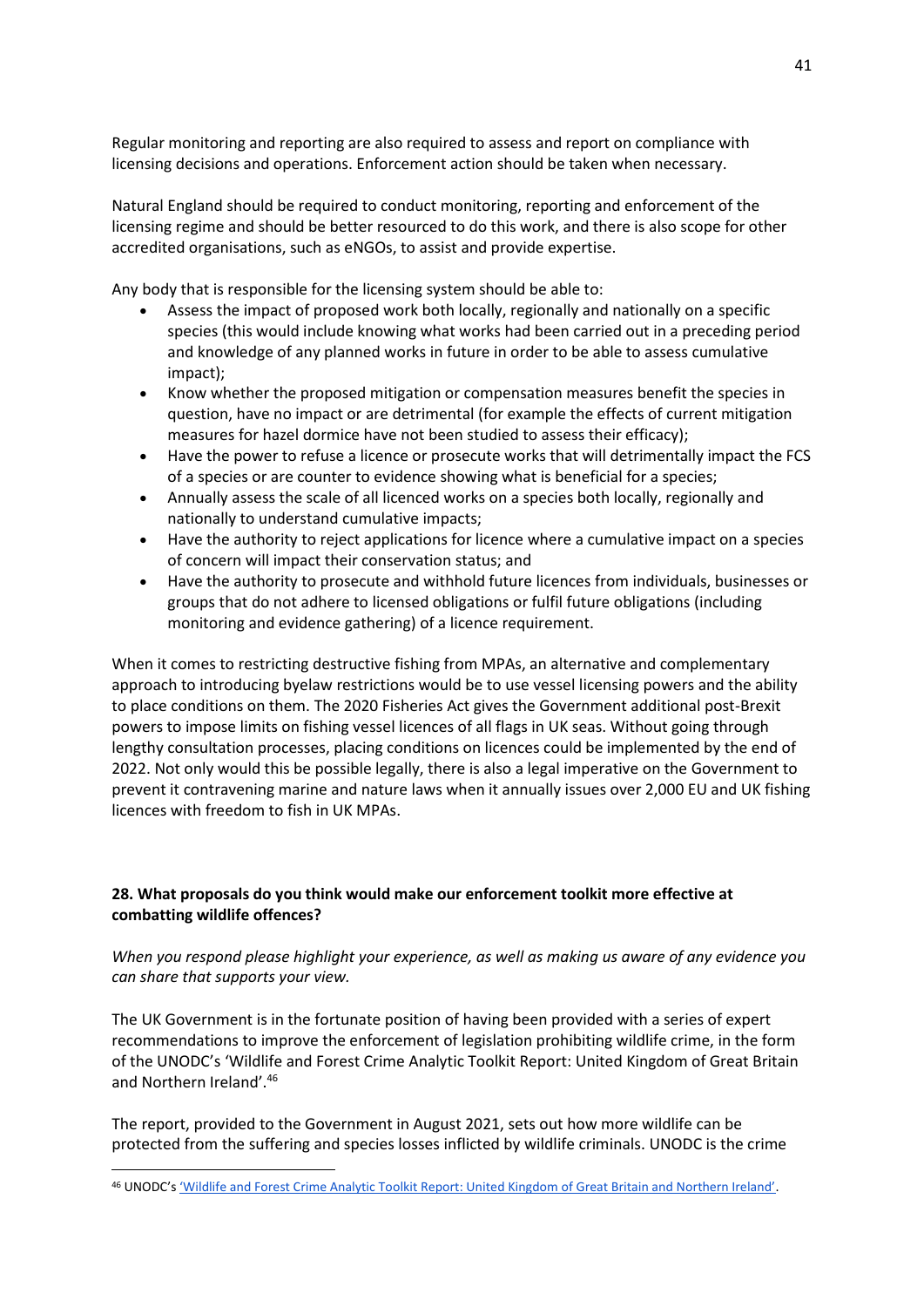prevention office for the United Nations, drawing on the resources and experience of all members nations to be better equip governments to tackle crime. In 2018 the UK Government invited UNODC to consider UK wildlife crime, the 2021 report is the result of that exercise. The detailed nature of the report reflects the level of access the ICCWC team were granted, months of engagement with civil servants, police officers and civil society (including many Link Wildlife Crime Group members) led to the published recommendations.

This in-depth research resulted in a number of recommendations to make the Government's enforcement toolkit more effective. Link supports these recommendations and urges the Government to implement the following without delay:

- Move the funding for the National Wildlife Crime Unit (NWCU) to the Home Office and establish the Unit on a permanent basis (UNODC recommendation 6). This long-term footing for NWCU funding should include a significant uplift to the unit's budget to enable the hiring or seconding of additional staff and the purchase of vehicles and equipment. As the UNODC report makes clear, the ''centralised intelligence hub, strategic planning, priority delivery groups and a close, fruitful partnership with civil society'' the NWCU provides represents ''international best practice'' in wildlife crime enforcement. Despite this ''the NWCU leadership has to continuously fight for the Units' very existence.'' Long term, sufficient funding is required to realise the full potential of the UK's most significant wildlife crime policing asset.
- Increase investment into wildlife crime detection and prevention across police forces, both to increase the number of qualified investigators undertaking wildlife crime investigations and to provide specialist training to Wildlife Crime Officers (UNODC recommendation 8) to enable them to develop expertise that could be utilised to address wildlife crime and other crime types. As the UNODC reports, ''some officers interviewed spoke of having to work wildlife crime cases in their own time, of lacking the necessary resources to do their job properly and having to justify why they are investigating wildlife crime cases at all.'' A significant uplift in the support given to wildlife crime operations is required across police forces to improve enforcement, these crimes must be viewed in a different and more serious light.

The UNODC report also highlights how the low penalties incurred by wildlife criminals, a fine in the vast majority of cases, inhibits enforcement. These low penalties prevent the police from using advanced investigation techniques (including surveillance, undercover operations and the interception of telecommunications) for most wildlife crime offences as the penalty threshold to permit this policy activity, as set down in the under the Regulation of Investigatory Powers Act 2000, is a custodial sentence of six months or over.<sup>47</sup>

The proposal in the Green Paper consultation document to align wildlife crime penalties with animal welfare penalties could address this, given the greater use of custodial sentences of up to five years in animal welfare cases following the passage of the Animal Welfare (Sentencing Act) 2021. Link supports this alignment proposal, which could unlock advanced investigation techniques as a new wildlife crime enforcement tool. Greater use of custodial sentences for wildlife criminals could also help increase the seriousness with which police forces treat wildlife crime, enhancing enforcement across the board, as well provide a greater deterrence effect on wildlife criminals. Similarly, a penalty uplift for wildlife crimes could address the significant prosecution issue identified by UNODC:

''Given the vast majority of wildlife offences across the UK are summary only, this leaves a six-month window for proceedings to commence after the sufficiency of evidence threshold has been met.

<sup>47</sup> [Regulation of Investigatory Powers Act 2000](https://assets.publishing.service.gov.uk/government/uploads/system/uploads/attachment_data/file/118173/local-authority-england-wales.pdf)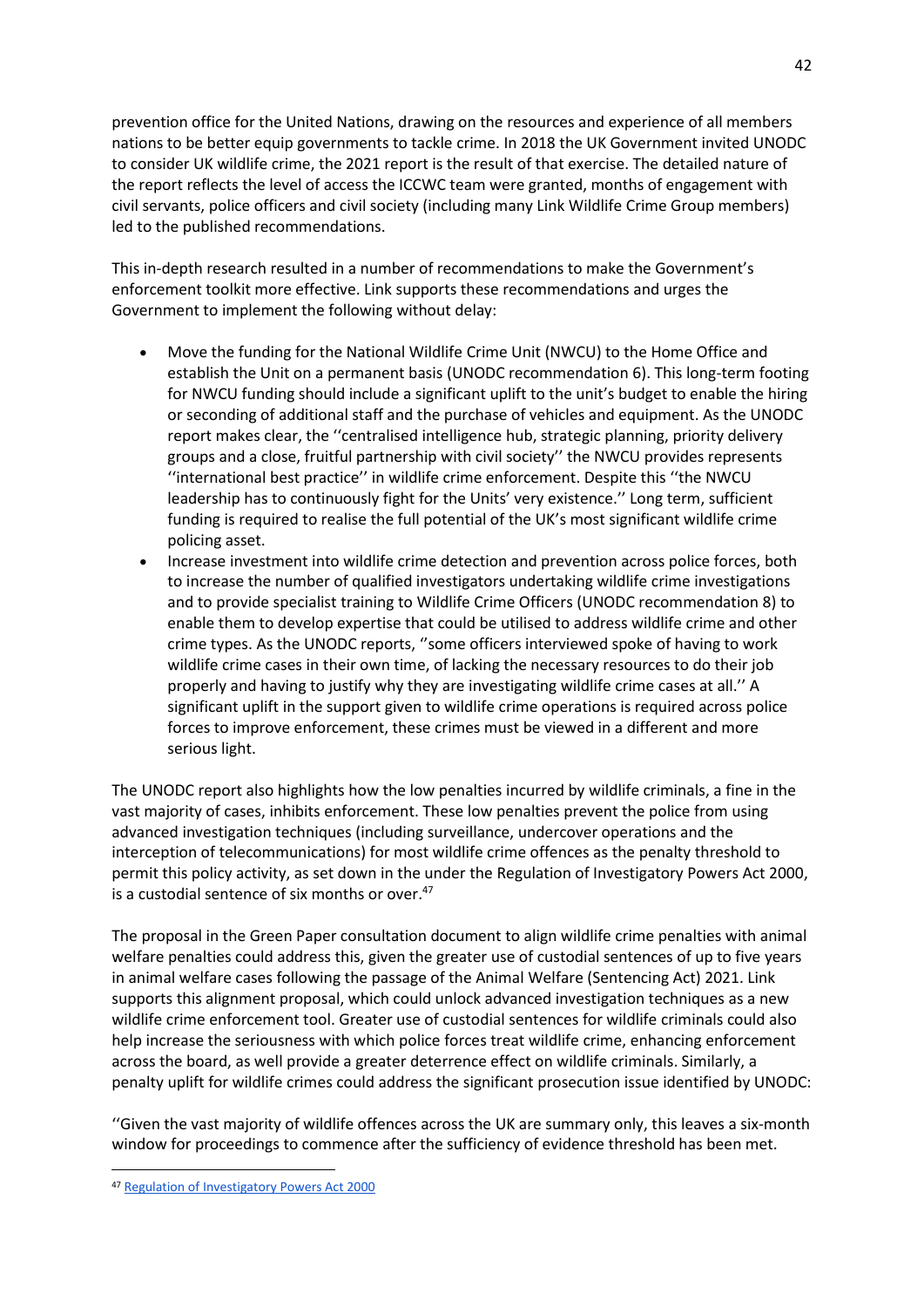Many cases, such as those relating to bats and badgers, rely upon expert testimony, which can take considerable time and resources to obtain (even allowing for a decision to charge on the threshold test). Often the penalties available do not always reflect the costs involved in bringing the case to trial.''

Finally, the Government should take urgent action to implement recommendation 23 of the report to ''make all wildlife crimes recordable and notifiable offences.''

This is a bar to effective enforcement that Link has highlighted for some years; most wildlife crimes are not recorded by the Home Office, as they lack what it known as 'notifiable status'. The resulting major data gaps makes it difficult for police forces to gauge the true extent and characteristics of wildlife crime and to plan strategically to address it. Having a clear and up-to-date data base of different types of criminal activity is a pre-requisite for successfully addressing it, allowing repeat offenders to be tracked and offending patterns to be observed. This pre-requisite is missing for wildlife crimes, inhibiting enforcement. In the words of the UNODC report:

''Wildlife crime data exists in some format at each point of the criminal justice system in administrative statistics; however, it is scattered, varied, and often provides an incomplete picture of the scale, variability, and impact of these offences… That wildlife crimes are not recordable and notifiable across the UK means that wildlife crime statistics lack even the basic elements of the aforementioned crime recording 'best practices' to adequately measure the scale and nature.''

Aligning wildlife crime penalties with animal welfare penalties would provide an opportunity to extend notifiable status to wildlife crimes, as offences under the Animal Welfare Act are notifiable.

The UNODC report provides a blueprint for the more effective enforcement of wildlife crime legislation. The welcome proposal in the Nature Green Paper for wildlife crime penalties to be aligned with animal welfare penalties should be progressed along with three UNODC recommendations – more support for NWCU, more support for wildlife crime officers across police forces and notifiable status for wildlife crimes. The more effective enforcement secured by these measures would bolster the fight against wildlife crime and help species threatened by wildlife crime recover, contributing to the 2030 species abundance target.

## Delivering for nature through public bodies (page 24)

## **29. What are the most important functions and duties delivered by Defra group ALBs to support our long-term environmental goals?**

The Government is proposing reform of arms' length bodies (ALBs), arguing that the regulatory landscape has become fragmented and complex. Improvements in DEFRA's agencies are needed, particularly in regulation and enforcement. However, wider reform of the public bodies themselves could expend lots of time and effort, while holding back delivery of environmental objectives and improvements.

## Across the Defra ALBs

## *Setting a consistent nature recovery purpose for all Defra ALBs*

Institutional improvement could be made by setting nature's recovery—and in particular the achievement of statutory nature and climate targets—as statutory purposes for all Defra's ALBs,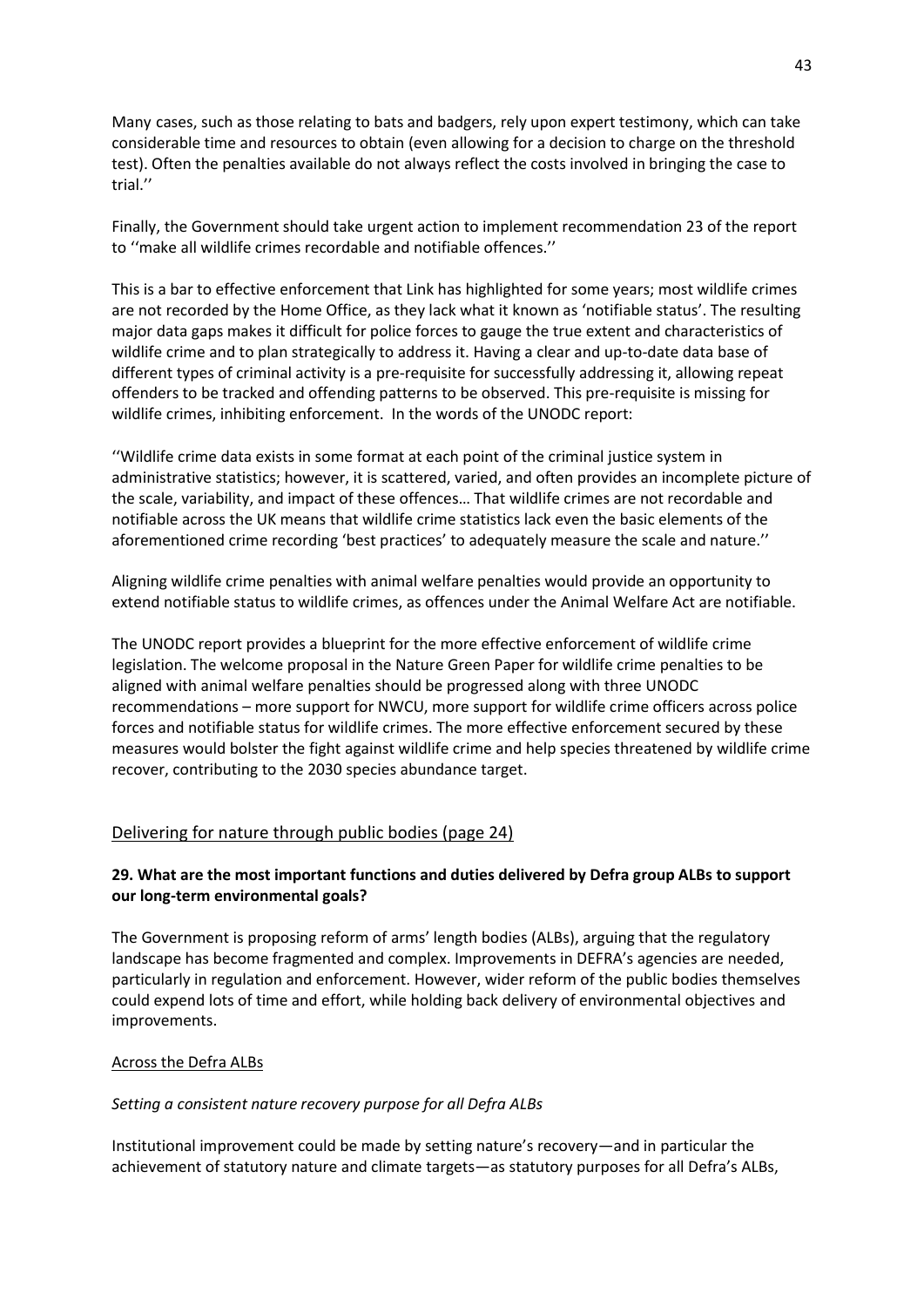including the Forestry Commission, RPA and MMO. Clear and consistent duties to enhance biodiversity and meet environmental targets across ALBs will minimize conflicting drivers such as economic development and enable better join-up across the ALBs, for example in the freshwater environment. This will also help join up policies across Defra ALBs, including the Nature Recovery Network, ELM, LNRSs and Species Conservation Strategies.

A shared strategy and strengthened legal duty to collaborate, at least between the Environment Agency, Natural England and Forestry Commission, could also secure better join up and better delivery of shared environmental objectives between Defra ALBs.

## *Removing the growth duty for Defra ALBs*

The work of many ALBs represents an important contribution to prosperity of the most fundamental kind: a thriving natural world upon which the economy and our wellbeing ultimately depends. The growth duty undermines the regulatory integrity of non-economic regulators and their independence and their ability to fulfill their primary statutory duties and functions.<sup>48</sup>

The available evidence suggests that environmental regulation is not a brake on economic growth, a burden on British business or a barrier to international competitiveness. In fact, environmental regulation can drive innovation, reduce risks, create jobs and growth, create new business opportunities and boost the UK's international competitiveness.<sup>49</sup>

There is limited evidence to suggest that non-economic regulators are failing to promote growth, or that requiring such regulators to promote growth would be desirable or effective. Moreover, given the importance of natural capital to future economic prosperity, a more appropriate goal for a 'growth' duty would be to focus on 'sustainable' or 'green growth' that is consistent with the protection and enhancement of the natural environment or 'natural capital'. We do not believe that regulators should be required to promote economic growth over and above the other two pillars (social and environmental) of sustainable development.

We recommend that the growth duty introduced under the Deregulation Act 2015 and all reference to duties on ALBs to make decisions guided by considerations of economic growth should be removed.

## *Providing sufficient resources*

ALBs must be sufficiently funded to carry out their purpose and functions. As detailed further below, resourcing for ALBs has declined over the last years, resulting in reduced ability of ALBs to fulfill their functions.

## *Ensuring independence and scrutiny of Government*

In order to fulfil the core mission of nature's recovery, it is imperative that Defra's ALBs maintain their independence and the ability to make decisions free from political interference. ALBs provide a long-term perspective, outside of short-term politics, that will be crucial in addressing both the

<sup>48</sup>

[https://www.wcl.org.uk/docs/Link\\_response\\_to\\_the\\_Joint\\_Committee\\_on\\_the\\_Draft\\_Deregulation\\_Bill\\_Call\\_for\\_Evidenc](https://www.wcl.org.uk/docs/Link_response_to_the_Joint_Committee_on_the_Draft_Deregulation_Bill_Call_for_Evidence_Sept13.pdf) [e\\_Sept13.pdf](https://www.wcl.org.uk/docs/Link_response_to_the_Joint_Committee_on_the_Draft_Deregulation_Bill_Call_for_Evidence_Sept13.pdf)

<sup>49</sup> For examples, se[e HM Government Low Carbon Construction: Innovation](https://assets.publishing.service.gov.uk/government/uploads/system/uploads/attachment_data/file/31774/10-1266es-low-carbon-construction-igt-executive-summary.pdf) & Growth Team (2010) HM Government [Review on Low Carbon Construction;](https://assets.publishing.service.gov.uk/government/uploads/system/uploads/attachment_data/file/31774/10-1266es-low-carbon-construction-igt-executive-summary.pdf) [Cole, M. A. and R. J. R. Elliott \(2007\) "Do Environmental Regulations Cost Jobs? An](https://econpapers.repec.org/article/bpjbejeap/v_3a7_3ay_3a2007_3ai_3a1_3an_3a28.htm)  [Industry-Level Analysis of the UK." The B.E. Journal of Economic Analysis & Policy 7\(1\);](https://econpapers.repec.org/article/bpjbejeap/v_3a7_3ay_3a2007_3ai_3a1_3an_3a28.htm) [Rayment, M., E. Pirgmaier, et al.](https://ec.europa.eu/environment/enveco/economics_policy/pdf/report_economic_benefits.pdf)  [\(2009\) The economic benefits of environmental policy -](https://ec.europa.eu/environment/enveco/economics_policy/pdf/report_economic_benefits.pdf) Final Report, Institute for Environmental Studies.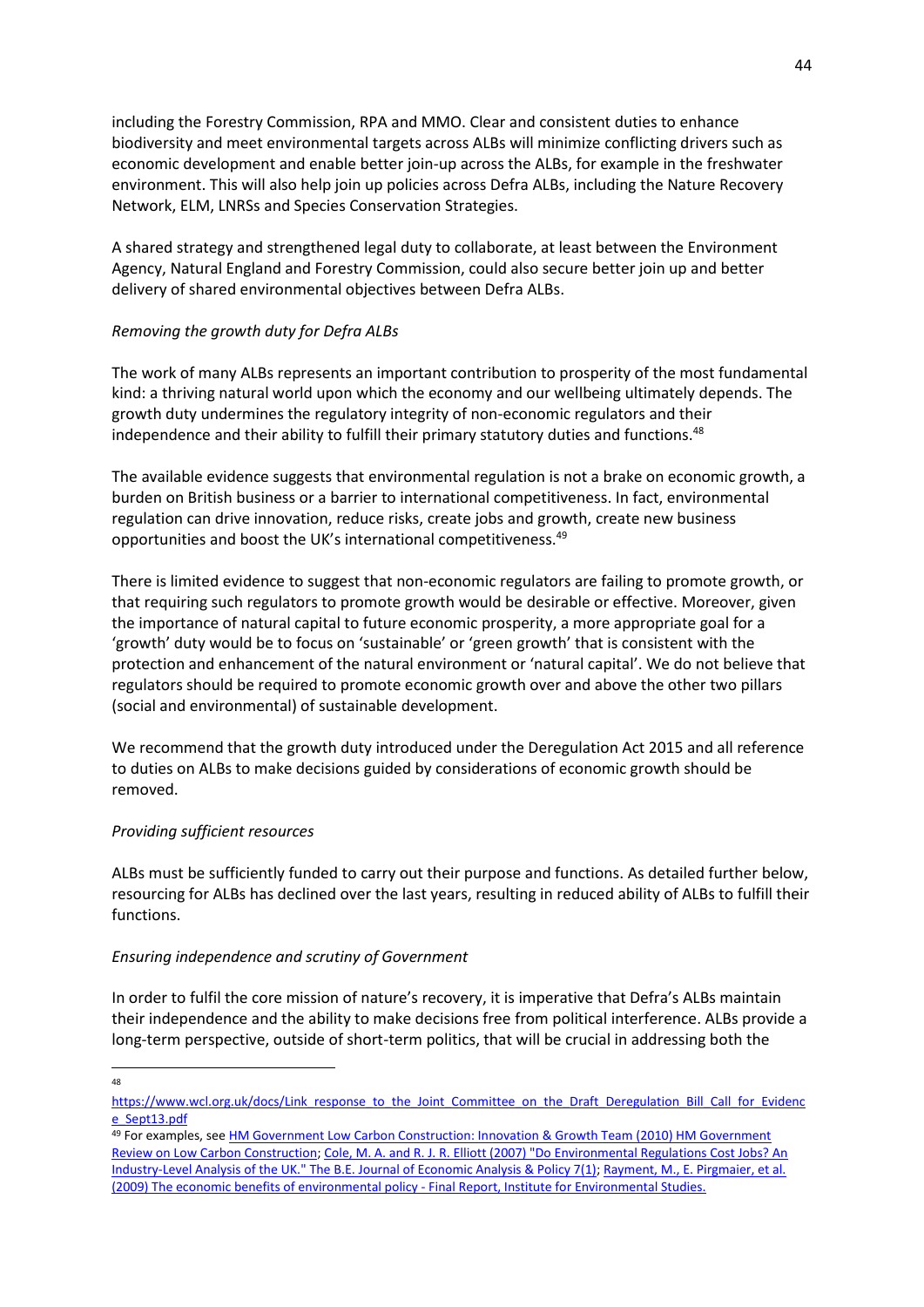climate and nature crises. ALBs currently provide strong scrutiny of the Government's environmental policies, this cannot be an attempt to mute criticism.

### Environment Agency:

The monitoring and enforcement function carried out by the Environment Agency is crucial - it underpins the protection and enhancement of the water environment. For example, we rely on robust evidence on the state of the water environment from monitoring in order to guide actions to protect and enhance freshwater systems - and if evidence is lacking, polluting sectors use this as justification to challenge and resist regulation. Enforcement is vital, given that regulations can only deliver protection to the water environment if they are upheld - enforcement is key to ensuring this.

However, the Environment Agency does not currently have the resources, capacity and funding it requires to deliver a robust, comprehensive and transparent monitoring and enforcement regime. Over the years, the Environment Agency's role as a regulator has been weakened by successive tweaks and reforms to its powers. Since its inception in 1995, the EA has had to "take into account the likely costs and benefits of the exercise or non-exercise of the power or its exercise in the manner in question."

Without adequate funding for water quality monitoring, regular inspections of farm businesses and water companies, and to respond to pollution incidents to hold polluters to account, the ability of regulators to protect the water environment is compromised - as recent stories show.<sup>50</sup> The Environment Agency's severely limited ability to monitor and enforce regulations due to lack of funding poses major risks to the environment, as well as risks to the Government's statutory obligations. The recent finding of 0% of rivers meeting Good Chemicals Status is a case in point, alongside widespread public concern about the Agency's ability to uphold water quality rules. Furthermore, Environment Agency staff have been instructed to ignore 'low-impact' pollution incidents, due to capacity issues. This presents a fundamental undermining of the Agency's statutory mandate to enforce particular environmental regulations.

Between 2009-2019, Environment Agency funding fell 63%, total staff fell 25%, and prosecutions of businesses fell 88%. 2012-2019 saw the number of Environment Agency enforcement notices fall 69.5%. In England, spending on protected area monitoring on land, including freshwaters, fell from around £2 million in 2010 to £700,000 in 2019.<sup>51</sup>

The Government should increase the Environment Agency's regulation and enforcement capacity, for example to enable all water bodies to be effectively monitored and reconfigure enforcement of environmental regulations to a more proportionate, advice-led approach. An additional £60m p.a. for the Environment Agency is needed to carry out its basic duties of advice and enforcement.

Any review of ALBs should aim to address the funding and capacity issue with the Environment Agency in order to strengthen its monitoring, regulation and enforcement regime.

There are also issues with disconnect between the different bodies, preventing them from effectively working together. For example, Natural England may identify a water quality issue on a

<sup>50</sup> [https://www.endsreport.com/article/1736788/appalling-scandal-fury-environment-agency-slashes-pollution-incident](https://www.endsreport.com/article/1736788/appalling-scandal-fury-environment-agency-slashes-pollution-incident-response-action)[response-action](https://www.endsreport.com/article/1736788/appalling-scandal-fury-environment-agency-slashes-pollution-incident-response-action)

<sup>51</sup> [https://www.unchecked.uk/wp-content/uploads/2020/11/The-UKs-Enforcement-Gap-2020.pdf;](https://www.unchecked.uk/wp-content/uploads/2020/11/The-UKs-Enforcement-Gap-2020.pdf) <https://www.rspb.org.uk/globalassets/downloads/our-work/troubled-waters-report>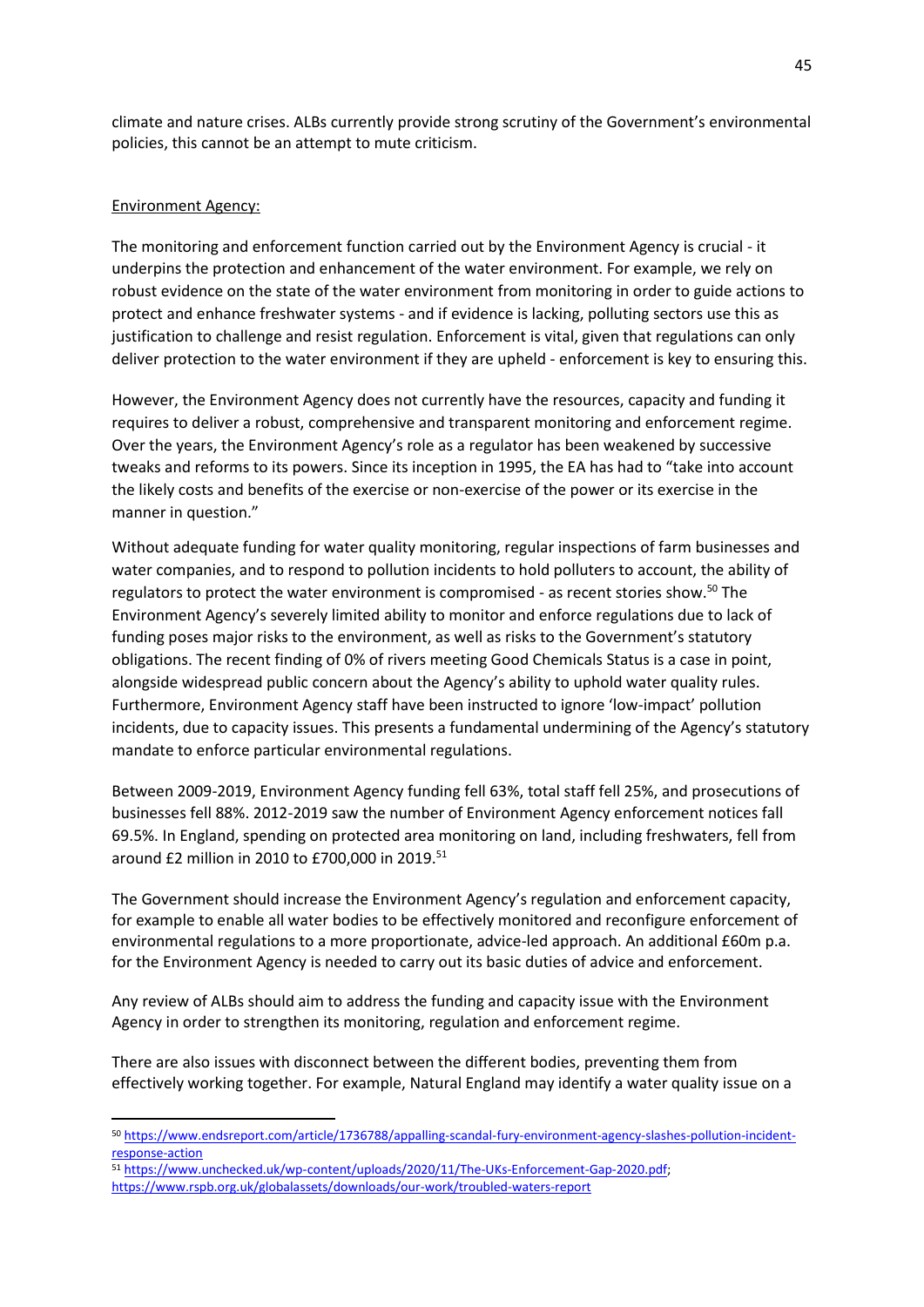protected site, but this doesn't always get effectively passed onto the Environment Agency to then respond and rectify the problem. This is further problematised in cases such as the River Wye, where cross-border disconnect between EA and Natural Resources Wales is a further complication. The agencies need to be able to identify pollution incidents and follow through with enforcement and mitigation more effectively. This RSPB case study of the River Wye exemplifies how despite many agencies coming together, water quality is still declining.<sup>52</sup> Similarly, the RSPB case study of Leighton Moss shows how despite pollution issues being well-documented (and their impact on a protected site), and despite it being clear what the source of the pollution is, partnership work across agencies to date has not delivered the changes needed.<sup>53</sup>

Any review of ALBs should consider ways to enable delivery with a more holistic approach, and the opportunity to better join up these disparate bodies and processes. However, any gains in efficiency should not be at a loss of efficacy - the purpose of any reforms should ultimately be to deliver greater environmental outcomes, not to streamline processes and cut costs.

### Natural England:

Natural England is unable to properly fulfil statutory duties such as monitoring of SSSIs (78% of SSSIs have not been visited in the last 6 years)<sup>54</sup> and exercising its regulatory tools to secure the good management of SSSIs (Natural England has only used these tools on 9 occasions in the last 20 years, covering 0.2% of SSSIs).

Natural England will need significantly increased resources for establishing FCS, developing and implementing Species Conservation Strategies and funding species conservation projects and programmes.

The expansion of Natural England's advisory capacity to deliver a large-scale expansion in advisory services in readiness for ELM and for compliance is needed. This will also increase its ability to: a) fulfil their statutory duties with regard to protected sites and protected landscapes (including any additional duties to protected landscapes after the Government's implementation of the Glover Review) and b) drive nature's recovery according to the 25 Year Environment Plan, not just prevent further decline.

When agricultural payments are de-linked in 2024, cross-compliance will no longer act as an extra enforcement mechanism. This matters for ALBs- particularly Natural England and the Environment Agency- as breaches of regulations may become even more difficult to detect on the ground, unless more resource and manpower is given to inspections and monitoring for those ALBs.

Furthermore, while local authorities are not arms-length bodies, they oversee the enforcement of some regulations which are important for the environment such as Hedgerow Regulations, tree preservation orders and rules relating to public rights of way. Often, Local Authorities struggle with a lack of resources to enforce such regulations, and have often relied on the RPA to step in to deal with breaches to those regulations.

As part of any review of ALBs, government must consider the wider implications of the loss of crosscompliance, to assess enforcement of environmental rules across the board.

<sup>52</sup> <https://www.rspb.org.uk/globalassets/downloads/our-work/the-wye-river.pdf>

<sup>53</sup> <https://www.rspb.org.uk/globalassets/downloads/our-work/leighton-moss.pdf>

<sup>54</sup> <https://www.theyworkforyou.com/wrans/?id=2021-02-09.151834.h&s=%27SSSI%27#g151834.r0>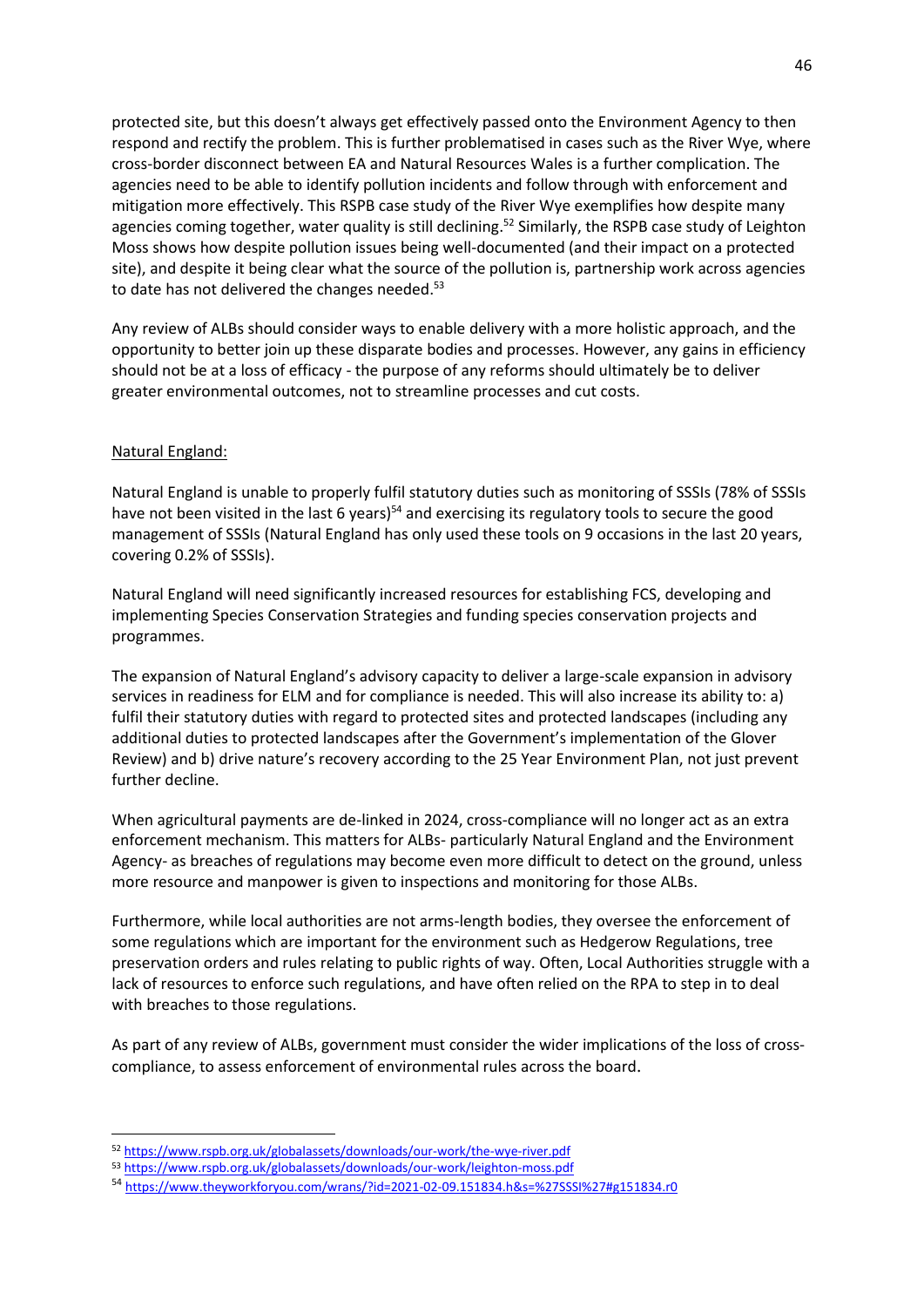#### Forestry Commission:

We welcome the proposal to introduce a new duty upon the Forestry Commission to protect nature and promote biodiversity, alongside expanded powers to deliver these duties.

This should be expanded to apply to both Forestry Commission England (including Forest Services) and Forestry England, given the Government's nature objectives apply to both public and privately owned woods and trees.

This specific biodiversity duty will help the Forestry Commission, as the manager of over 250,000 hectares of woodland habitats, to contribute to the Environment Act apex target of halting the decline in species abundance by 2030, as well as wider biodiversity targets and ensure biodiversity is truly taken into account within all its functions. We suggest that the new duty is amended slightly to a nature recovery duty, to align it fully with those targets.

## Inshore Fisheries and Conservation Authorities (IFCAs):

IFCAs have been able to achieve positive outcomes by being more focussed. IFCAs have generally been a benefit to inshore seas protection. There have been progressive IFCAs, which have adopted a 'triage' system of marine fisheries management since the revised approach in 2012. An effective IFCA has been Devon and Severn (despite funding difficulties from having its range extended to North Devon waters). It has had an excellent system of protecting habitats (and thereby species and ecosystem functions) from nearshore bottom trawling from smaller vessels since 2013.

Less pro-active IFCAs include Eastern and Northumberland where limited protection measures are undertaken; this is despite the evidence of wider seas and whole-site approach measures better affecting wider ecosystem processes for the majority of stakeholders. Sussex IFCA has been exemplary for initiating and getting the Sussex inshore trawling byelaw through its committee despite forceful opposition from some fisheries stakeholders. This important initiative has moved the debate on 'trawling in MPAs' to one of 'nearshore trawling being bad for ecosystem processes for the majority of stakeholders and biodiversity'. It has shown that socio-economically there are ways to manage the seas that are of benefit to a wide selection of society and a healthy planet that should take into account the views of persons beyond the local area being linked to healthy productive ecosystems. Such forward thinking is laudable, and fully in line with the current constitution of what IFCAs are, who they represent, and legislation such as The Fisheries Act, MACA Act, and Habitats Regulations.

## **30. Where are there overlaps, duplication or boundary issues between ALBs, or between ALBs and government? How could these be addressed?**

There are issues with joined up working in the freshwater environment, with data sharing and with coordinated use of incentives, advice and enforcement.

Improved working between ALBs (particularly Natural England and the Environment Agency) should cover the following: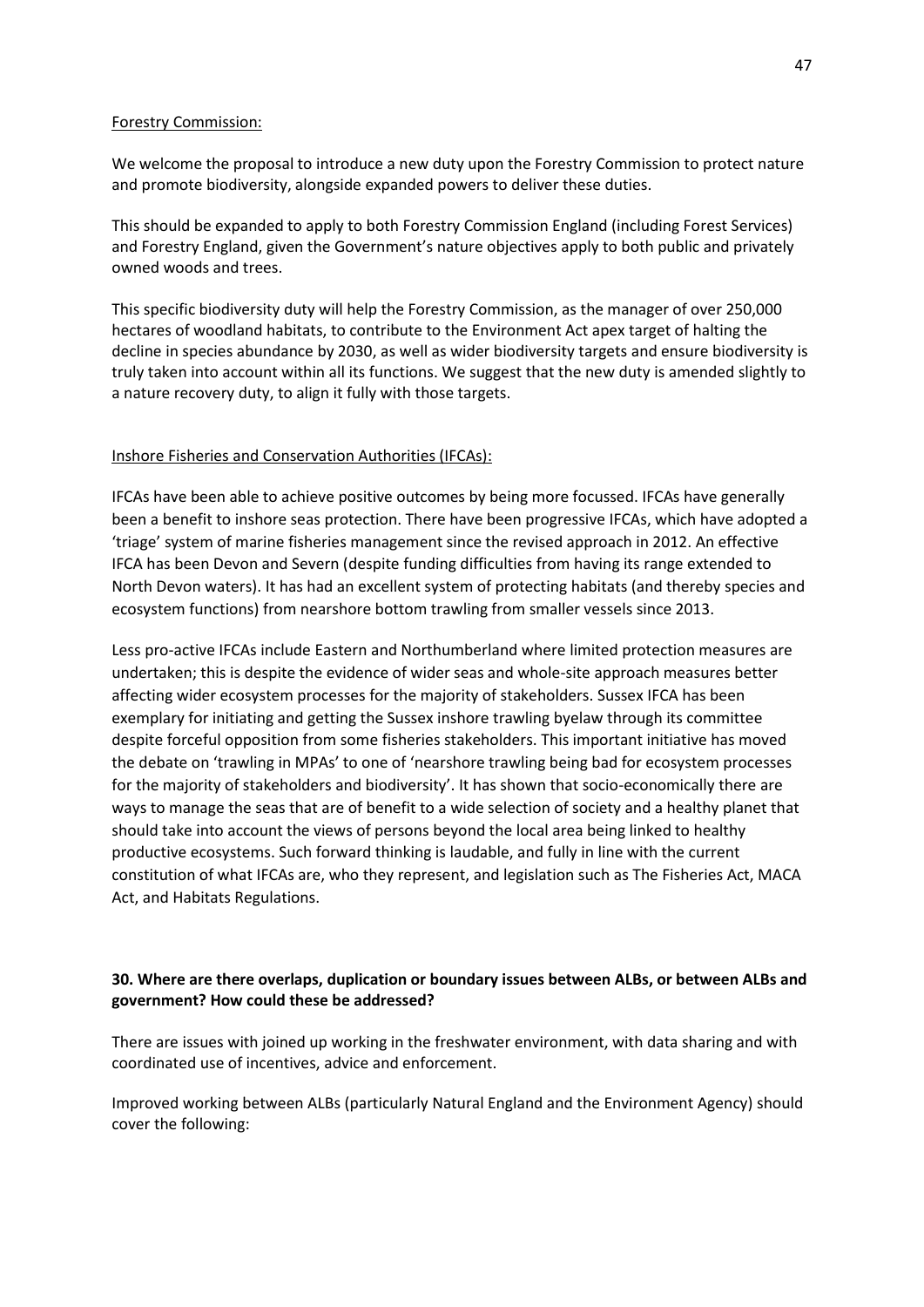• **Improved data-sharing and joint annual reporting, including a land keepers' register.** The FIRR highlighted that: "There is no one base dataset for farms that all regulators can access. Each organisation's information needs are different and therefore the requests for information to farmers differ leading to farmers being asked for the same information in different formats by different organisations. From the organisations' perspective there are challenges trying to find the person responsible on the farm with whom to engage. Despite improvements over the past few years in coordinating farm inspections, the degree to which efficiencies have been possible have been frustrated largely by 'immovable system constraints."

We recommend that data-sharing between existing and/or future agencies must be improved by creating a centralised database containing information on farm visits, designated site condition, voluntary schemes and compliance issues.

At the moment, Government does not know how many farms there are, or who is responsible for any given land parcel. This makes it extremely difficult to gain an overview of performance in the sector, to tackle bad practice or promote improvements. The creation of a single land keepers' register to be held by the regulator would place "the onus of responsibility at any point in time with one individual", regardless of the business model used on the landholding. This could aide easier coordination between ALBs and Government.

- **Coordinated use of incentives, advice and enforcement.** A well-funded, coordinated and streamlined advice service that adheres to a set of clearly defined objectives set at a local level should be a priority, integrating effectively with regional/national goals. This is critical to help farmers and land managers manage the change ahead, and to create a culture where they understand what is required, and why, for the successful implementation of basic rules and environmental and animal welfare incentives. We agree with the FIRR that it would be effective for the regulator to oversee the accreditation of all advice providers.
- **Using a stepwise approach to enforcement.** Regulators should start using the full range of enforcement options to deal with non-compliance and poor practice and the use of tools such as consent orders to establish responsibility for action, ideally ensuring that advice is provided in parallel. This is in line with the Scottish Environmental Protection Agency (SEPA) model, has been applied in some instances by the Environment Agency and was advocated by the Independent Farming Regulation Task Force in 2011 and the FIRR. The FIRR report makes clear that the entry point on its 'spectrum of regulation' can be anywhere on the scale.

Improved working can be achieved by implementing the proposals outlined in our response to Q29 (including shared statutory objectives across the public bodies for nature recovery) and by addressing the issues outlined in this response with respect to data sharing, coordinated use of advice and enforcement, and a stepwise approach to enforcement.

## **31. What are the benefits and risks of bringing all environmental regulation into a single body?**

Please see our response to Q32 below about the risks of forming one single environmental body.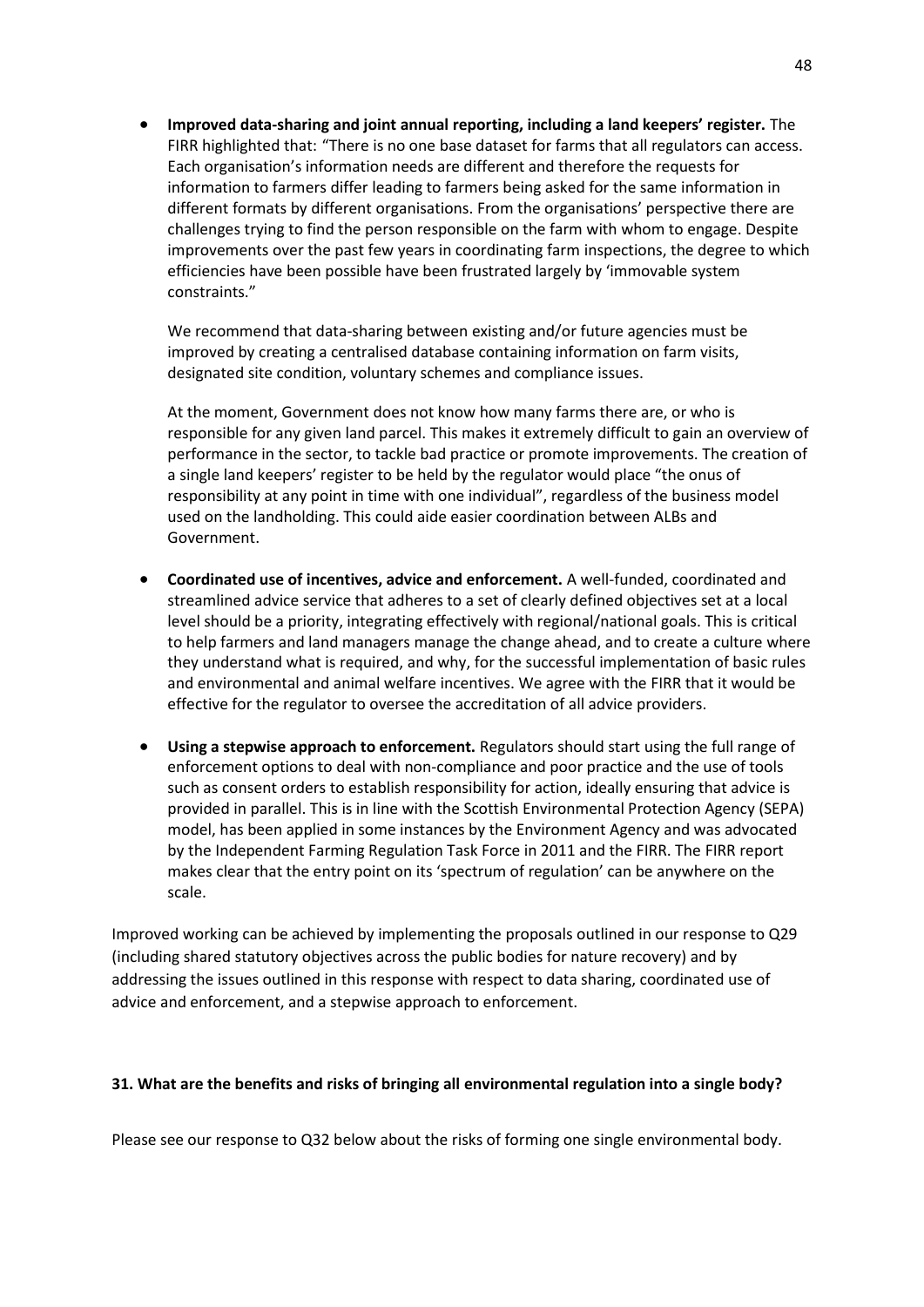## **32. What are the opportunities for consolidating environmental delivery functions into a single body? Which programmes and activities would this include?**

The existing ALBs are far from perfect, and there are several recommendations we make to improve their functions, both internally and in their ways of working together. However, we do not believe that a comprehensive reform that overhauls the current system entirely is desirable at this point in time. This is for the following reasons:

- 1. Large-scale reform could be time-consuming and costly, at a time when we need delivery for nature and climate. We are already behind on the target to halt the decline of nature by 2030. A merger of public bodies will divert vital resources and time from the agencies and restrict their ability to perform essential functions in the short and medium term, placing the achievement of the biodiversity target at risk. While in some areas- such as replacing the CAP with public money for public goods- is desperately needed in some areas of Government policy, the delivery bodies such as Natural England and the Environment Agency are absolutely crucial for driving nature's recovery at-pace. For instance, the 2030 species recovery target requires frontloaded action in the next 2-3 years in order to have a hope of meeting it.
- 2. ALBs need modification, rather than reform. As new Government targets such as those under the Environment Act are made, it is timely and appropriate to assess the roles of ALBs, so that they can be modified to be able to support nature's recovery and mitigate climate change in the most effective way.
- 3. Customers need certainty. Land managers in particular are undergoing one of the biggest reforms to agricultural policy in recent decades. While we recommend some changes and small reforms below, these would not cause large-scale disruptions to the system which could risk failure. Land managers need certainty about who is 'coming down the farm track'. Although improvements need to be made in current ALBs to make distinctions between 'enforcer' and 'advisor', there is a risk that under a single body, the distinction between the friendly advisor and the regulator may become even more blurred. This would be undesirable, as land managers need to build up a trusted relationship with advisors, without wishing to conceal activity from them for fear of a penalty.
- 4. There is a risk of creating a bloated, larger body which is unable to respond in a specialised and timely way on the ground.<sup>55</sup> A single body could become overly bureaucratic and inefficient, as is often the risk when any organisations expand in size and scope. Furthermore, separate ALBs as they exist now are more nimble and able to respond to emergencies within their own area of competence. There is a risk that within a single body, the overall strategic objectives of Government for the environment could become waylaid by responding to specific crises such as livestock health. Finally, specialist environmental expertise is the strength of the current ALBs. In a single body, there is a risk that staff requirements might become more 'generalist'. This would potentially undermine enforcement and delivery.

There is scope for better coordination of advice and enforcement so that they work together cohesively and address problems in a holistic manner. This could also be done through effective coordination and joint corporate planning between existing ALBs and does not necessitate bringing all environmental regulation and deliver under one body. This could include placing a requirement on agencies to integrate and align some of their key activities at a local level. This would improve the

<sup>55</sup> <https://www.walesonline.co.uk/news/politics/vast-sums-squandered-wales-created-15817892>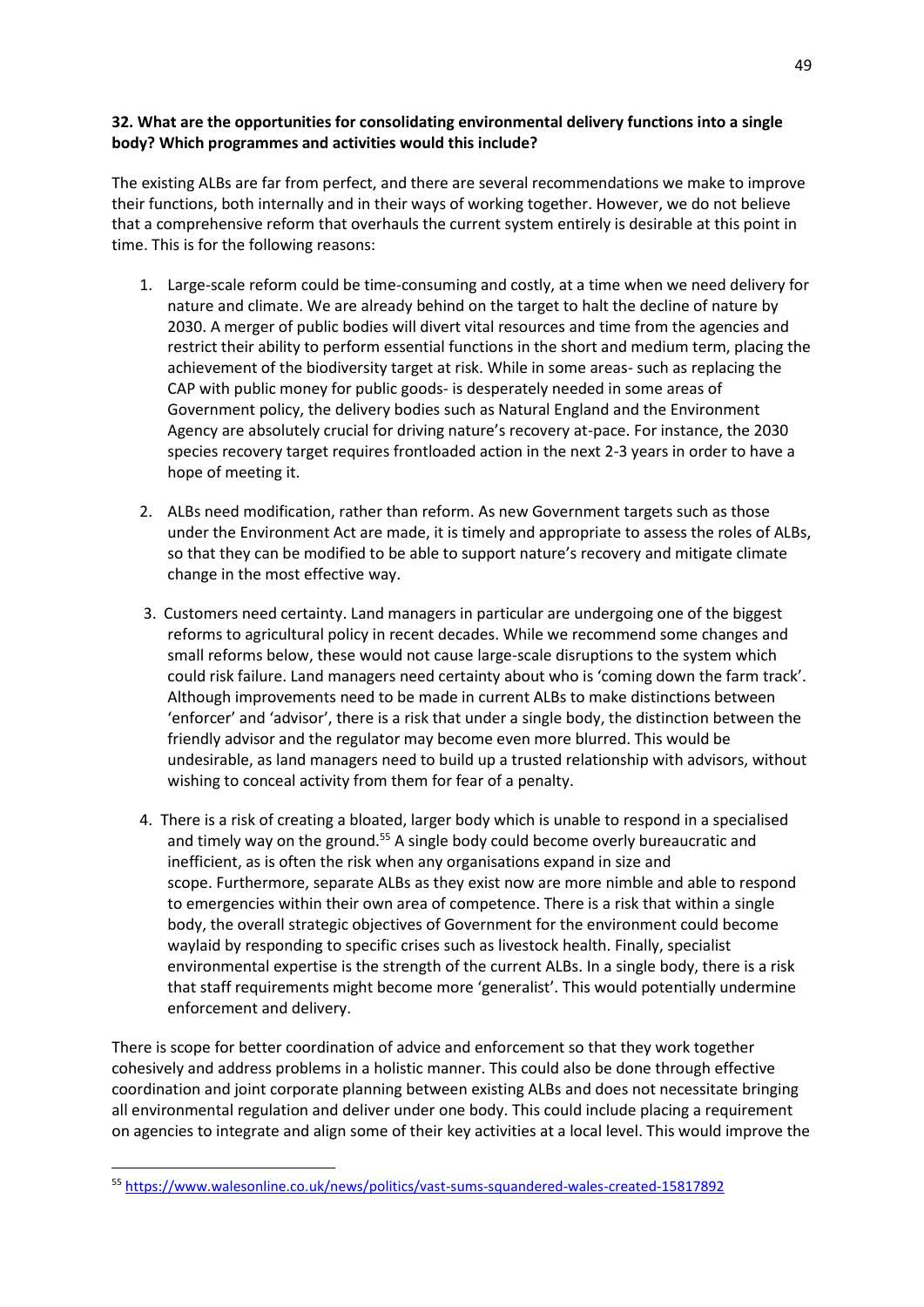delivery of services and inter-agency effectiveness, without the high costs and disruption in functionality.

## Cost recovery (page 25)

**33. Please provide your views on how more effective cost recovery for regulation would affect: a) environmental protections, b) businesses.**

\*No reply\*

# **34. What is the most efficient way of ensuring businesses and regulated persons pay an appropriate share of the cost of regulation?**

\*No reply\*

Financing nature recovery (page 26)

# **35. What mechanisms should government explore to incentivise the private sector to shift towards nature-positive operations and investment?**

Increased and sufficient public investment is needed to fulfil statutory obligations, such as improving the condition of statutory protected sites and protected landscapes, and meet statutory environmental goals. We cannot and should not rely on private finance through mechanisms such as BNG to bring our statutory sites up to favourable conservation status and favourable condition. Research into sustainable development and climate funding has indicated that state funding is often the most effective solution, both in terms of outcomes and cost-effectiveness.<sup>56</sup> The market will not pay for some public goods (hence the 'public money for public goods' principle). We argue that public money will always need to have a major role in supporting nature protection and restoration, and that this needs to be increased.

There is a role for private finance to increase investment in nature. If in addition to sufficient public finance for statutory obligations and well-regulated and delivered, private finance represents an important opportunity for nature restoration and enhancement, for example through high quality Nature-based solutions such as restored saltmarsh.

Corporate funding for biodiversity conservation must go above and beyond the sector-specific and very limited offsetting for the hardest to abate residual emissions. Clarity must be provided in relation to any corporate funding for biodiversity conservation that companies cannot make claims to investors or consumers that additional nature payments are part of companies' net zero plans.

Robust monitoring and accounting will be crucial. There should be transparent and separate accounting processes for statutory funding and private funding to track government conservation funding separately from funding derived from private finance, to ensure that private finance is not

<sup>56</sup> [Clark, R., Reed, J. and Sunderland, T. \(2018\). Bridging funding gaps for climate and sustainable development: Pitfalls,](https://www.sciencedirect.com/science/article/pii/S0264837717310049)  [progress and potential of private finance. Land Use Policy, 71, pp.335-346](https://www.sciencedirect.com/science/article/pii/S0264837717310049)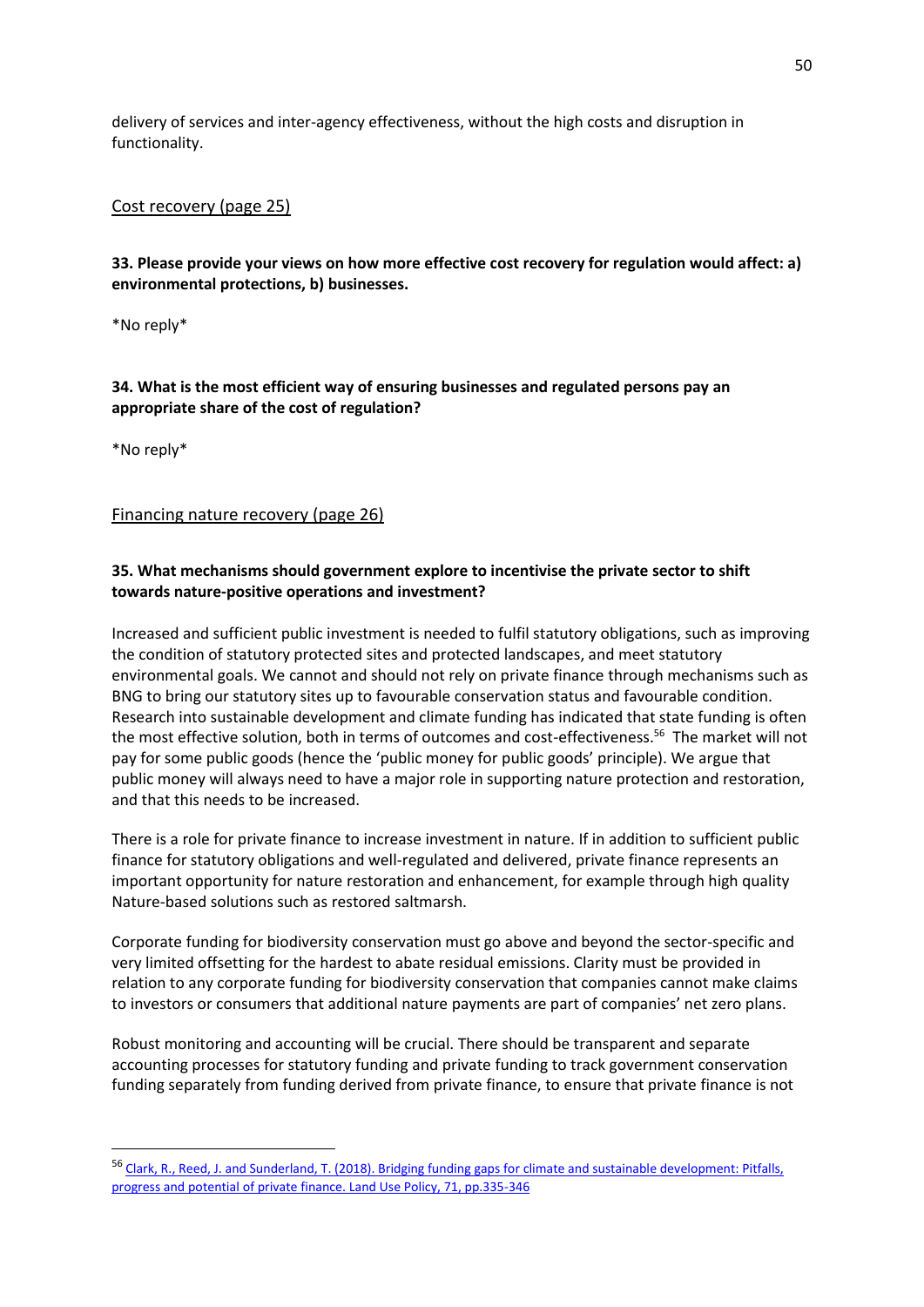used to meet statutory obligations and ambitions and does not lead to reductions in statutory funding.

Government is currently inconsistent in its approaches to climate and nature. It is difficult to attract meaningful investment when there is also major spending on new strategic roads, new licences for oil and gas and cuts to domestic air passenger duty, etc. This sends a message to potential investors that 'brown assets' will remain a safe and profitable bet and the Government is not fully committed to a greener future.

**36. What level of regulation is needed to incentivise private investment in nature while ensuring additionality and environmental integrity? What else should government be doing to facilitate the development of a market framework that provides investors, farmers and land managers, regulators and the public with confidence in the quality of privately financed nature projects?**

Regulation to require robust monitoring, accounting and reporting will be crucial to ensure additionality and environmental integrity.

There are concerns about a lack of robust and transparent accounting. If the registers or systems of different environmental services are not joined up and transparent, there risks double payments to one piece of land for the same measures.<sup>57</sup> In any decision about combining payments from biodiversity units with other payments from environmental services on the same piece of land, a comprehensive and transparent registry system, map and accounting system, that can account for multiple types of credits is fundamental.

We are also concerned that there is a risk of using private finance to meet statutory obligations and goals and reducing or not increasing crucial statutory funding. Sufficient public investment is needed to fulfil statutory obligations, such as improving the condition of statutory protected sites, and meet statutory environmental goals. We cannot and should not rely on private finance through mechanisms such as Biodiversity Net Gain (BNG) to bring our statutory sites up to favourable conservation status and favourable condition. There should be transparent and separate accounting processes for statutory funding and private funding, to track government conservation funding separately from funding derived from private finance, to ensure that private finance does not lead to reductions in statutory funding.

With respect to carbon markets specifically, there is a long and well-documented history of problems with the validity of offsetting projects in delivering genuine, additional and permanent benefit to the climate while upholding high standards to negate harmful social impacts and biodiversity loss. Rather than abating climate change, there is a risk that poor-quality offsetting schemes (and nature-based solutions) are a way to let industrial emitters off the hook, both reputationally and in terms of their emissions reduction commitments. There are also concerns about the permanence of carbon stored in the biosphere and the potential for carbon sinks to switch to a source of emissions in the future. More broadly, by including a "net" emissions figure in carbon accounts without separate accounting of genuine emissions reductions and removals through offsetting, the widespread use of offsets by companies and public authorities can give a false impression of progress.<sup>58</sup>

While carbon offsetting is an opportunity to drive investment in nature, carbon markets can only play a small role in delivering nature-based solutions. Corporate funding for biodiversity

<sup>57</sup> <https://www.wcl.org.uk/docs/Link%20BNG%20consultation%20response%20-%20FINAL%2005.04.2022.pdf>

<sup>58</sup> [https://www.wcl.org.uk/docs/Wildlife\\_and\\_Countryside\\_Link\\_Offsetting\\_Briefing\\_23042021.pdf](https://www.wcl.org.uk/docs/Wildlife_and_Countryside_Link_Offsetting_Briefing_23042021.pdf)